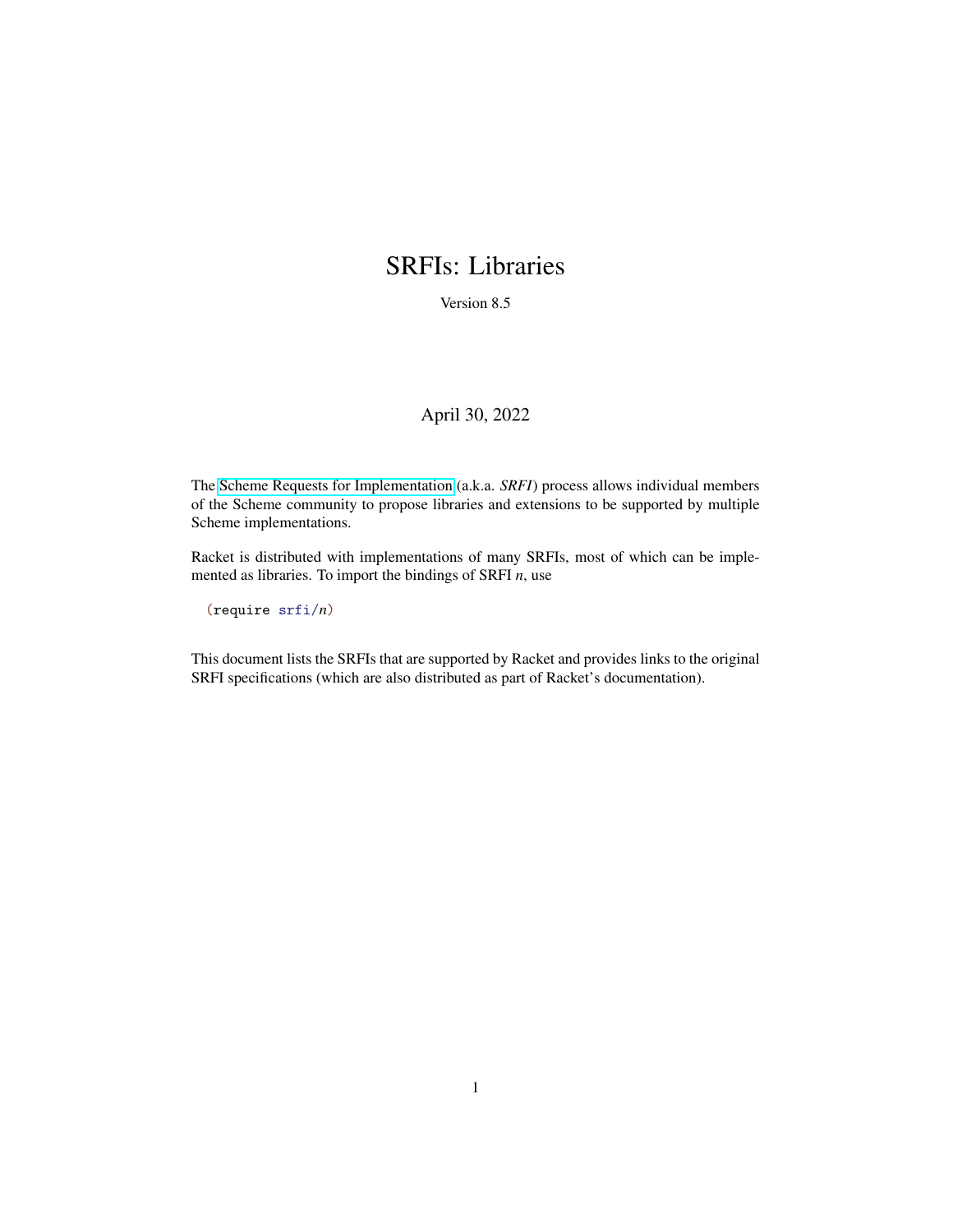## **Contents**

| <b>SRFI 1: List Library</b>                                      | 6  |
|------------------------------------------------------------------|----|
| SRFI 2: AND-LET*: an AND with local bindings                     | 7  |
| <b>SRFI 4: Homogeneous numeric vector datatypes</b>              | 8  |
| SRFI 5: A compatible let form with signatures and rest arguments | 9  |
| <b>SRFI 6: Basic String Ports</b>                                | 12 |
| <b>SRFI 7: Feature-based program configuration language</b>      | 13 |
| <b>SRFI 8: RECEIVE: Binding to multiple values</b>               | 14 |
| <b>SRFI 9: Defining Record Types</b>                             | 15 |
| <b>SRFI 11: Syntax for receiving multiple values</b>             | 16 |
| <b>SRFI 13: String Libraries</b>                                 | 17 |
| <b>SRFI 14: Character-set Library</b>                            | 18 |
| SRFI 16: Syntax for procedures of variable arity                 | 19 |
| <b>SRFI 17: Generalized set!</b>                                 | 20 |
| <b>SRFI 19: Time Data Types and Procedures</b>                   | 21 |
| <b>SRFI 23: Error reporting mechanism</b>                        | 22 |
| <b>SRFI 25: Multi-dimensional Array Primitives</b>               | 23 |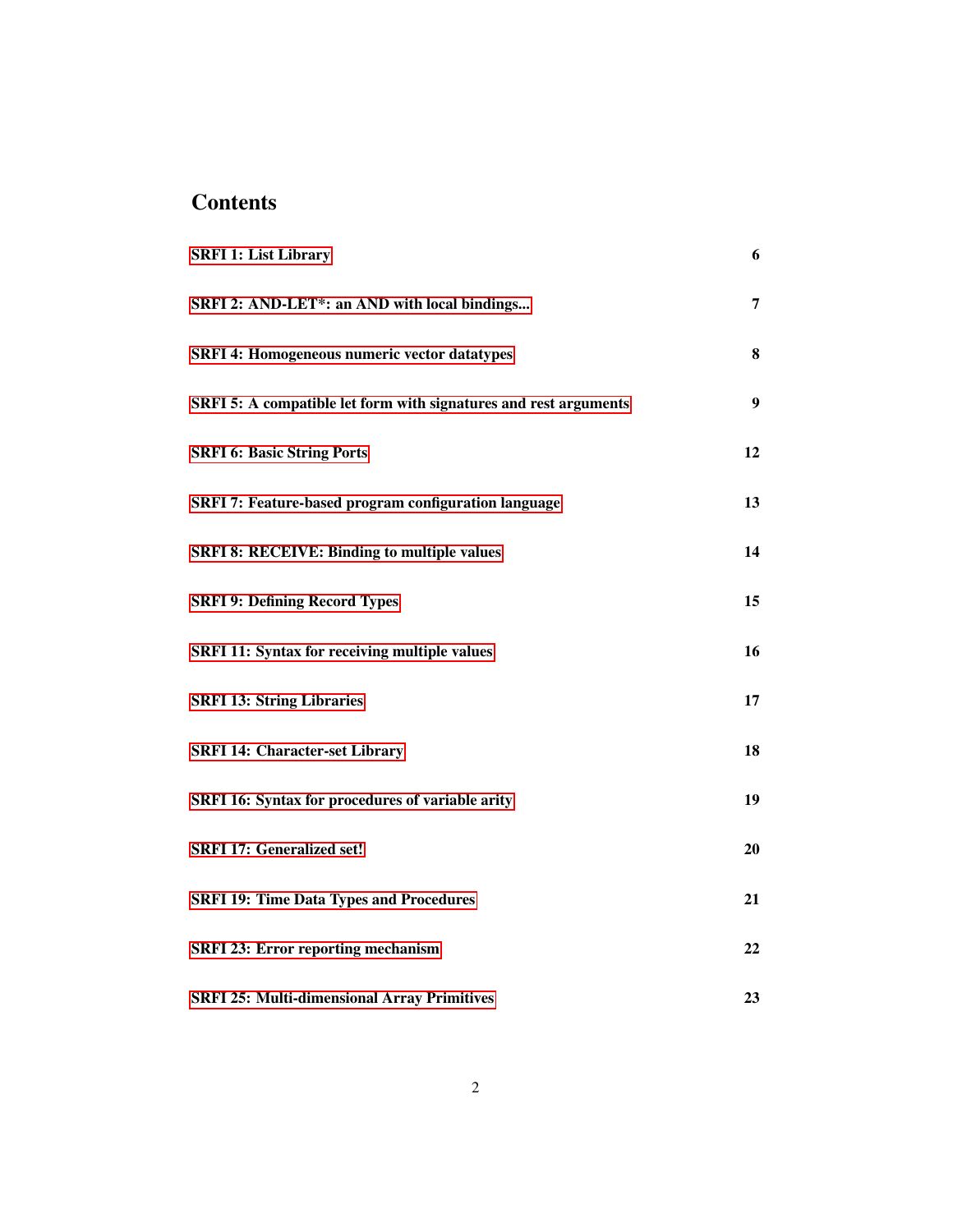| <b>SRFI 26: Notation for Specializing Parameters without Currying</b>  | 24 |
|------------------------------------------------------------------------|----|
| <b>SRFI 27: Sources of Random Bits</b>                                 | 25 |
| <b>SRFI 28: Basic Format Strings</b>                                   | 26 |
| <b>SRFI 29: Localization</b>                                           | 27 |
| <b>SRFI 30: Nested Multi-line Comments</b>                             | 28 |
| SRFI 31: A special form rec for recursive evaluation                   | 29 |
| <b>SRFI 34: Exception Handling for Programs</b>                        | 30 |
| <b>SRFI 35: Conditions</b>                                             | 31 |
| <b>SRFI 38: External Representation for Data With Shared Structure</b> | 32 |
| <b>SRFI 39: Parameter objects</b>                                      | 33 |
| <b>SRFI 40: A Library of Streams</b>                                   | 34 |
| <b>SRFI 41: Streams</b>                                                | 35 |
| <b>SRFI 42: Eager Comprehensions</b>                                   | 36 |
| <b>SRFI 43: Vector Library</b>                                         | 37 |
| <b>SRFI 45: Primitives for Expressing Iterative Lazy Algorithms</b>    | 38 |
| <b>SRFI 48: Intermediate Format Strings</b>                            | 39 |
| <b>SRFI 54: Formatting</b>                                             | 40 |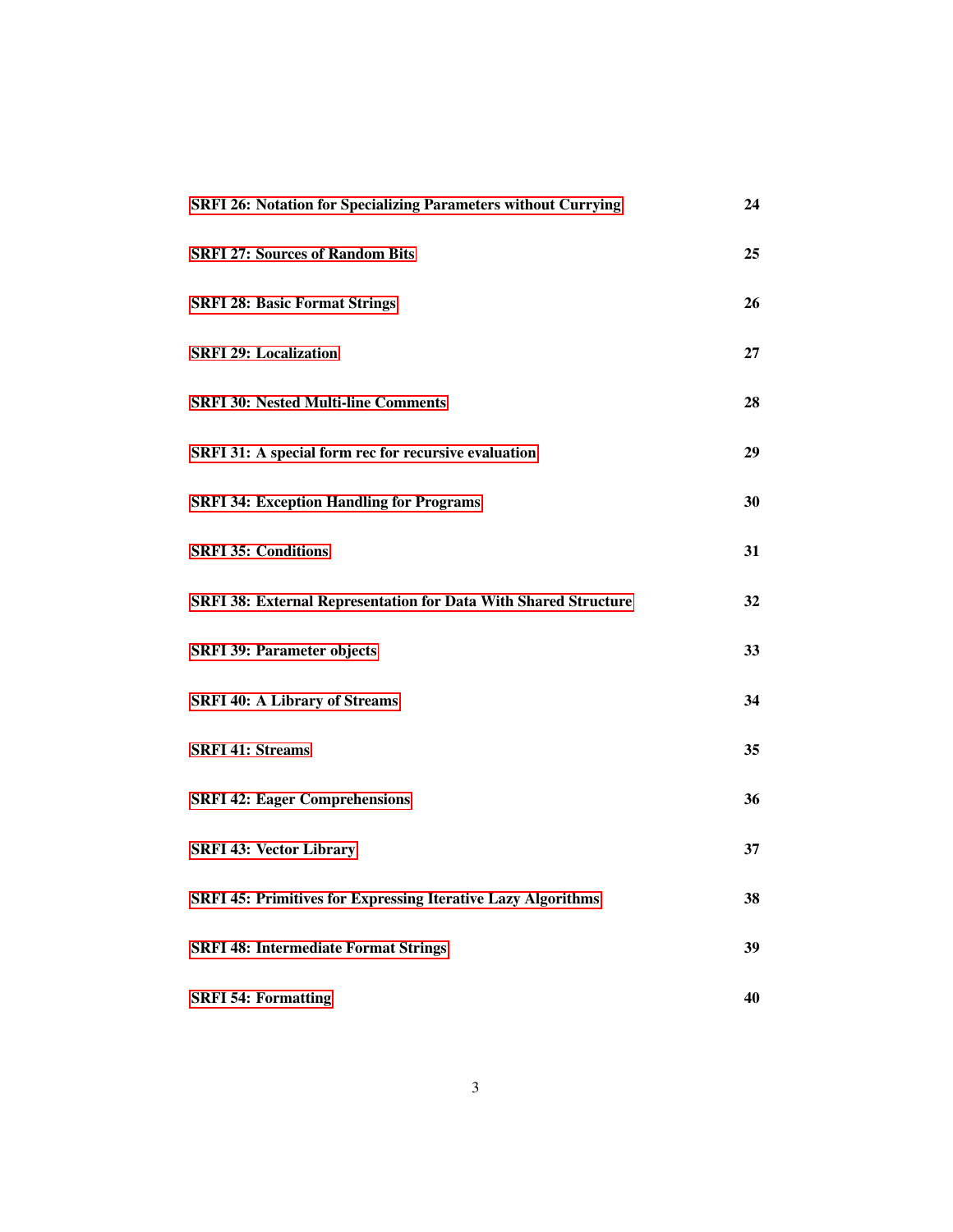| <b>SRFI 57: Records</b>                                      | 41 |
|--------------------------------------------------------------|----|
| <b>SRFI 59: Vicinity</b>                                     | 42 |
| <b>SRFI 60: Integers as Bits</b>                             | 43 |
| SRFI 61: A more general cond clause                          | 44 |
| <b>SRFI 62: S-expression comments</b>                        | 45 |
| <b>SRFI 63: Homogeneous and Heterogeneous Arrays</b>         | 46 |
| <b>SRFI 64: A Scheme API for test suites</b>                 | 47 |
| <b>SRFI 66: Octet Vectors</b>                                | 48 |
| <b>SRFI 67: Compare Procedures</b>                           | 49 |
| <b>SRFI 69: Basic hash tables</b>                            | 50 |
| SRFI 71: Extended LET-syntax for multiple values             | 51 |
| <b>SRFI 74: Octet-Addressed Binary Blocks</b>                | 52 |
| <b>SRFI 78: Lightweight testing</b>                          | 53 |
| SRFI 86: MU & NU simulating VALUES & CALL-WITH-VALUES        | 54 |
| <b>SRFI</b> 87: $\Rightarrow$ in case clauses                | 55 |
| <b>SRFI 98: An interface to access environment variables</b> | 56 |
| <b>Index</b>                                                 | 57 |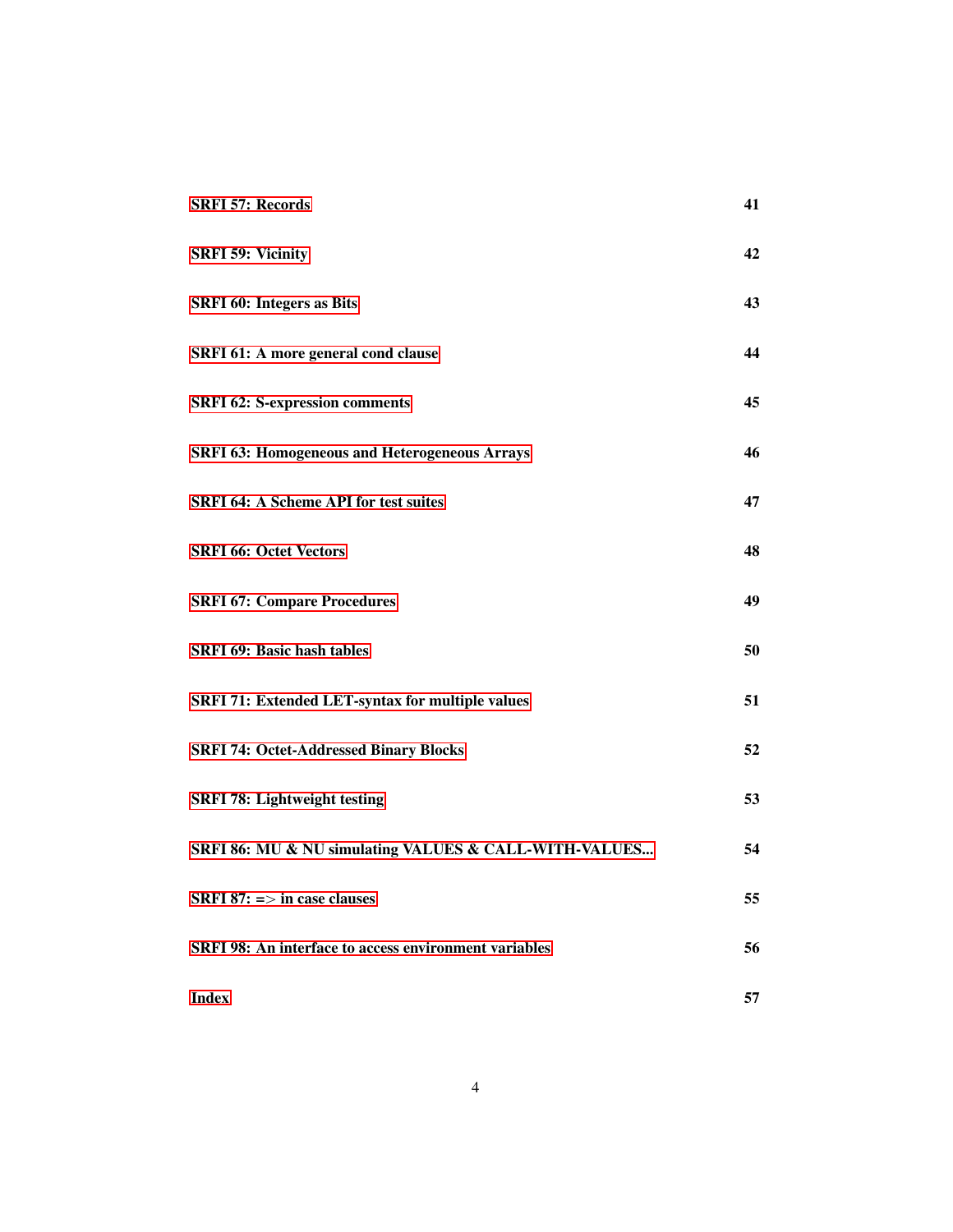**[Index](#page-56-0)** 57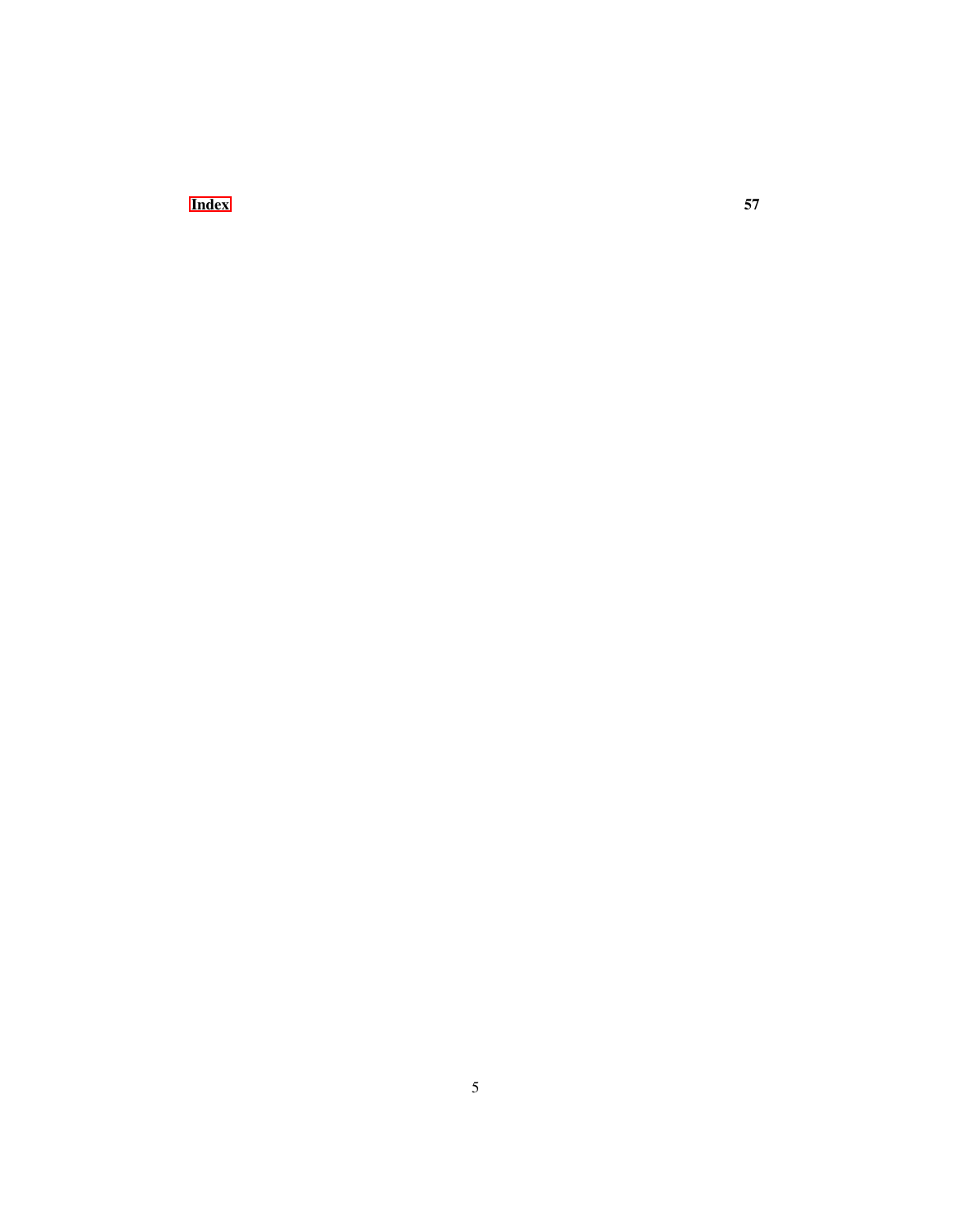#### SRFI 1: List Library

<span id="page-5-0"></span>(require srfi/1) package: [srfi-lite-lib](https://pkgs.racket-lang.org/package/srfi-lite-lib)

Original specification: [SRFI 1](https://docs.racket-lang.org/srfi-std/srfi-1.html)

This SRFI works with pairs and lists as in racket, which are immutable, so it does not export set-car! and set-cdr!. The other provided bindings that end in ! are equivalent to the corresponding bindings without !. Functions that are documented in the SRFI in bold (but not bold italic) correspond to racket functions, while the others are distinct from same-named racket functions.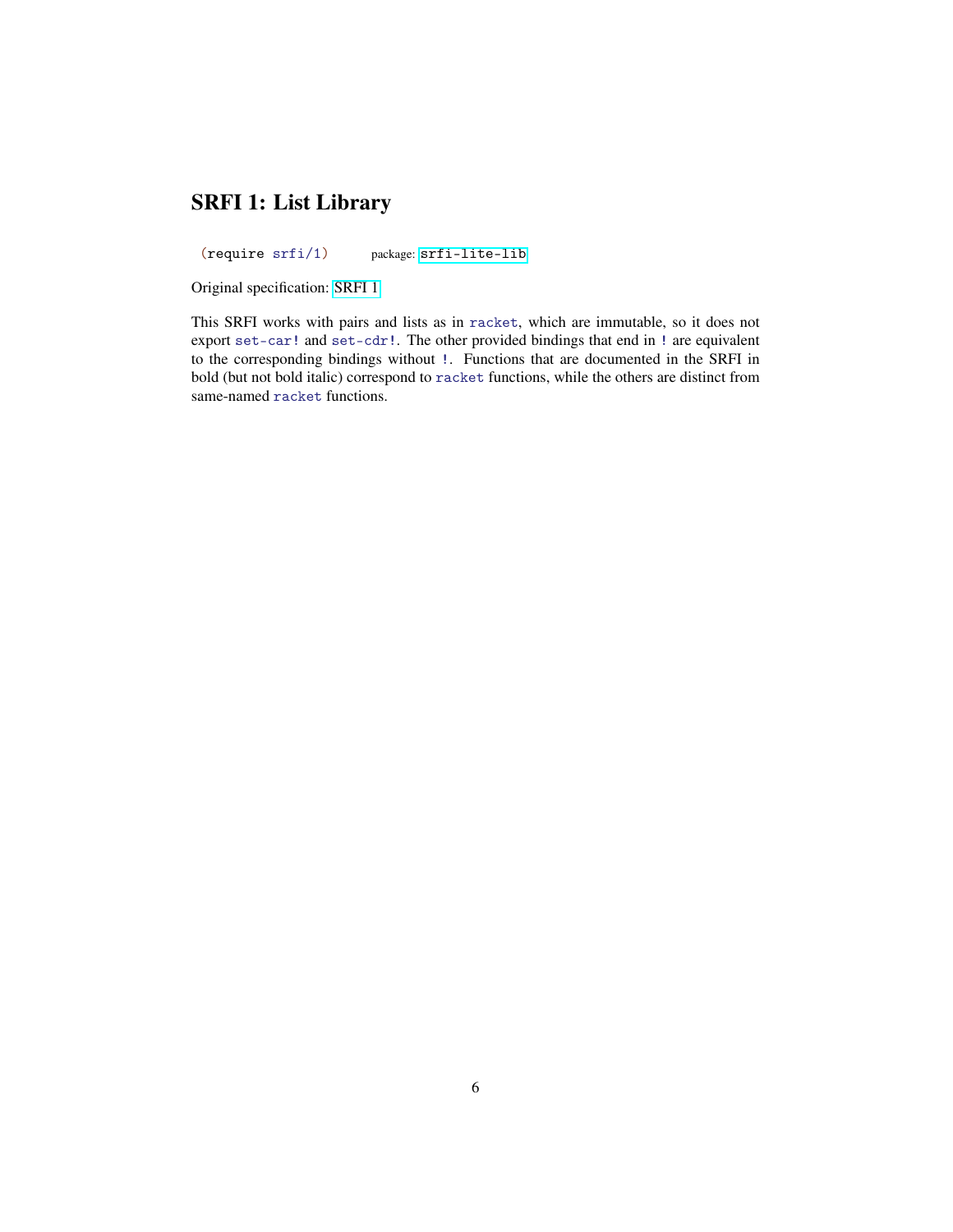# SRFI 2: AND-LET\*: an AND with local bindings...

<span id="page-6-0"></span>(require srfi/2) package: [srfi-lib](https://pkgs.racket-lang.org/package/srfi-lib)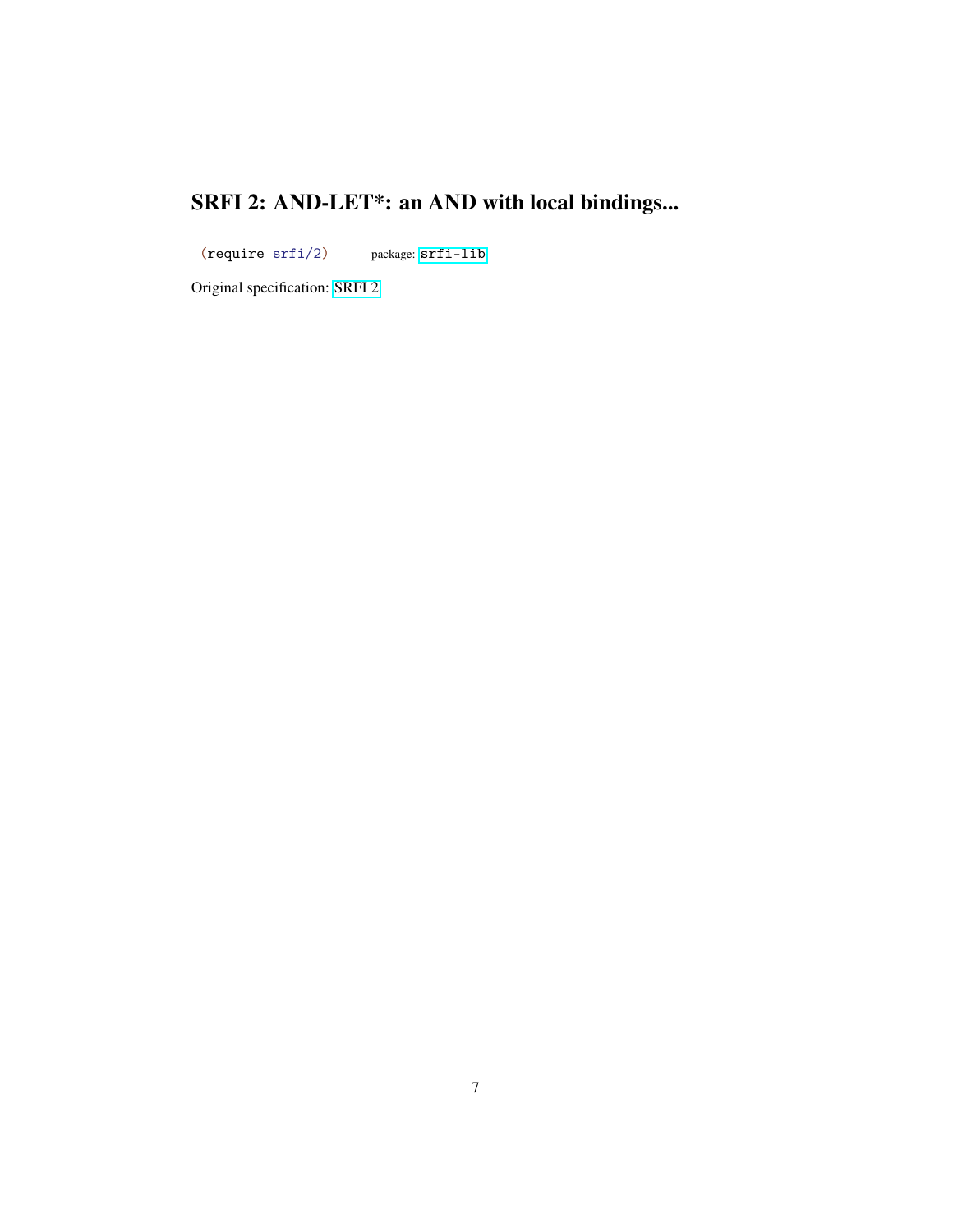## SRFI 4: Homogeneous numeric vector datatypes

<span id="page-7-0"></span>(require srfi/4) package: [srfi-lib](https://pkgs.racket-lang.org/package/srfi-lib)

Original specification: [SRFI 4](https://docs.racket-lang.org/srfi-std/srfi-4.html)

This SRFI's reader and printer syntax is not supported. The bindings are also available from scheme/foreign.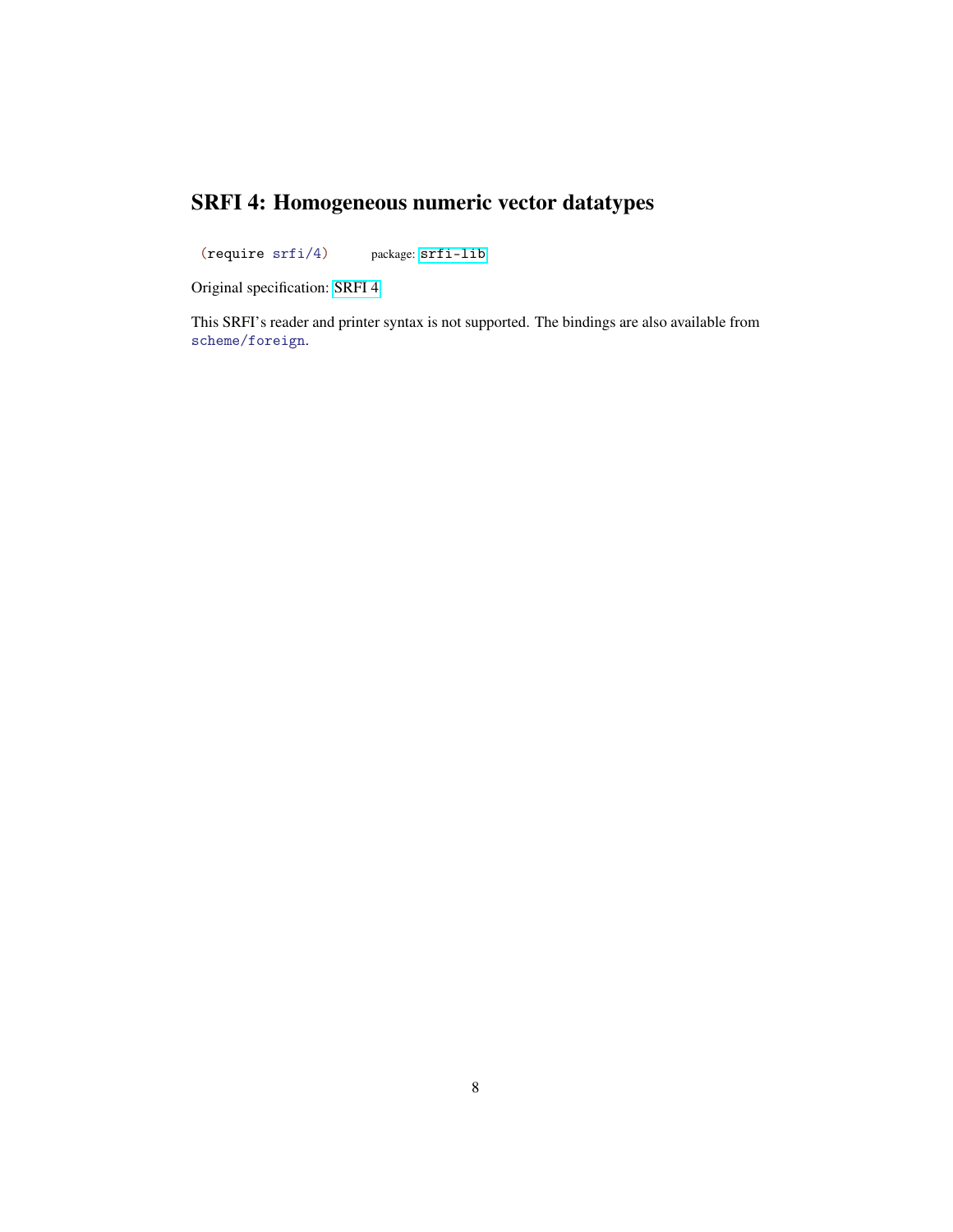#### SRFI 5: A compatible let form with signatures and rest arguments

<span id="page-8-0"></span>(require srfi/5) package: [srfi-lib](https://pkgs.racket-lang.org/package/srfi-lib)

Original specification: SRFI 5

For [historical reasons,](https://srfi-email.schemers.org/srfi-announce/msg/2652023/) the SRFI 5 specification document has a restrictive license and is not included in the main Racket distribution.

The implementation in  $\text{srf}i/5$  and this documentation are distributed under the same [li](https://docs.racket-lang.org/license/index.html)[cense](https://docs.racket-lang.org/license/index.html) as Racket: only the original specification document is restrictively licensed.

```
(let ([id init-expr] ...)
  body \dots+)
(let ([id init-expr] ...+ rest-binding)
  body \dots+)(let loop-id ([id init-expr] ... maybe-rest-binding )
  body \dots+)(let (loop-id [id init-expr] ... maybe-rest-binding )
  body \dots+)maybe-rest-binding =| rest-binding
      rest-binding = rest-id rest-init-expr...
```
Like let from racket/base, but extended to support additional variants of named let.

As with let from racket/base, SRFI 5's let form conceptually expands to the immediate application of a function to the values of the init-exprs: the ids are bound in the bodys (but not in any init-exprs or rest-init-exprs), and loop-id, if present, is bound in the bodys to the function itself, allowing it to be used recursively. An id or a rest-id can shadow loop-id, but the rest-id (if given) and all iss much be distinct.

SRFI 5's let adds support for a syntax like define's function shorthand, which allows the bindings to be written in a syntax resembling an application of the function bound to loop-id.

Additionally, SRFI 5's let adds support for rest arguments. If a rest-id is present, the function bound to  $loop-id$  (or the conceptual anonymous function, if  $loop-id$  is not used) will accept an unlimited number of additional arguments after its required by-position arguments, and the rest-id will be bound in the bodys (but not in any init-exprs or rest $init-express$  to a list of those additional arguments. The values of the rest-init-exprs are supplied as arguments to the initial, implicit application when the let form is evaluated, so the initial value bound to rest-id is (list rest-init-expr ...). Unlike the

kw-formals of lambda and define or the formals of case-lambda, the bindings of SRFI 5's let, with or without a rest-binding, are always a proper (syntactic) list.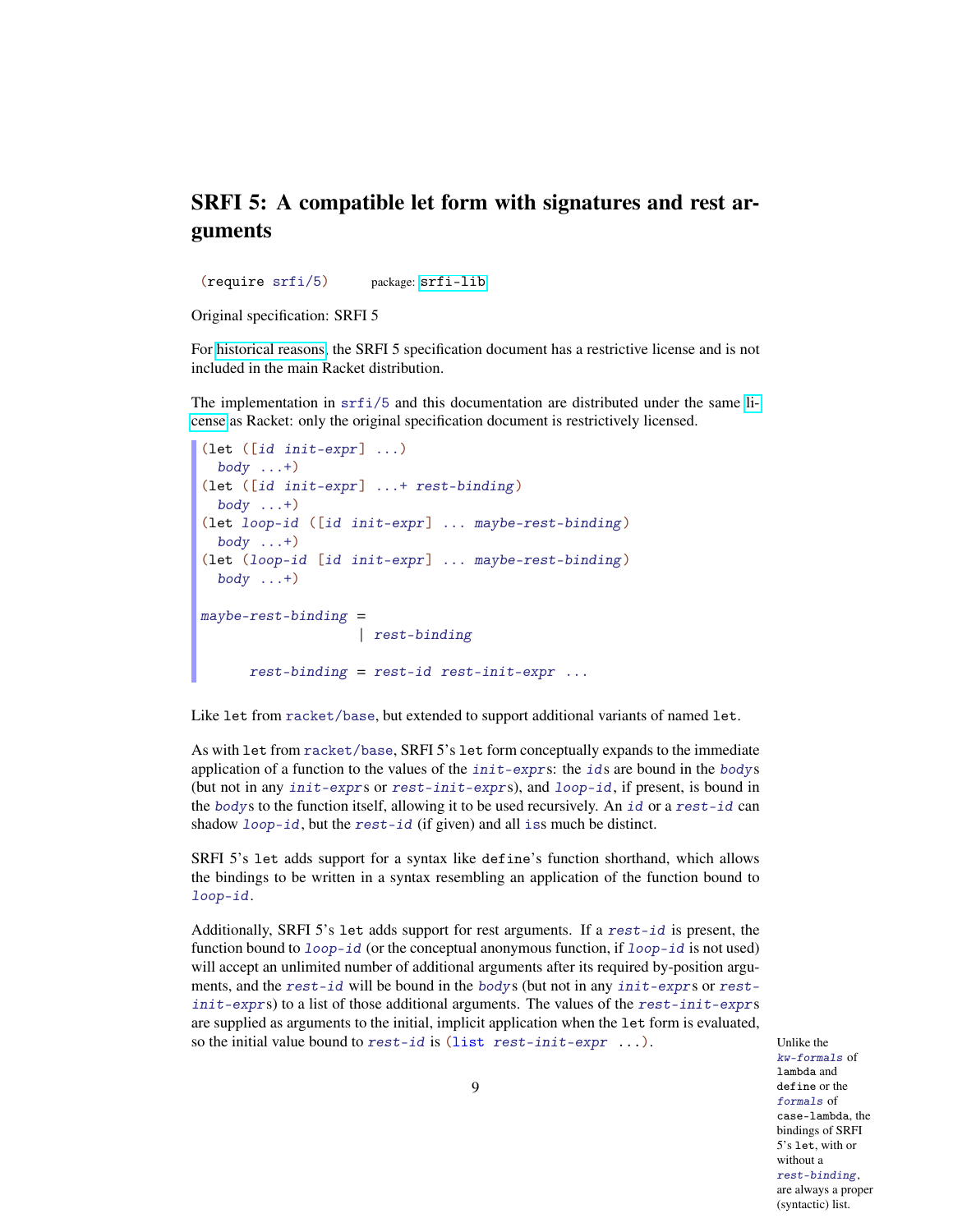A rest-binding can be used with both the define-like and the named-let–like variants of let. It is also possible to use  $rest-id$  without any  $loop-id$ ; however, as specified in the grammar, at least one  $id$ –init-expr pair is required in that case. (Otherwise, there would be an ambiguity with the define-like variant).

Examples:

```
; define-like bindings
> (define (factorial n)
    (let (fact [n n] [acc 1])
      (if (zero? n)
          acc
          (fact (sub1 n) (* n acc)))))
> (factorial 5)
120
> (factorial 11)
39916800
; rest arguments with named-let--like bindings
> (let reverse-onto ([lst '(a b c)]
                     tail)
    (if (null? lst)
        tail
        (apply reverse-onto (cdr lst) (car lst) tail)))
'(c b a)> (let reverse-onto ([lst '(a b c)]
                     tail 'x 'y 'z)(if (null? lst)
        tail
        (apply reverse-onto (cdr lst) (car lst) tail)))
'(c b a x y z)
> (let no-evens (lst 1 2 3 4 5)
    (cond
      [(null? 1st)]' ()]
      [(even? (car lst))
       (apply no-evens (cdr lst))]
      [else
       (cons (car lst) (apply no-evens (cdr lst)))]))
'(1 \ 3 \ 5); rest arguments with define-like bindings
> (let (reverse-onto [lst '(a b c)] tail)
    (if (null? lst)
        tail
        (apply reverse-onto (cdr lst) (car lst) tail)))
'(c b a)
> (let (reverse-onto [lst '(a b c)] tail 'x 'y 'z)
```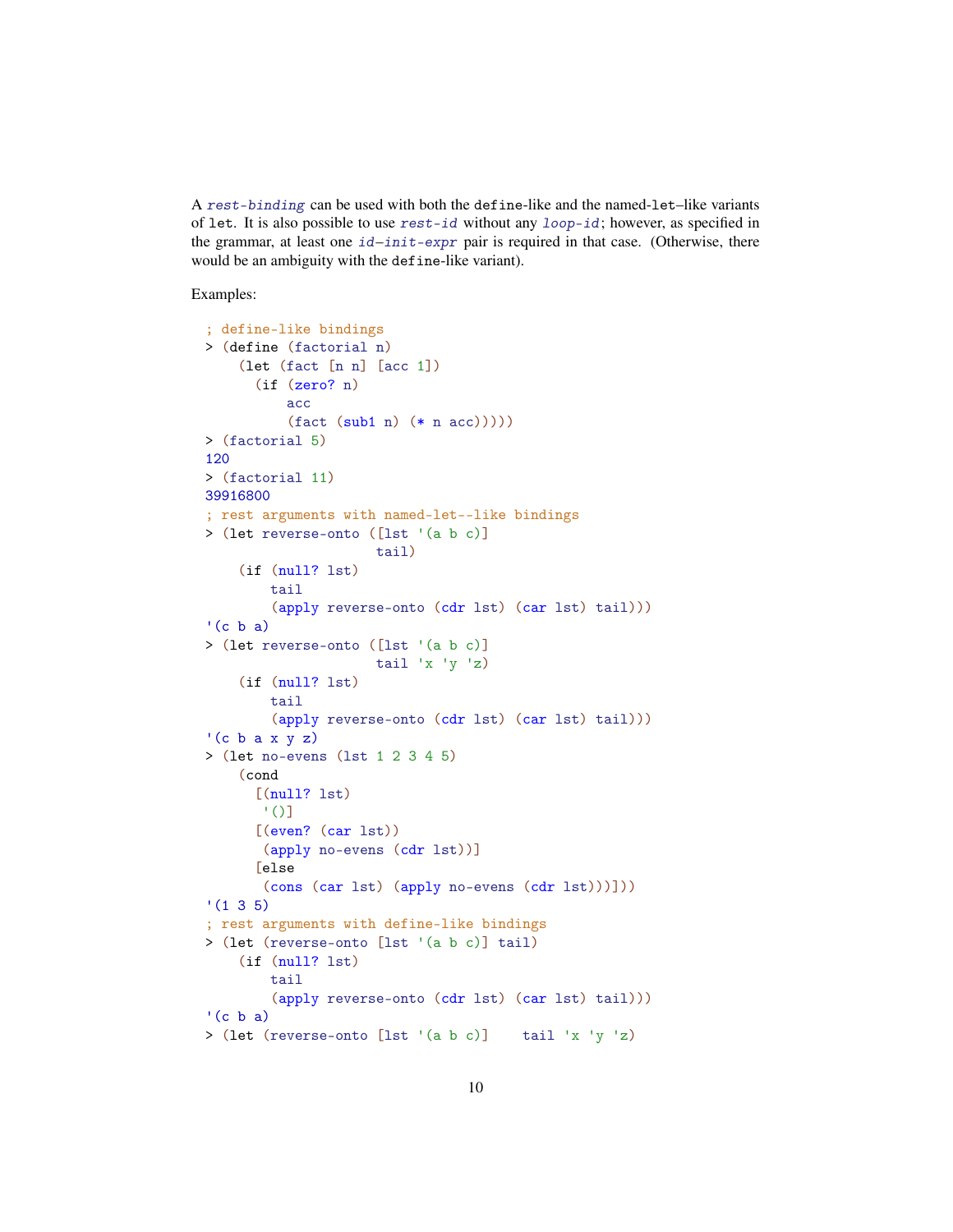```
(if (null? lst)
        tail
        (apply reverse-onto (cdr lst) (car lst) tail)))
'(c b a x y z)
> (let (loop [continue? 0] args 'a 'a1 'a2)
    (case continue?
      [(0) (cons args (loop 1 'b))]
      [(1) (cons args (logo p 2 'c 'd))][else (list args)]))
'((a a1 a2) (b) (c d))
; rest arguments without any loop-id
> (let ([x 1]
        [y 2]
        z 3 4 5 6 7)
    (list* x y z))
'(1 2 3 4 5 6 7)
```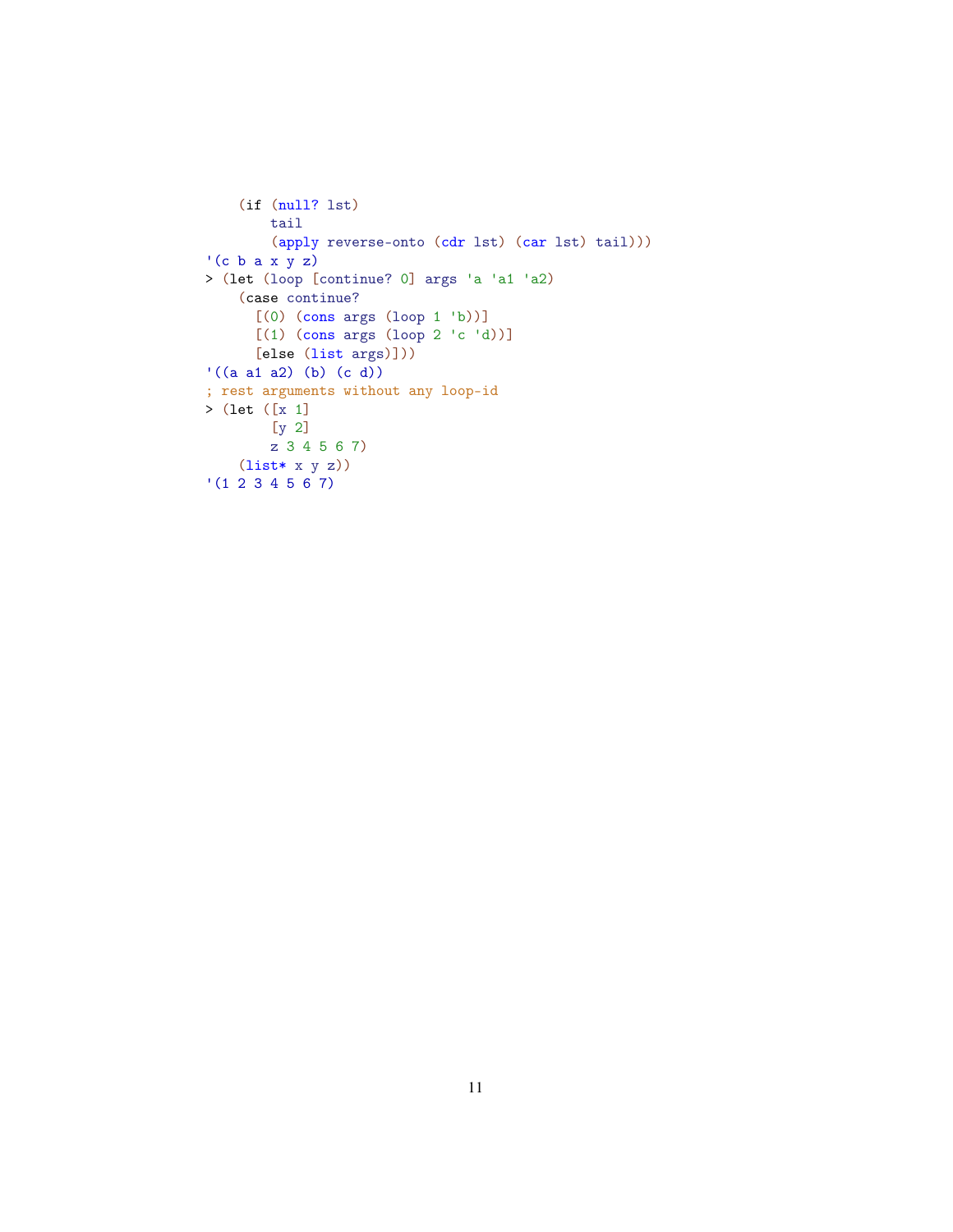## SRFI 6: Basic String Ports

<span id="page-11-0"></span>(require srfi/6) package: [srfi-lib](https://pkgs.racket-lang.org/package/srfi-lib)

Original specification: [SRFI 6](https://docs.racket-lang.org/srfi-std/srfi-6.html)

This SRFI's bindings are also available in racket/base.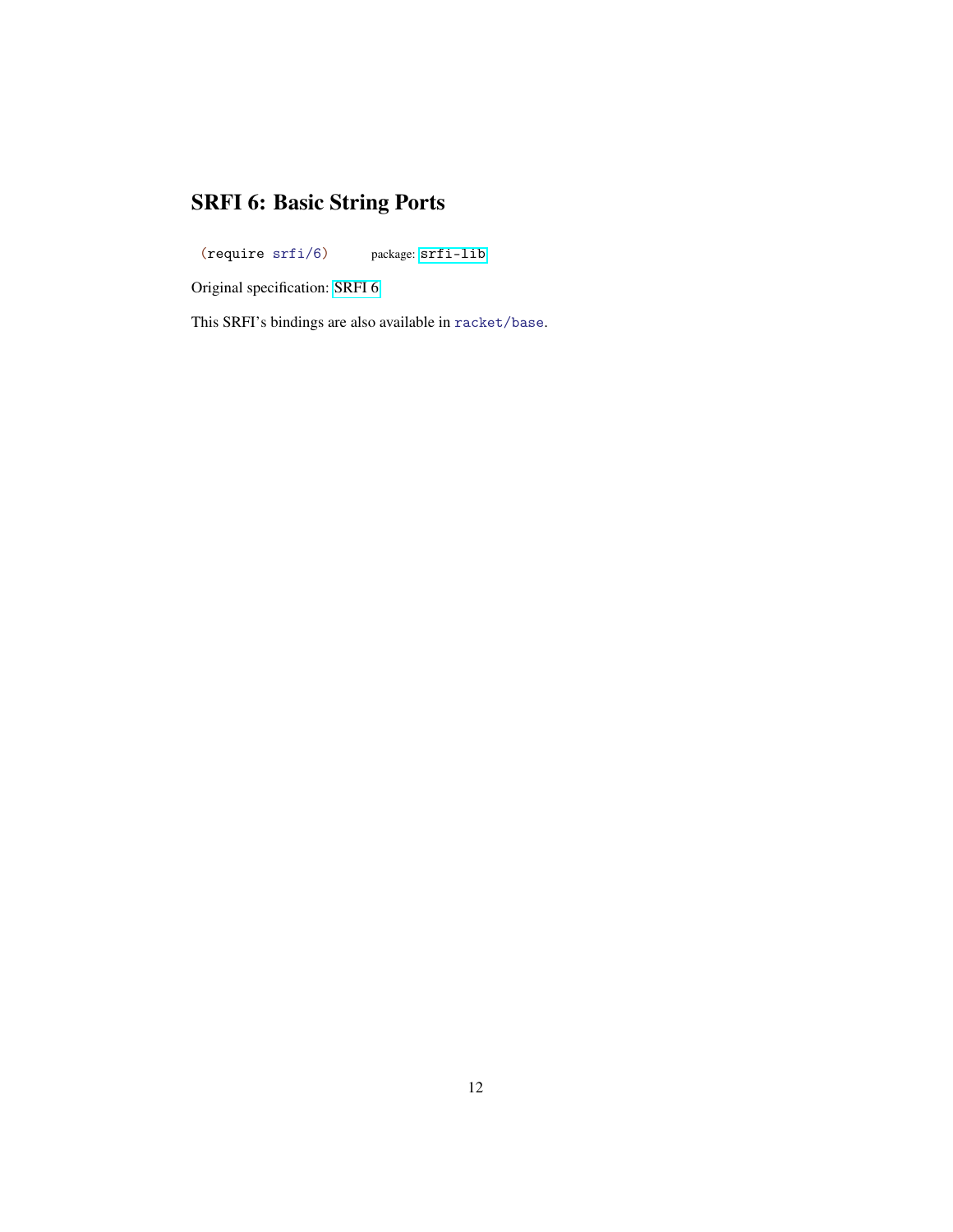# SRFI 7: Feature-based program configuration language

<span id="page-12-0"></span>(require srfi/7) package: [srfi-lib](https://pkgs.racket-lang.org/package/srfi-lib)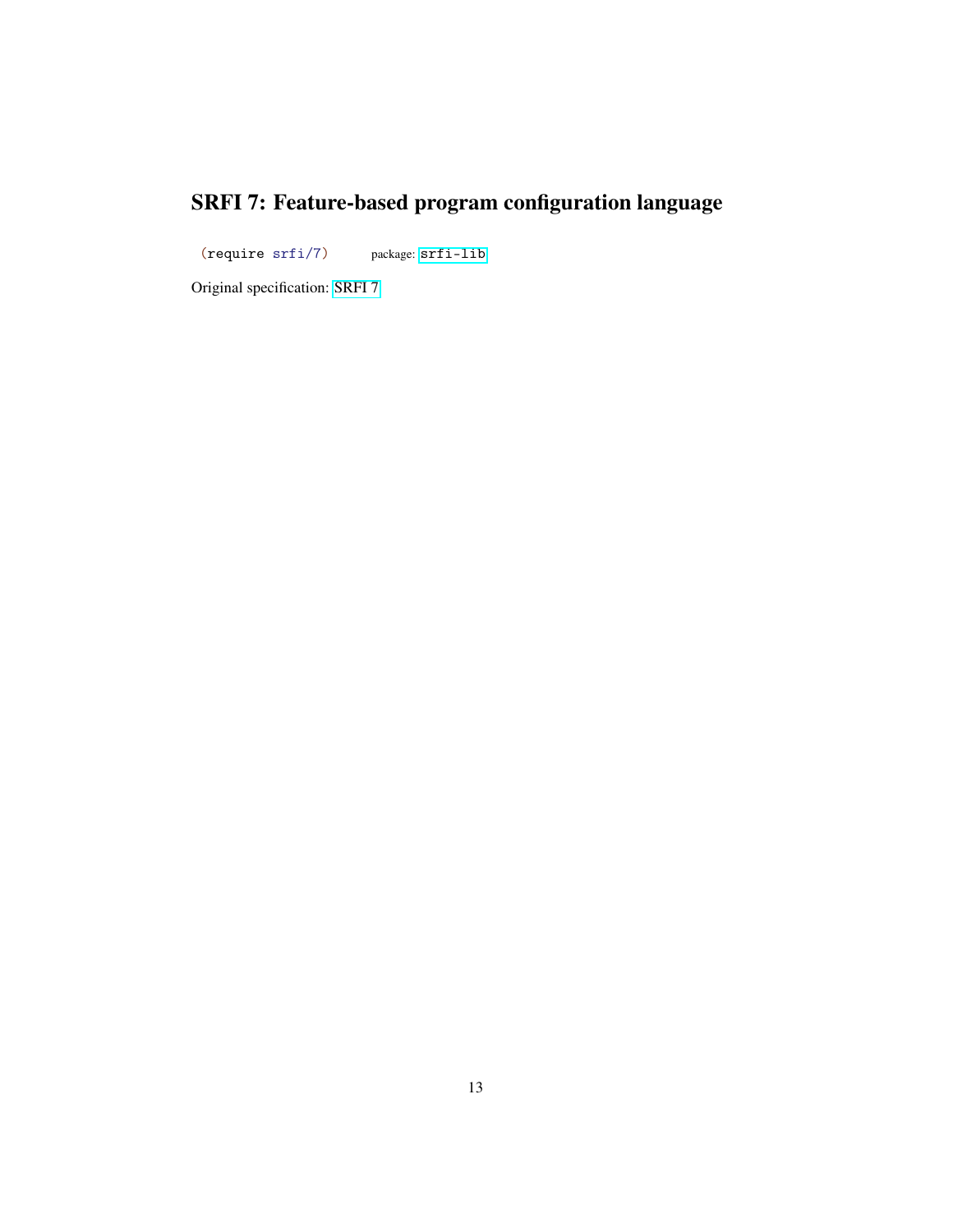# SRFI 8: RECEIVE: Binding to multiple values

<span id="page-13-0"></span>(require srfi/8) package: [srfi-lite-lib](https://pkgs.racket-lang.org/package/srfi-lite-lib)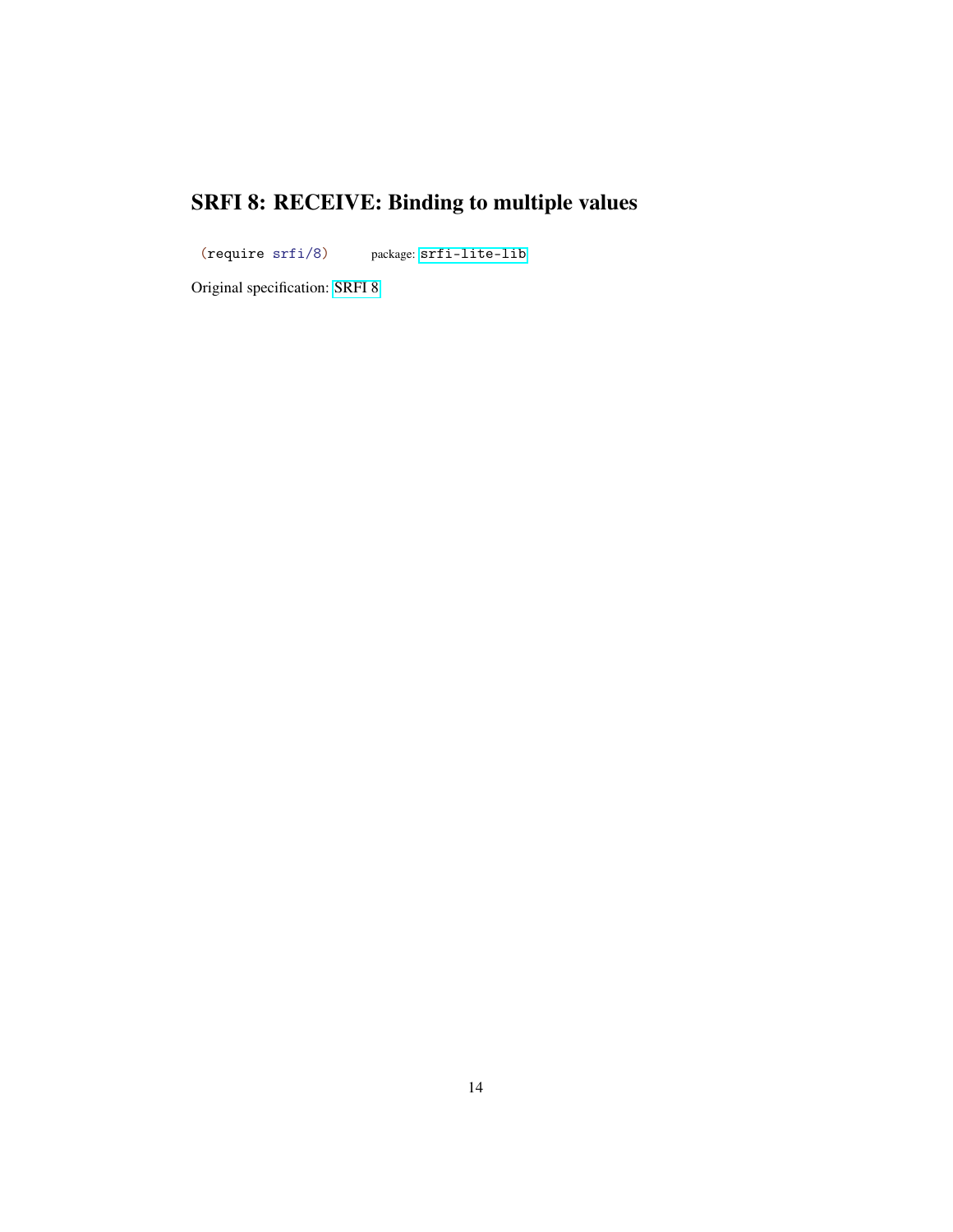# SRFI 9: Defining Record Types

<span id="page-14-0"></span>(require srfi/9) package: [srfi-lib](https://pkgs.racket-lang.org/package/srfi-lib)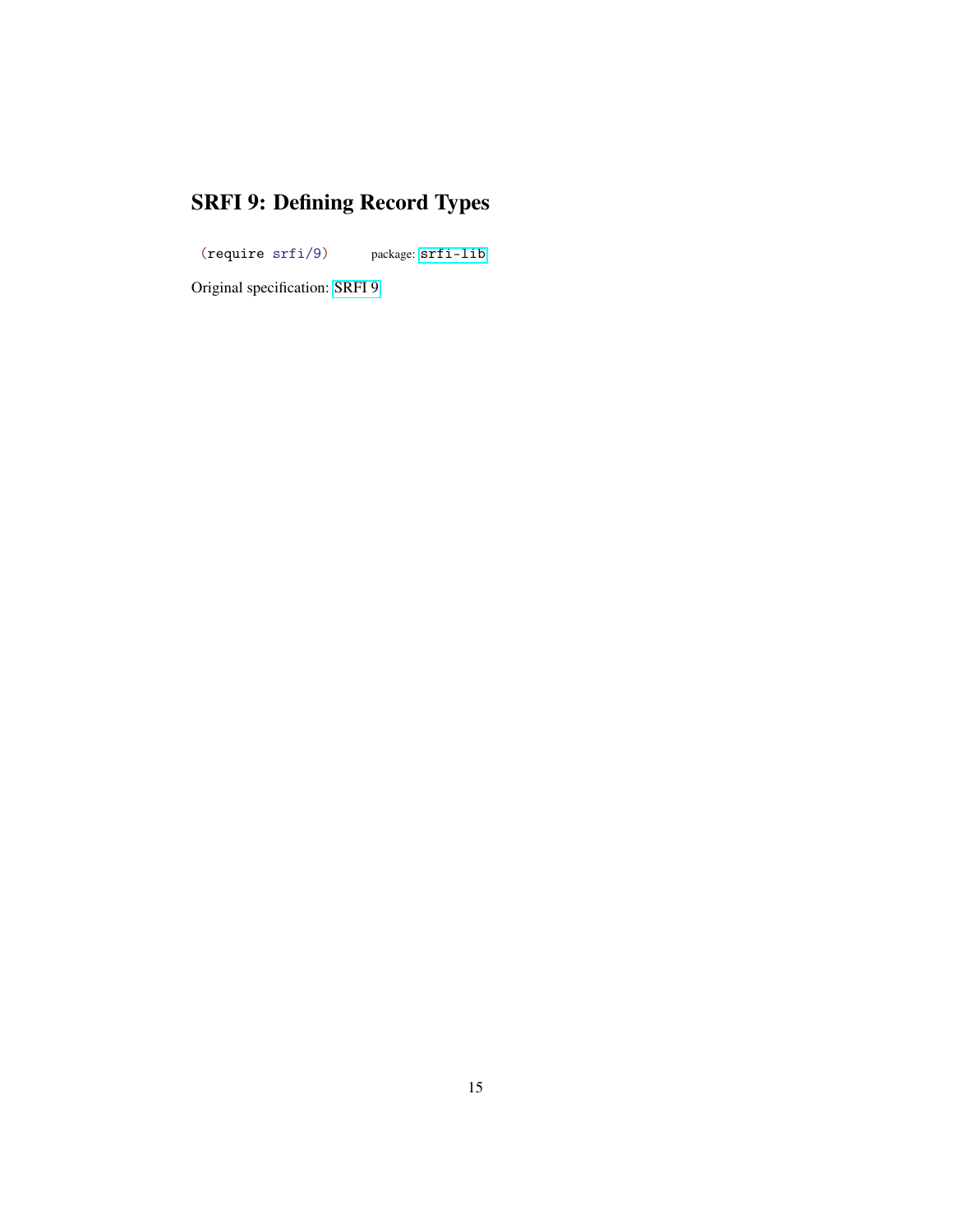## SRFI 11: Syntax for receiving multiple values

<span id="page-15-0"></span>(require srfi/11) package: [srfi-lib](https://pkgs.racket-lang.org/package/srfi-lib)

Original specification: [SRFI 11](https://docs.racket-lang.org/srfi-std/srfi-11.html)

This SRFI's bindings are also available in racket/base, but without support for dotted "rest" bindings.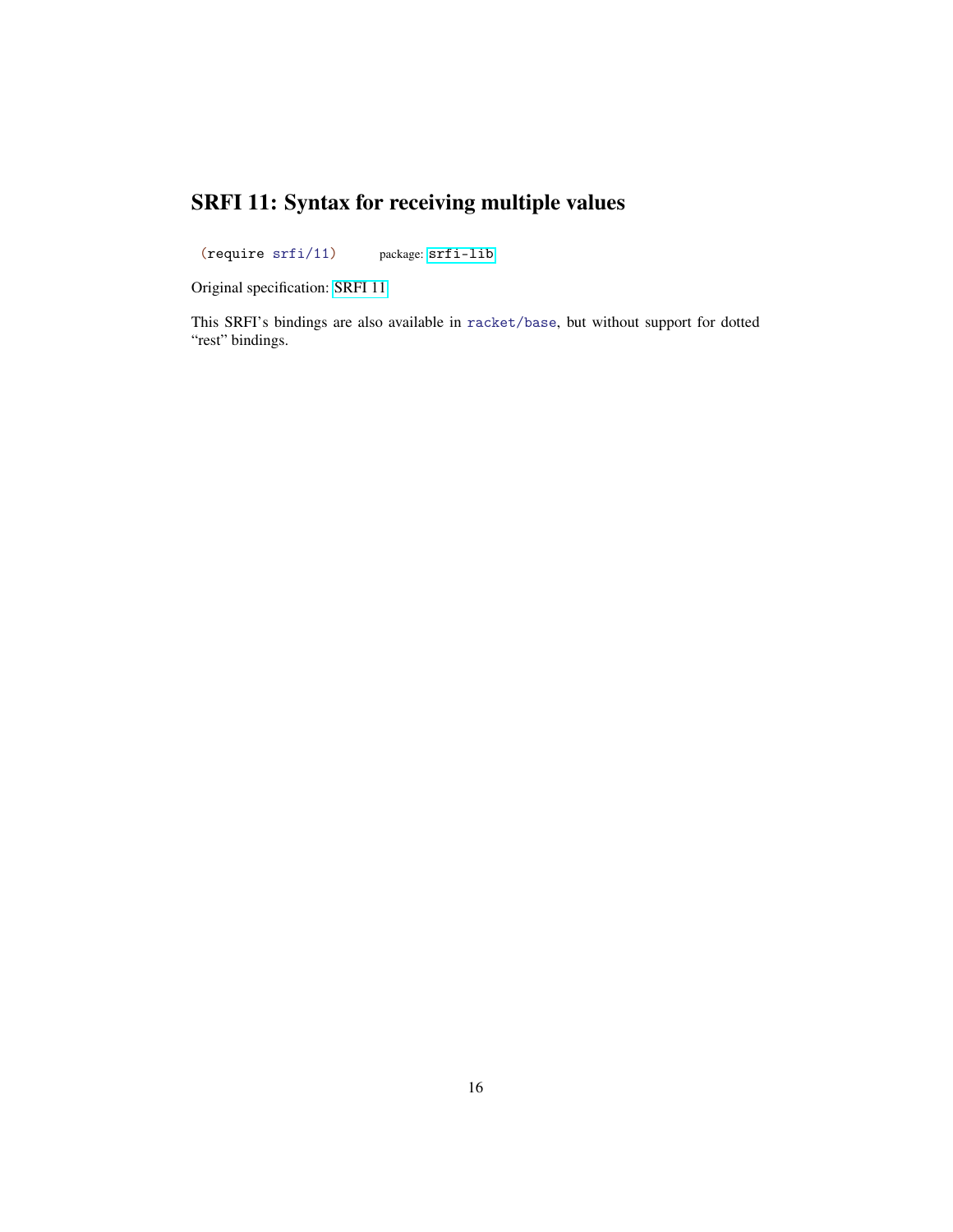# SRFI 13: String Libraries

<span id="page-16-0"></span>(require srfi/13) package: [srfi-lite-lib](https://pkgs.racket-lang.org/package/srfi-lite-lib)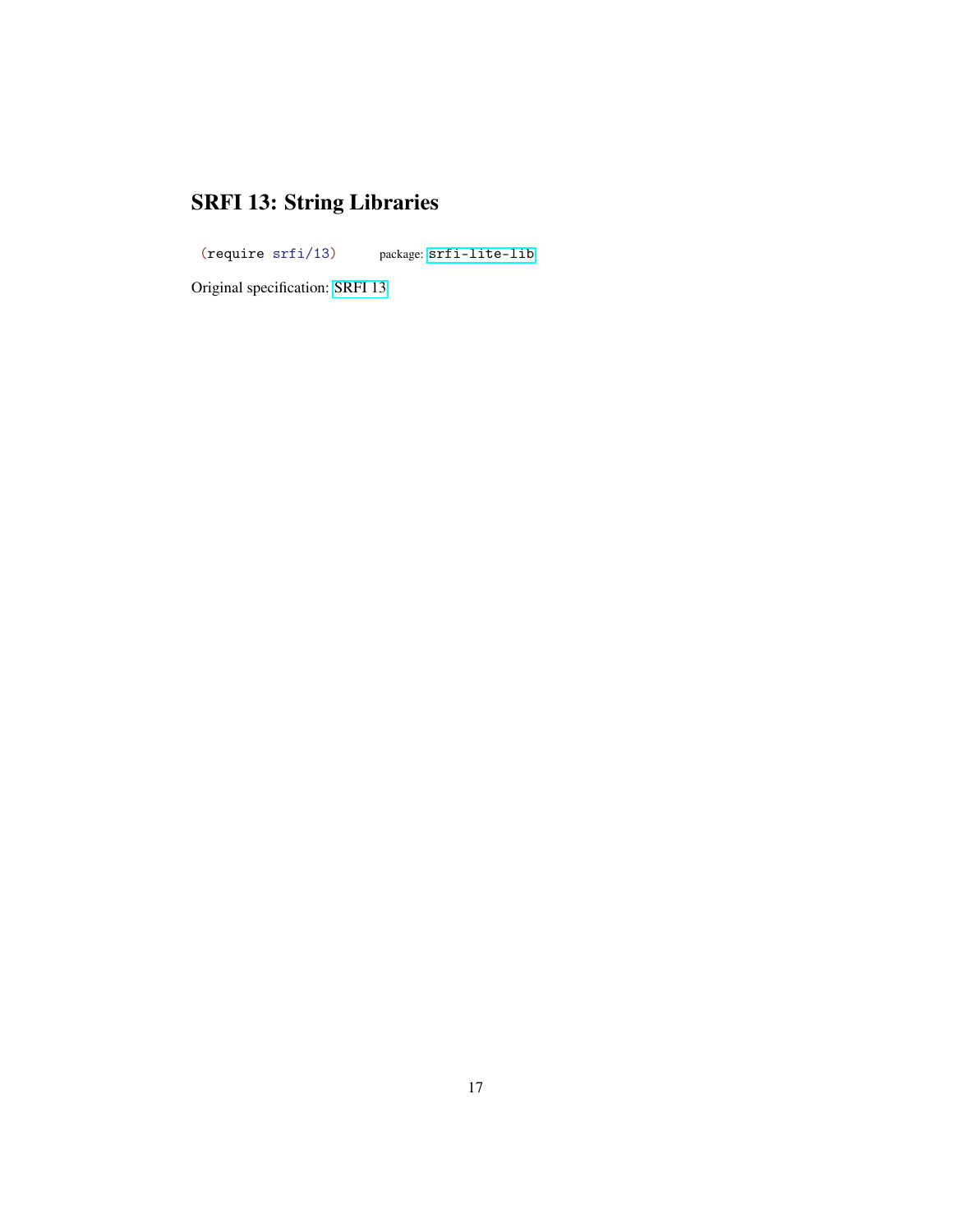# SRFI 14: Character-set Library

<span id="page-17-0"></span>(require srfi/14) package: [srfi-lite-lib](https://pkgs.racket-lang.org/package/srfi-lite-lib)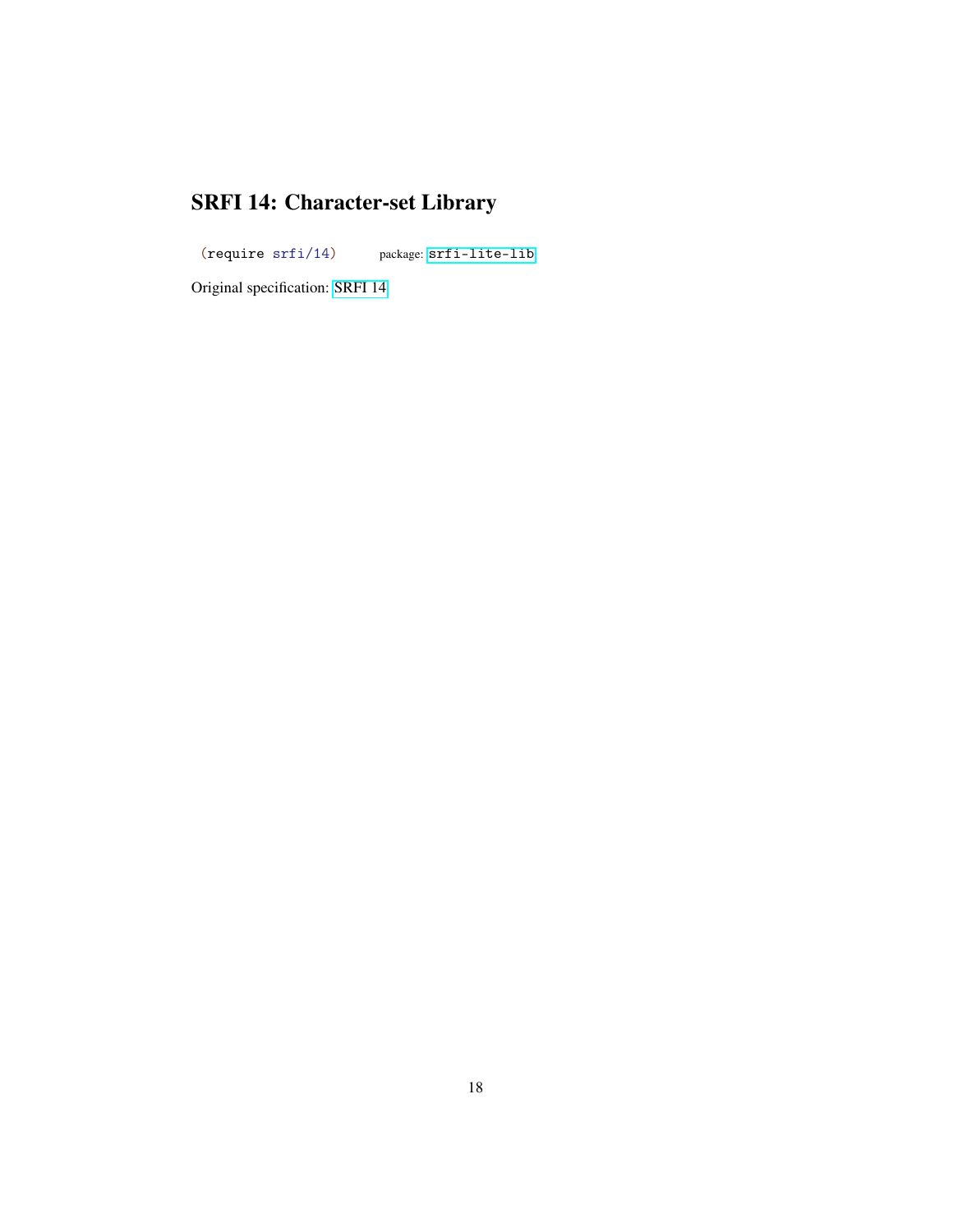## SRFI 16: Syntax for procedures of variable arity

<span id="page-18-0"></span>(require srfi/16) package: [srfi-lib](https://pkgs.racket-lang.org/package/srfi-lib)

Original specification: [SRFI 16](https://docs.racket-lang.org/srfi-std/srfi-16.html)

This SRFI's bindings are also available in racket/base.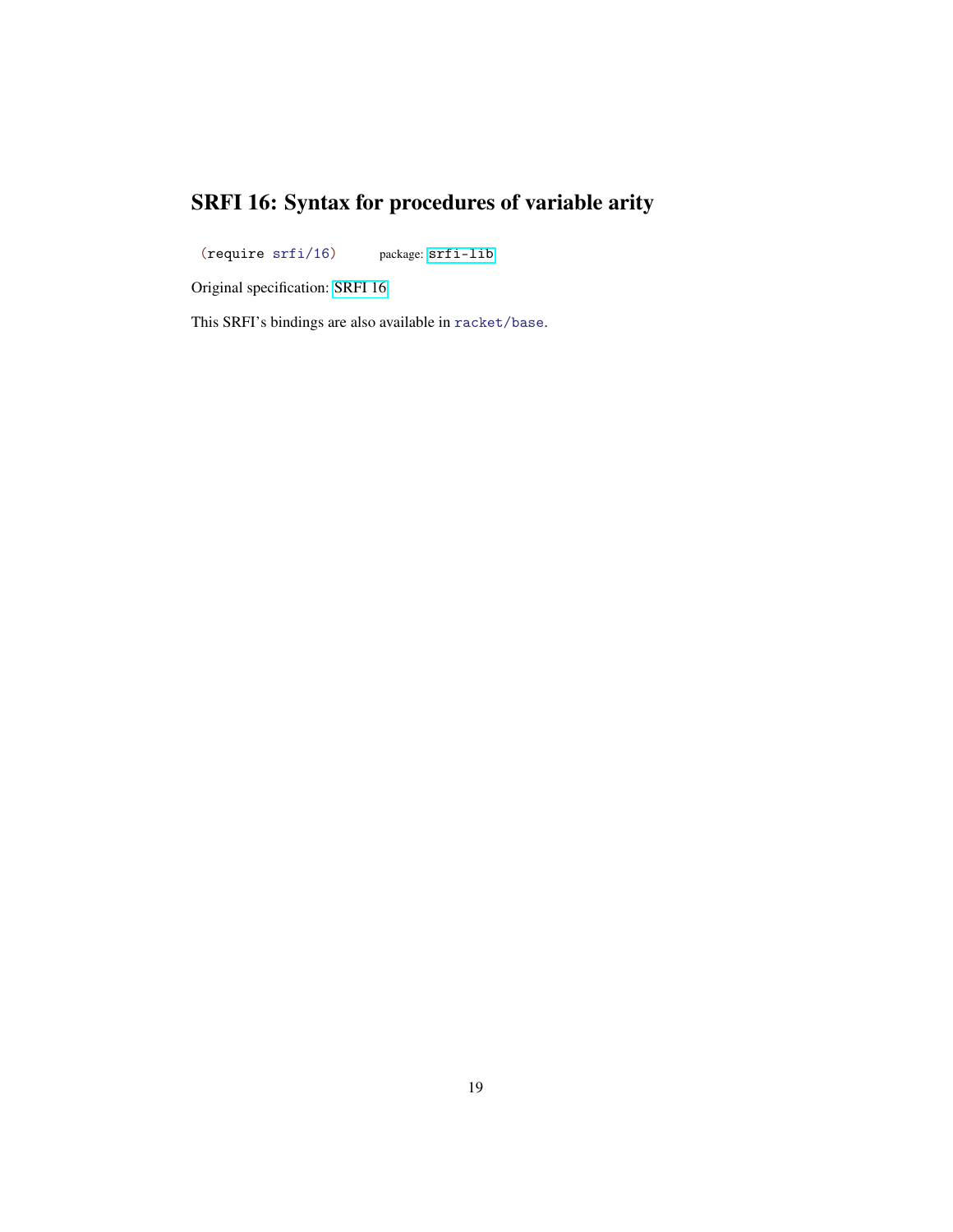#### SRFI 17: Generalized set!

<span id="page-19-0"></span>(require srfi/17) package: [srfi-lib](https://pkgs.racket-lang.org/package/srfi-lib)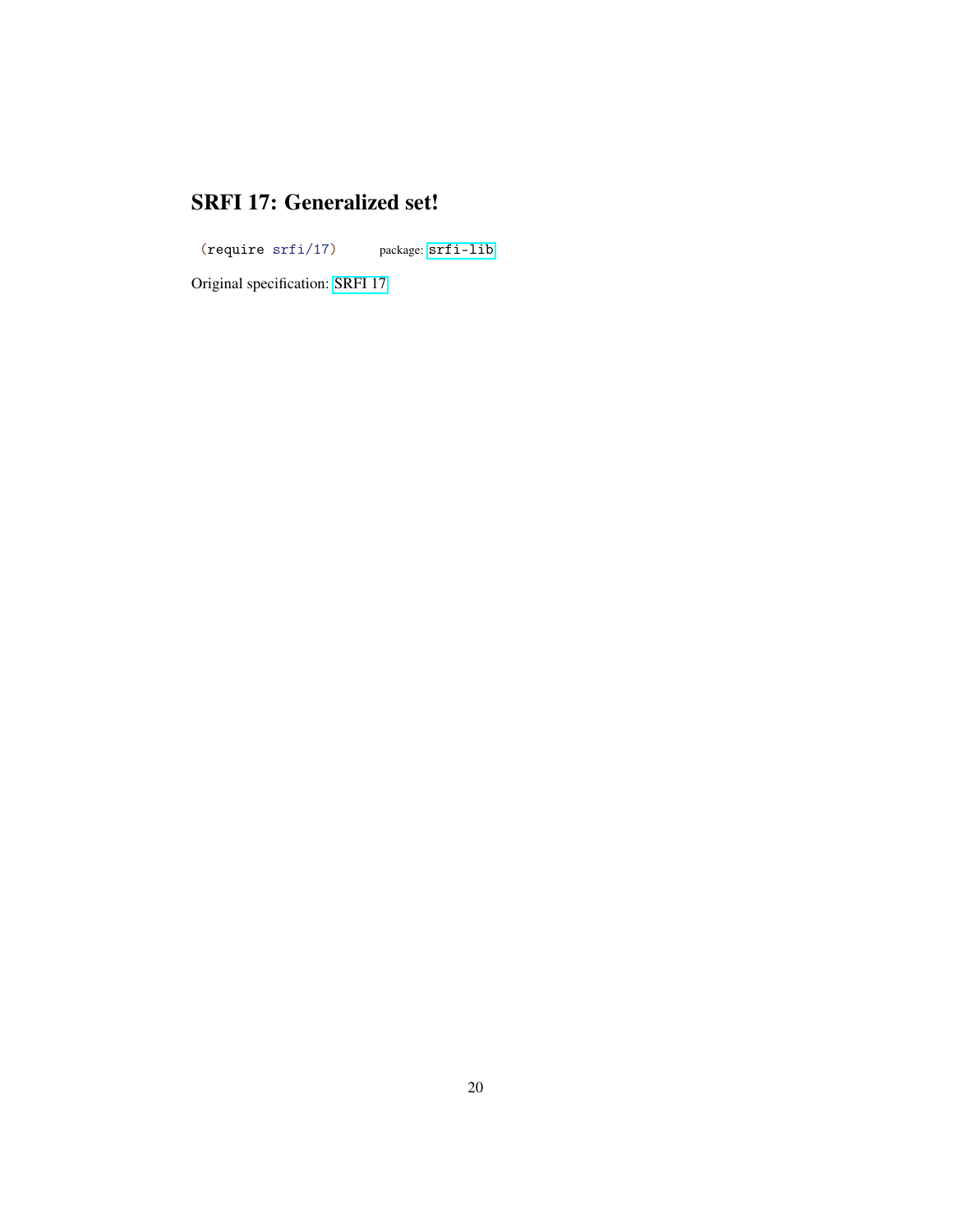#### SRFI 19: Time Data Types and Procedures

<span id="page-20-0"></span>(require srfi/19) package: [srfi-lite-lib](https://pkgs.racket-lang.org/package/srfi-lite-lib)

Original specification: [SRFI 19](https://docs.racket-lang.org/srfi-std/srfi-19.html)

The date structure produced by this SRFI library is identical to the one provided by racket/base in most cases (see date).

For backwards compatibility, when an invalid date field value is provided to the SRFI constructor, the constructor will produce a *lax date structure*. A lax date structure is *not* compatible with functions from racket/base or racket/date. SRFI functions such as string-  $\geq$ date may return a lax date structure depending on the format string. The predicate  $lax$ date? recognizes lax dat structures.

As an extension, Racket's implementation of  $string$ ->date supports  $\sim$ ? as a conversion specifier: it parses one- and two-digit years like  $\sim y$  and three- and four-digit years like  $\sim Y$ .

Examples:

```
> (\text{string-}date "4-1-99" "\simd-\simm-\sim?")
(date* 0 0 0 4 1 1999 1 3 #f -14400 0 "")
> (\text{string-}date "4-1-1999" "\sim d - \sim m - \sim ?")
(date* 0 0 0 4 1 1999 1 3 #f -14400 0 "")
```

```
(lax-date? v) \rightarrow boolean?v : any/c
```
Returns  $\#t$  if v is a lax date structure. Otherwise, returns  $\#f$ .

Examples:

```
> (lax-date? (make-date 0 19 10 10 14 "bogus" "bogus" 0))
#t
> (lax-date? (make-date 0 19 10 10 14 1 2013 0))
#f
> (lax-date? (string-Value "10:21:00" "~H:~M:~S"))#t
```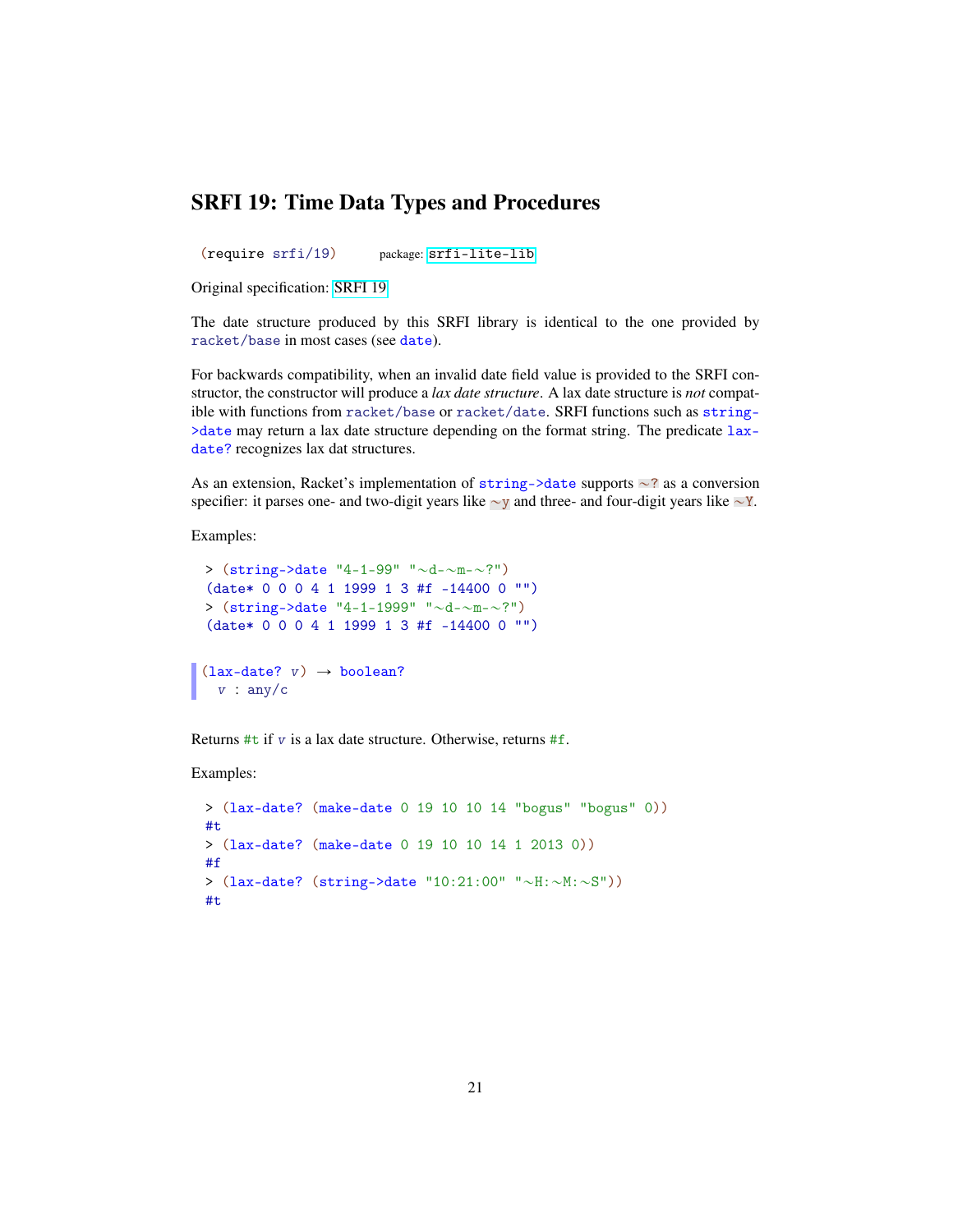## SRFI 23: Error reporting mechanism

<span id="page-21-0"></span>(require srfi/23) package: [srfi-lib](https://pkgs.racket-lang.org/package/srfi-lib)

Original specification: [SRFI 23](https://docs.racket-lang.org/srfi-std/srfi-23.html)

This SRFI's bindings are also available in racket/base.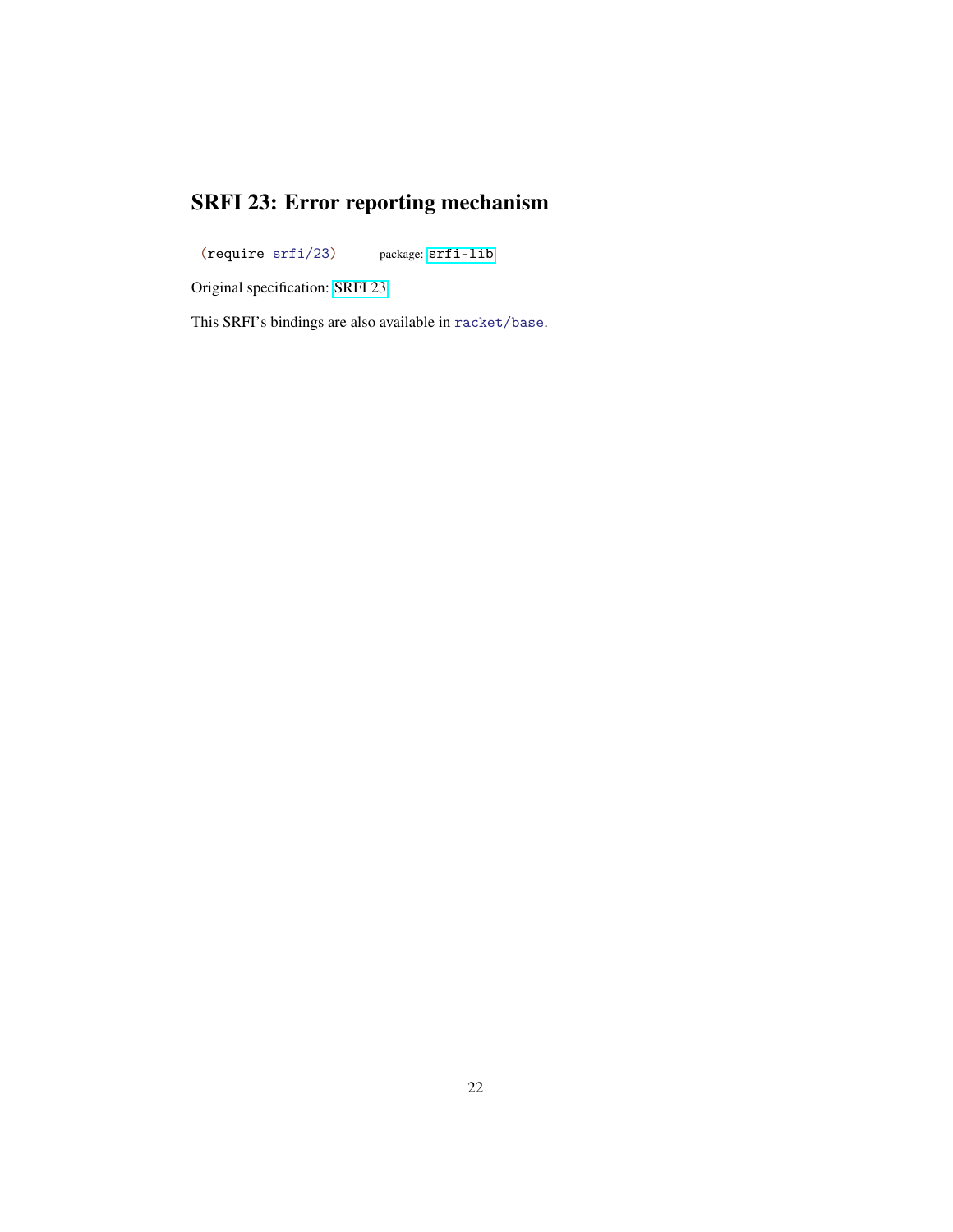# SRFI 25: Multi-dimensional Array Primitives

<span id="page-22-0"></span>(require srfi/25) package: [srfi-lib](https://pkgs.racket-lang.org/package/srfi-lib)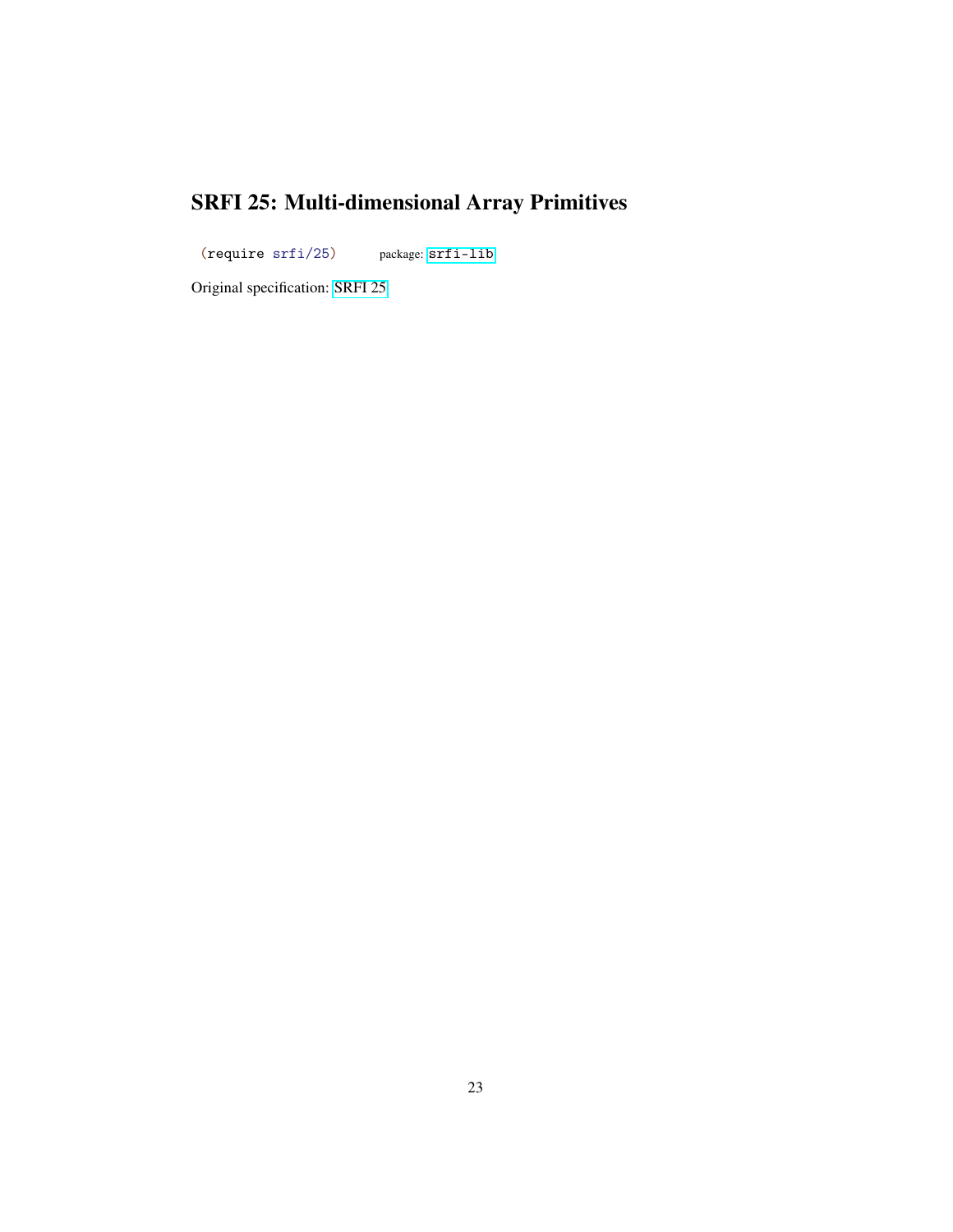## SRFI 26: Notation for Specializing Parameters without Currying

<span id="page-23-0"></span>(require srfi/26) package: [srfi-lib](https://pkgs.racket-lang.org/package/srfi-lib)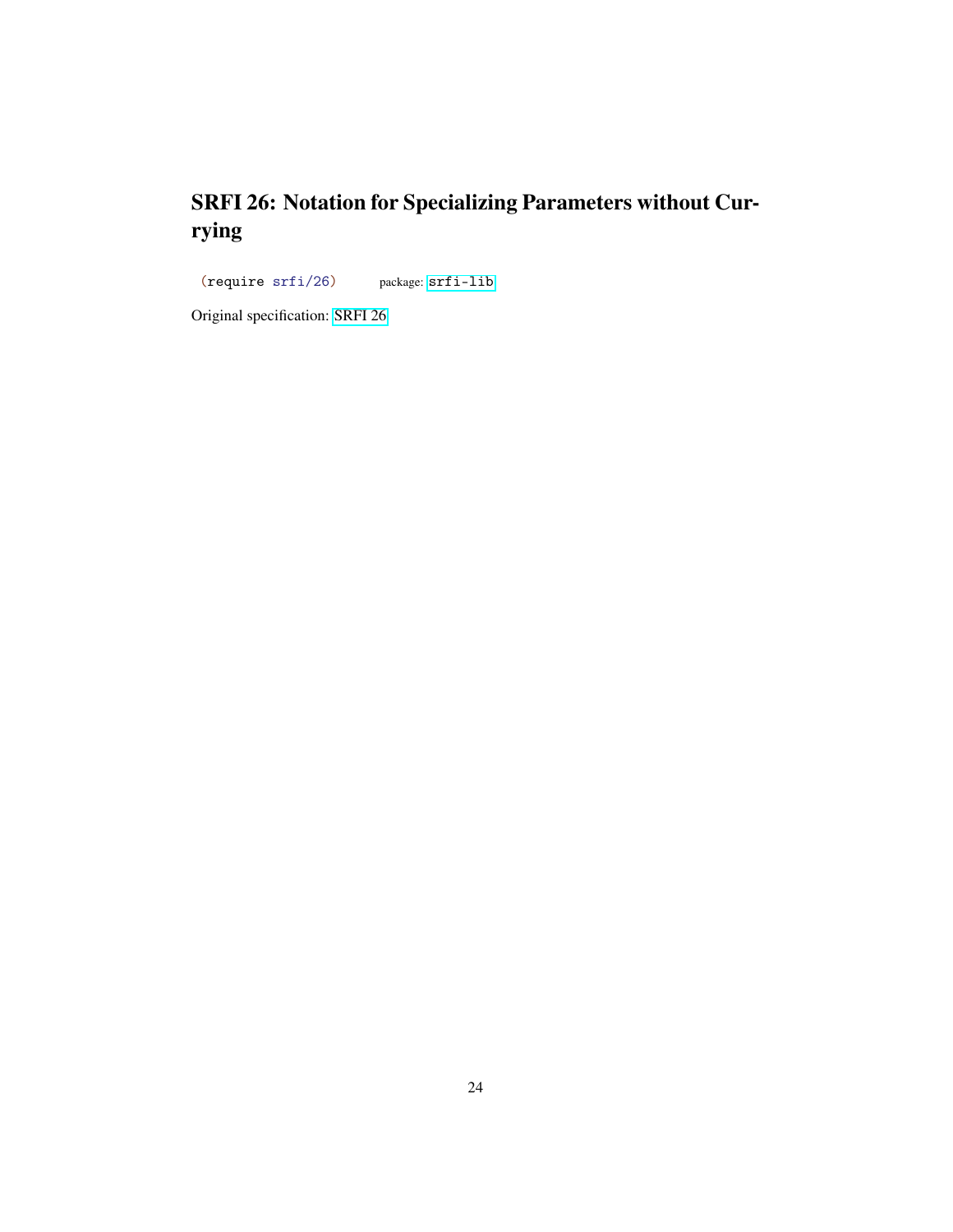#### SRFI 27: Sources of Random Bits

<span id="page-24-0"></span>(require srfi/27) package: [srfi-lib](https://pkgs.racket-lang.org/package/srfi-lib)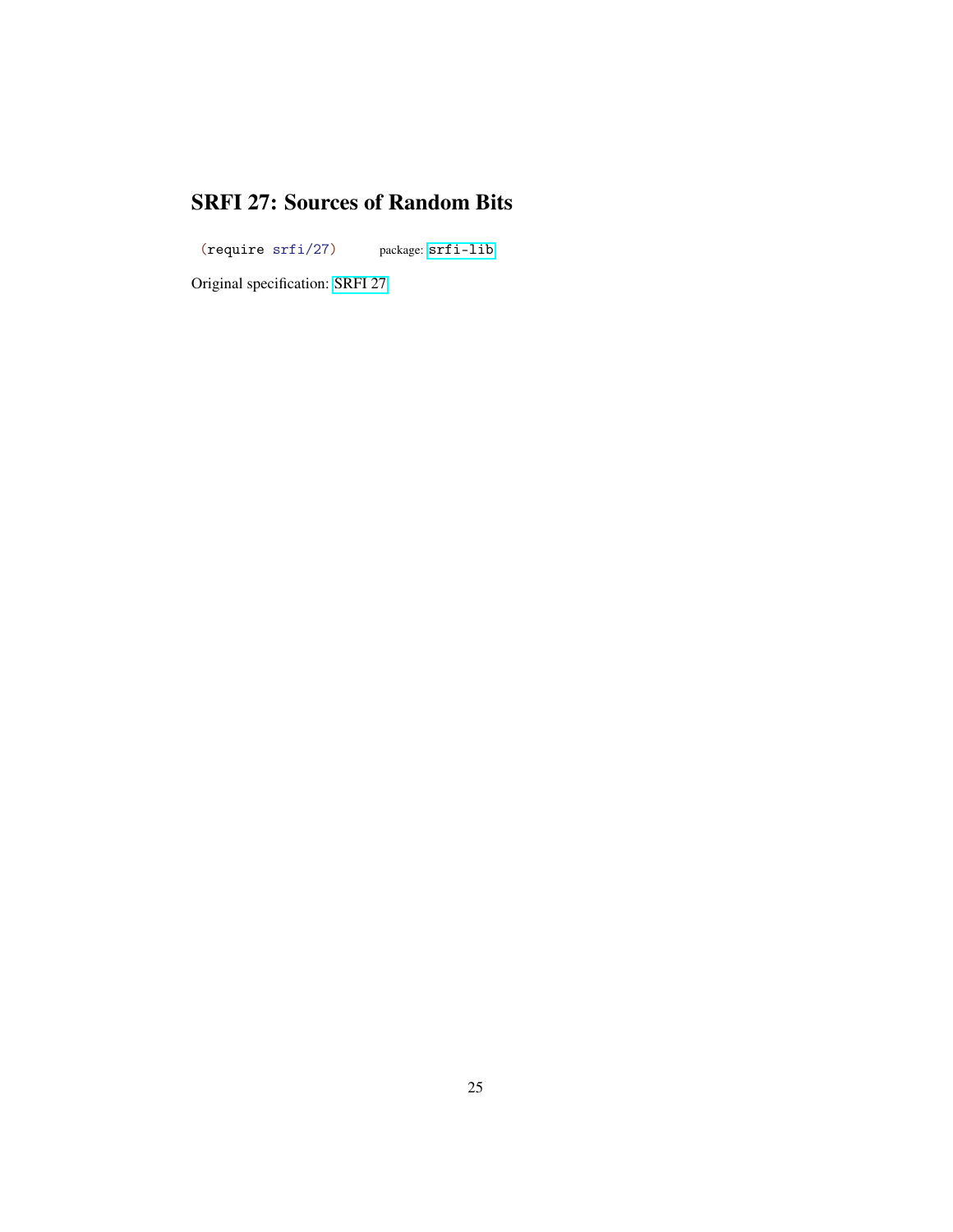# SRFI 28: Basic Format Strings

<span id="page-25-0"></span>(require srfi/28) package: [srfi-lib](https://pkgs.racket-lang.org/package/srfi-lib)

Original specification: [SRFI 28](https://docs.racket-lang.org/srfi-std/srfi-28.html)

This SRFI's bindings are also available in racket/base.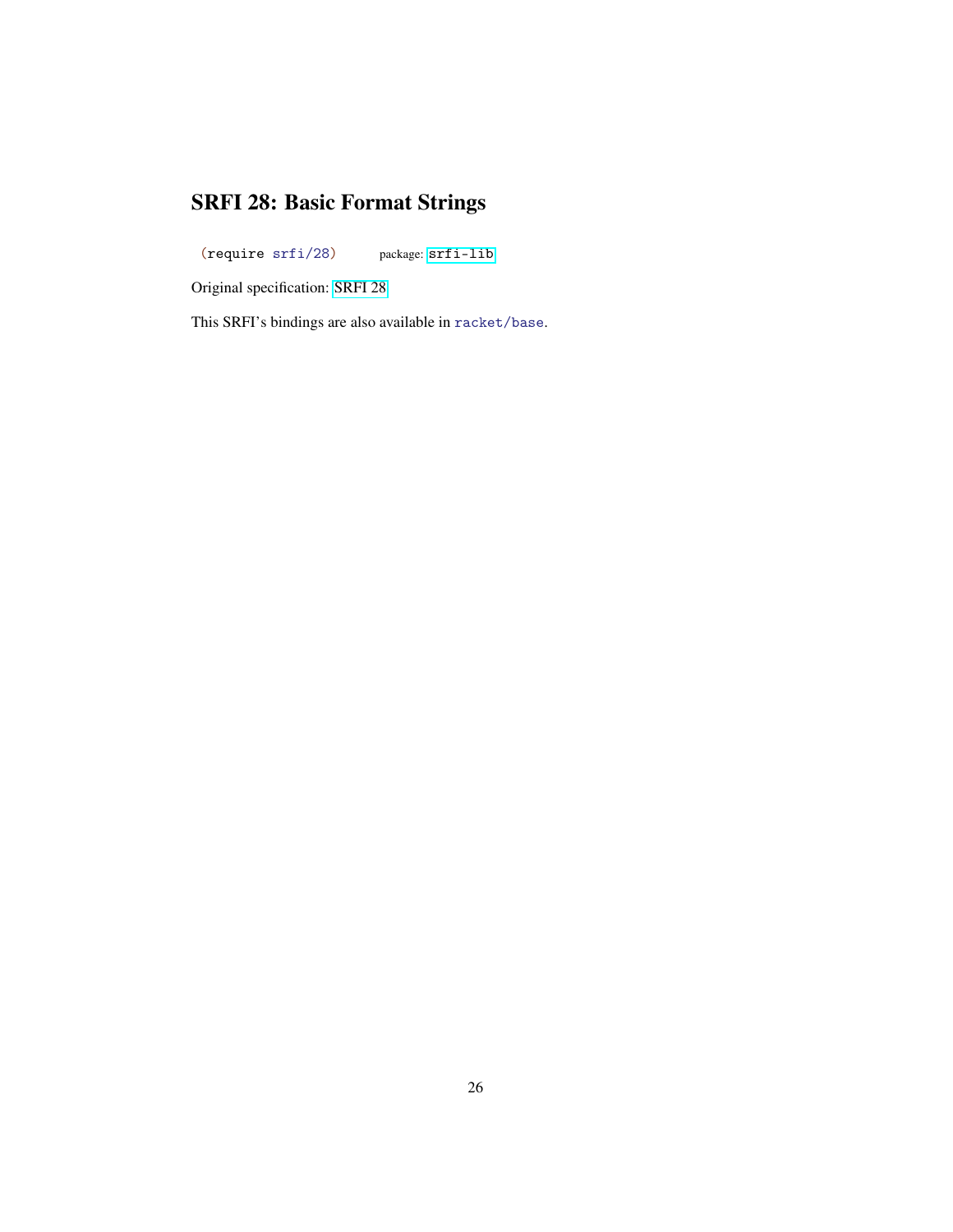#### SRFI 29: Localization

<span id="page-26-0"></span>(require srfi/29) package: [srfi-lite-lib](https://pkgs.racket-lang.org/package/srfi-lite-lib)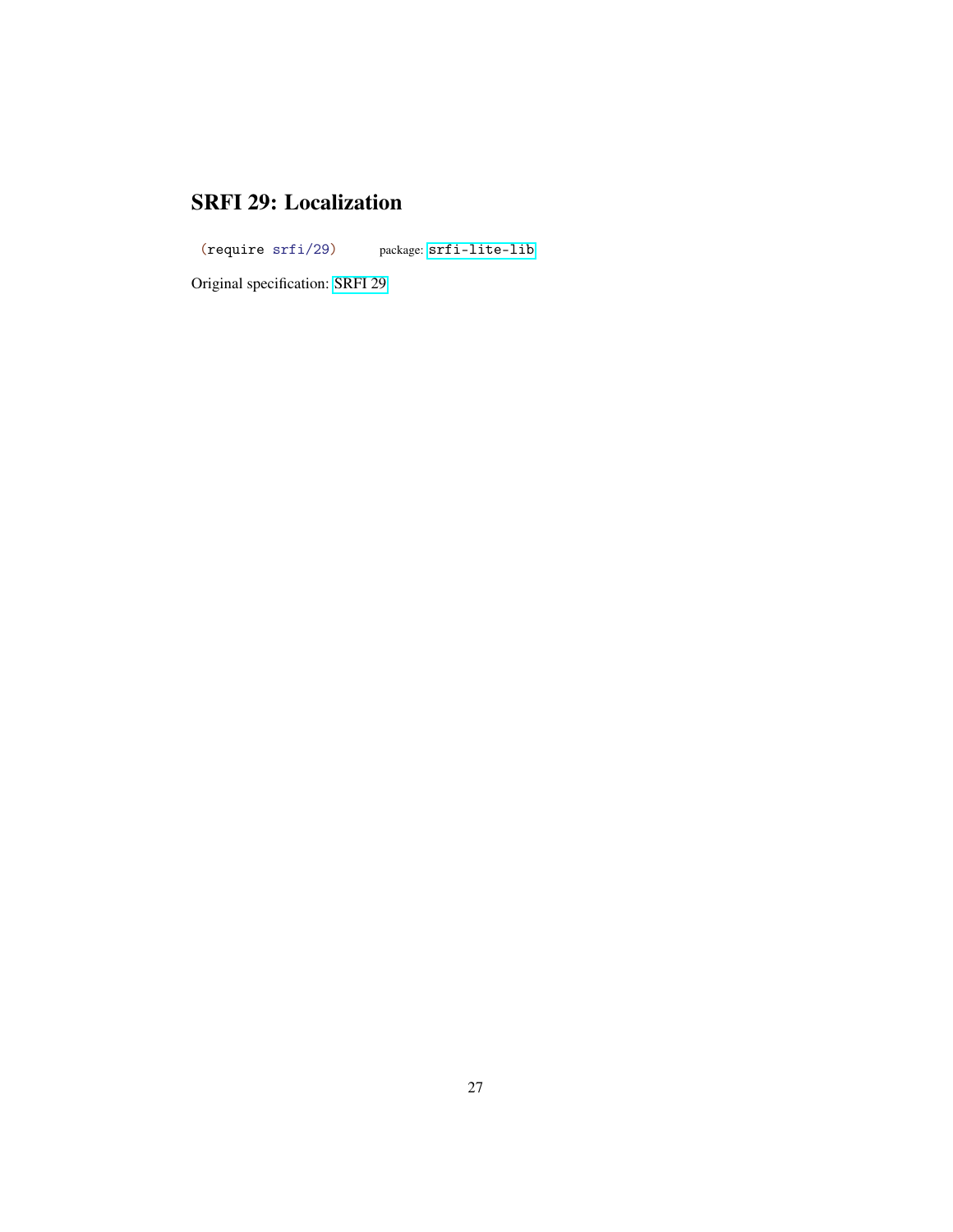#### SRFI 30: Nested Multi-line Comments

<span id="page-27-0"></span>(require srfi/30) package: [srfi-lib](https://pkgs.racket-lang.org/package/srfi-lib)

Original specification: [SRFI 30](https://docs.racket-lang.org/srfi-std/srfi-30.html)

This SRFI's syntax is part of Racket's default reader.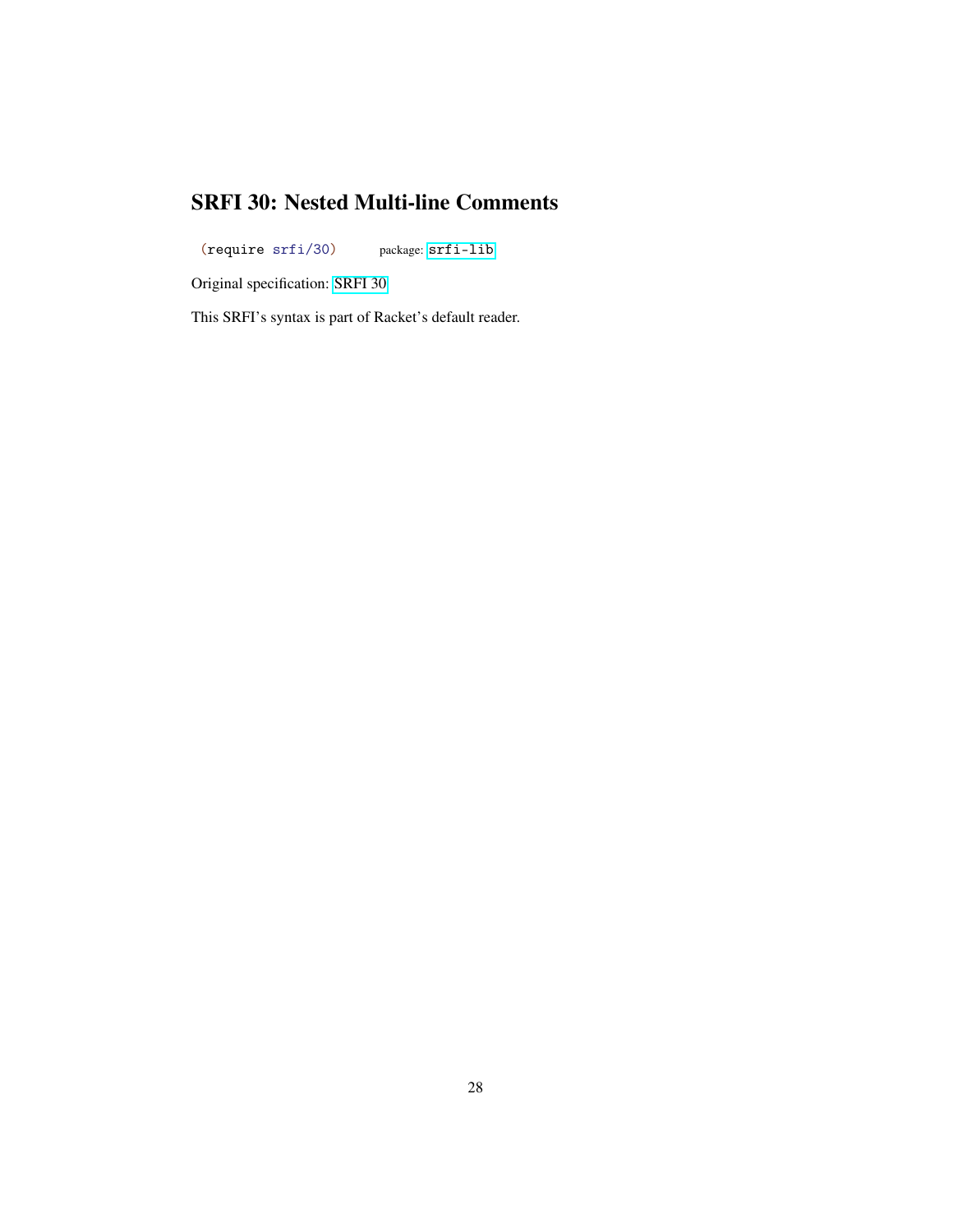# SRFI 31: A special form rec for recursive evaluation

<span id="page-28-0"></span>(require srfi/31) package: [srfi-lib](https://pkgs.racket-lang.org/package/srfi-lib)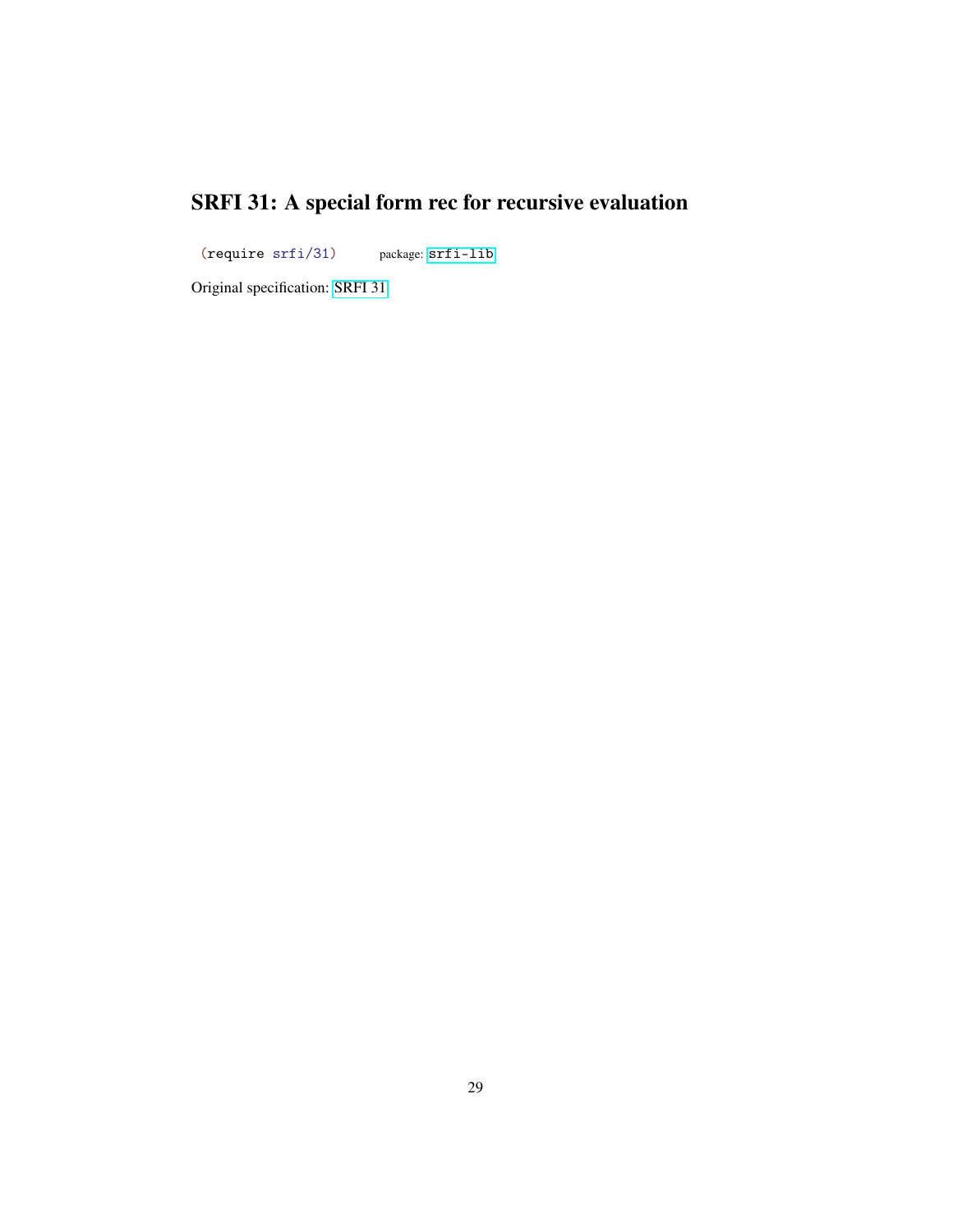## SRFI 34: Exception Handling for Programs

<span id="page-29-0"></span>(require srfi/34) package: [srfi-lib](https://pkgs.racket-lang.org/package/srfi-lib)

Original specification: [SRFI 34](https://docs.racket-lang.org/srfi-std/srfi-34.html)

An else is recognized as either the one from racket/base or as an identifier with the symbolic form 'else and no binding.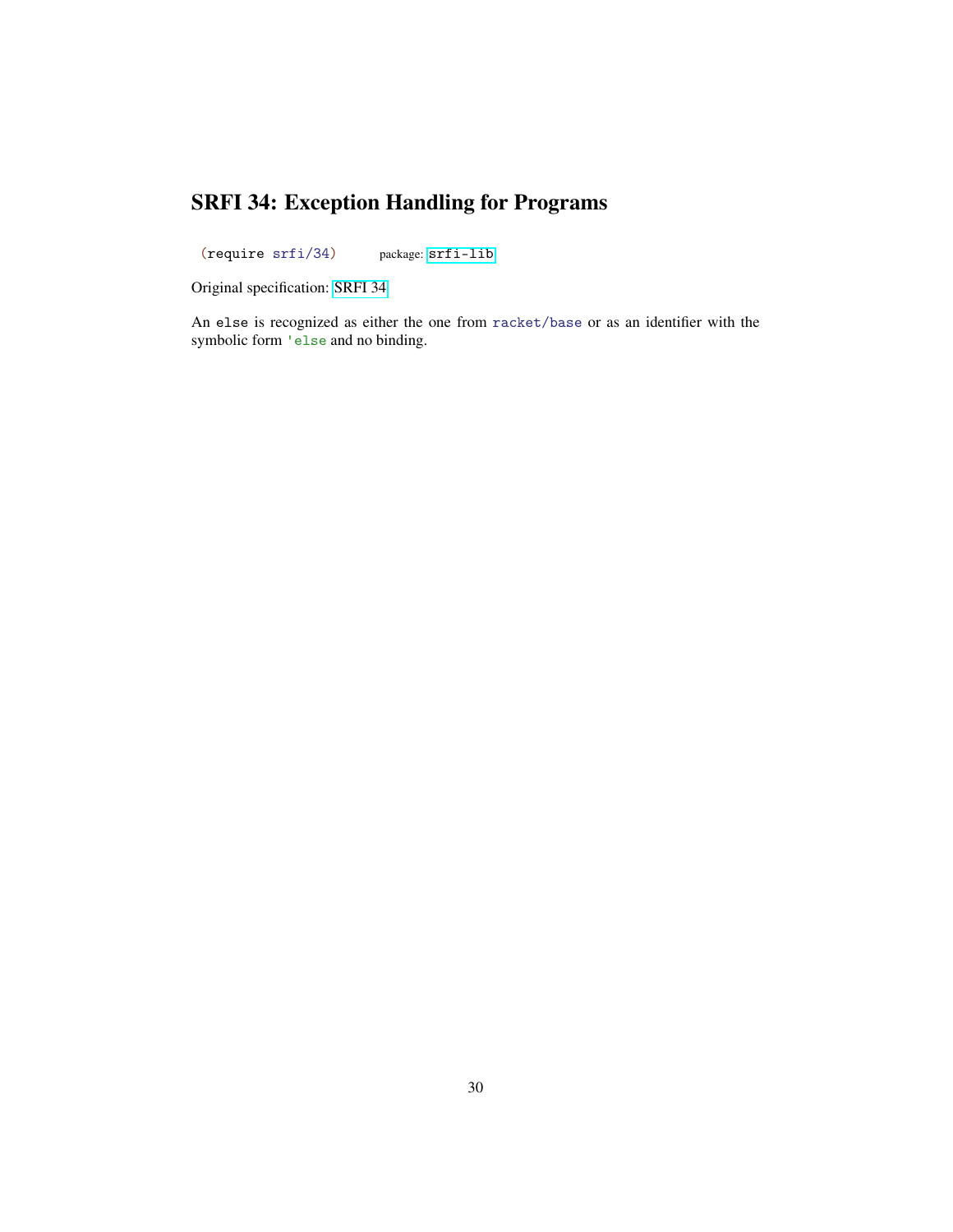#### SRFI 35: Conditions

<span id="page-30-0"></span>(require srfi/35) package: [srfi-lib](https://pkgs.racket-lang.org/package/srfi-lib)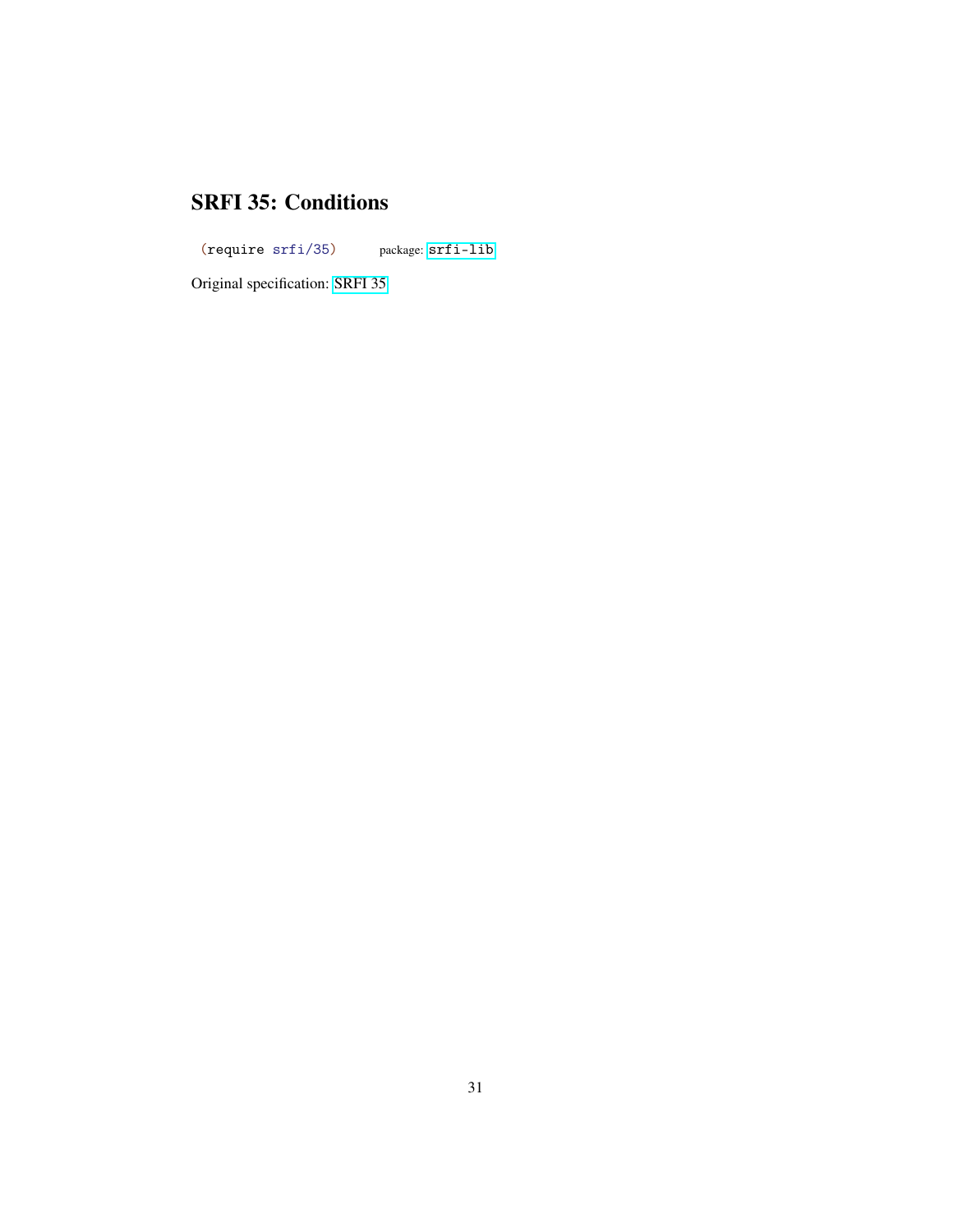#### SRFI 38: External Representation for Data With Shared **Structure**

<span id="page-31-0"></span>(require srfi/38) package: [srfi-lib](https://pkgs.racket-lang.org/package/srfi-lib)

Original specification: [SRFI 38](https://docs.racket-lang.org/srfi-std/srfi-38.html)

This SRFI's syntax is part of Racket's default reader and printer.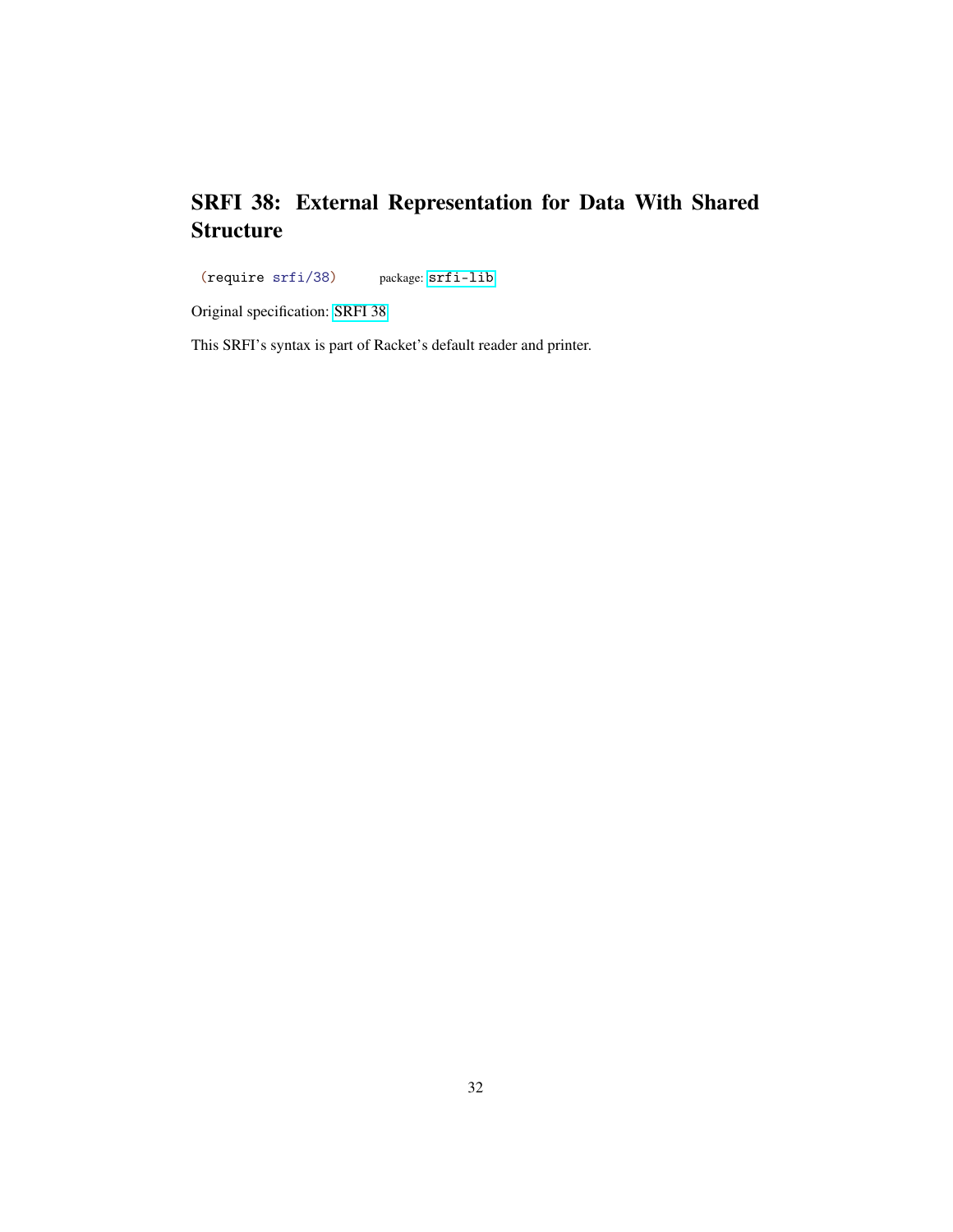# SRFI 39: Parameter objects

<span id="page-32-0"></span>(require srfi/39) package: [srfi-lib](https://pkgs.racket-lang.org/package/srfi-lib)

Original specification: [SRFI 39](https://docs.racket-lang.org/srfi-std/srfi-39.html)

This SRFI's bindings are also available in racket/base.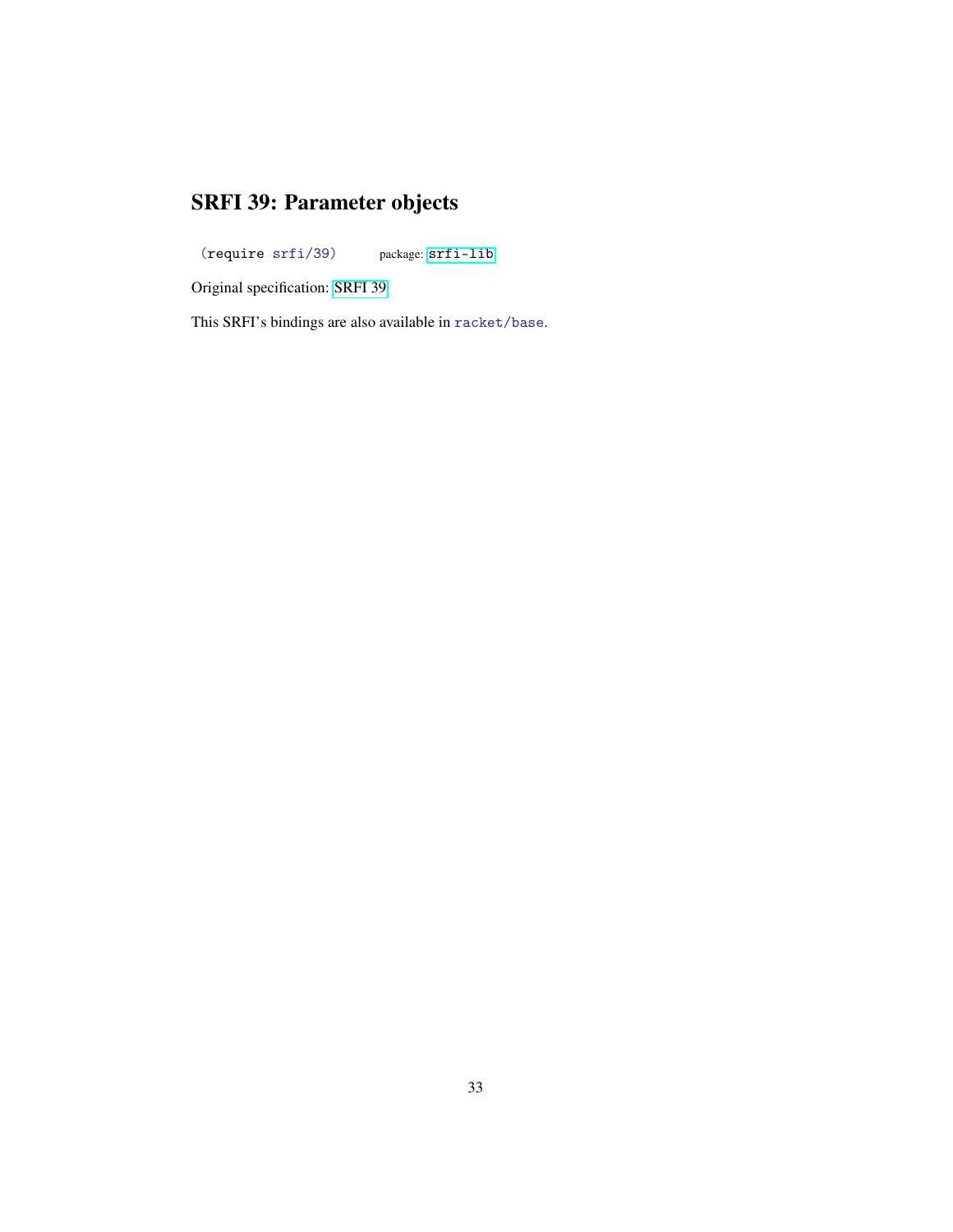# SRFI 40: A Library of Streams

<span id="page-33-0"></span>(require srfi/40) package: [srfi-lib](https://pkgs.racket-lang.org/package/srfi-lib)

Original specification: [SRFI 40](https://docs.racket-lang.org/srfi-std/srfi-40.html)

Superceded by srfi/41.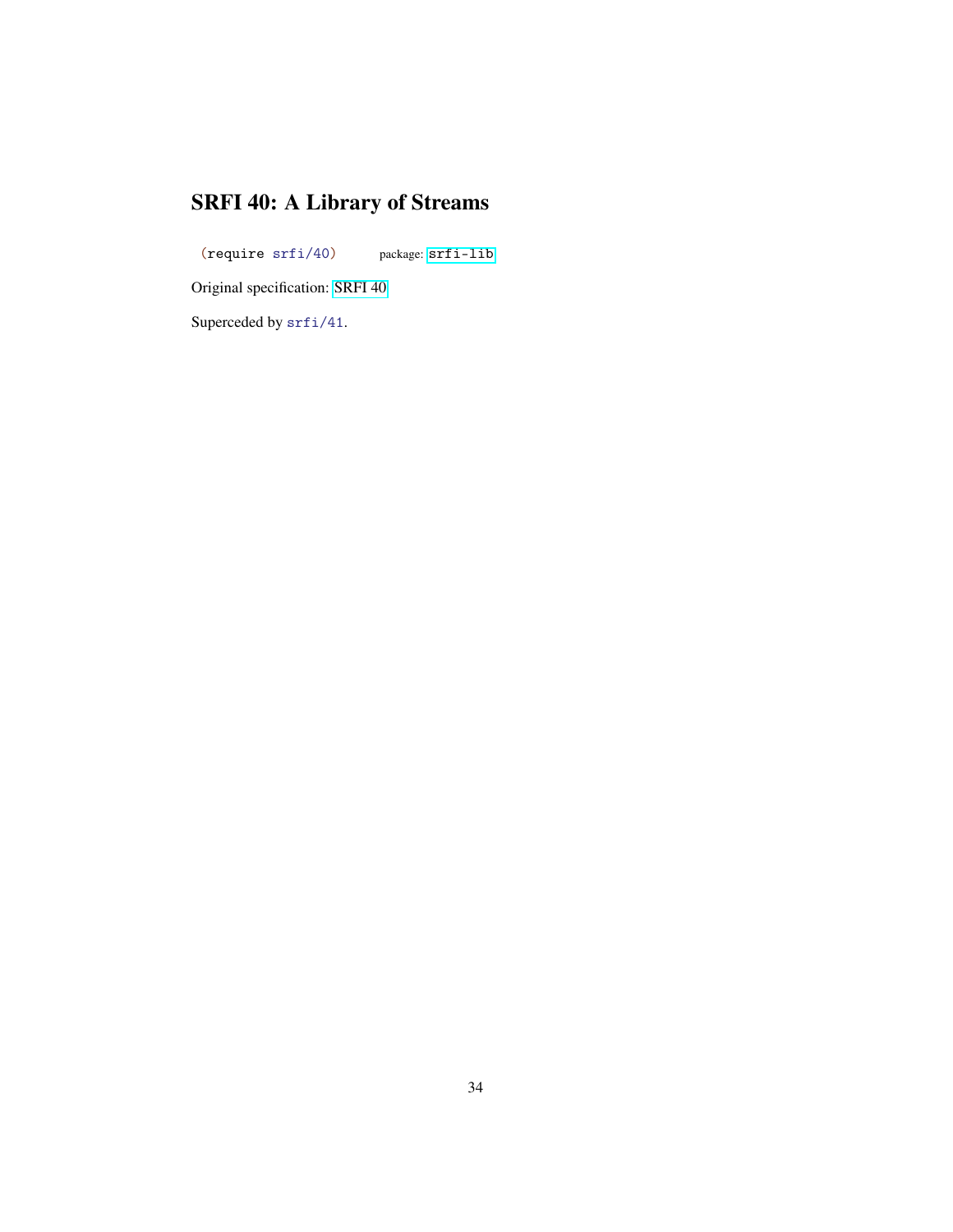#### SRFI 41: Streams

<span id="page-34-0"></span>(require srfi/41) package: [srfi-lib](https://pkgs.racket-lang.org/package/srfi-lib)

Original specification: [SRFI 41](https://docs.racket-lang.org/srfi-std/srfi-41/srfi-41.html)

The stream-cons operation from srfi/41 is the same as from racket/stream.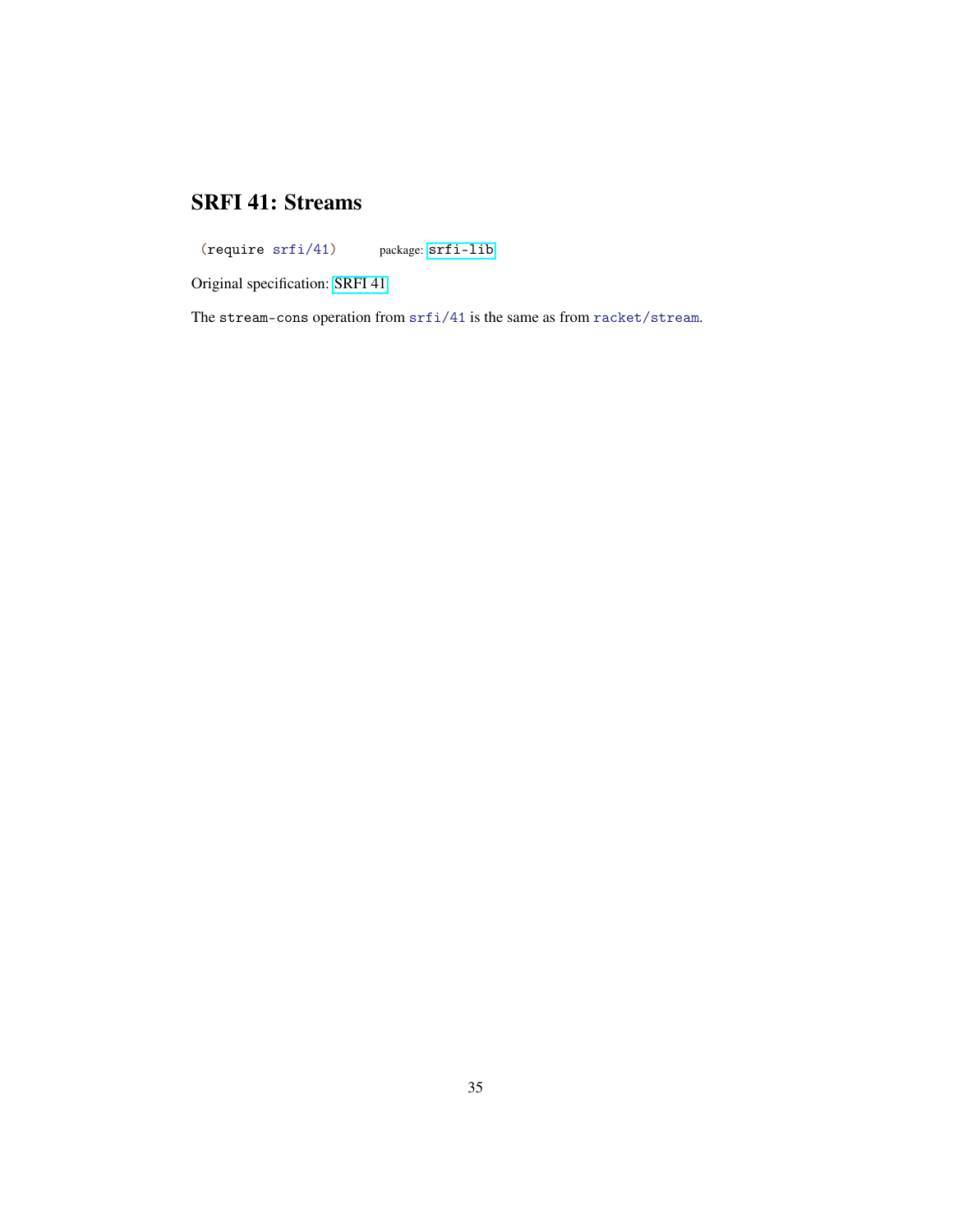## SRFI 42: Eager Comprehensions

<span id="page-35-0"></span>(require srfi/42) package: [srfi-lib](https://pkgs.racket-lang.org/package/srfi-lib)

Original specification: [SRFI 42](https://docs.racket-lang.org/srfi-std/srfi-42.html)

Forms that syntactically detect if recognize both if from scheme/base and if from mzscheme.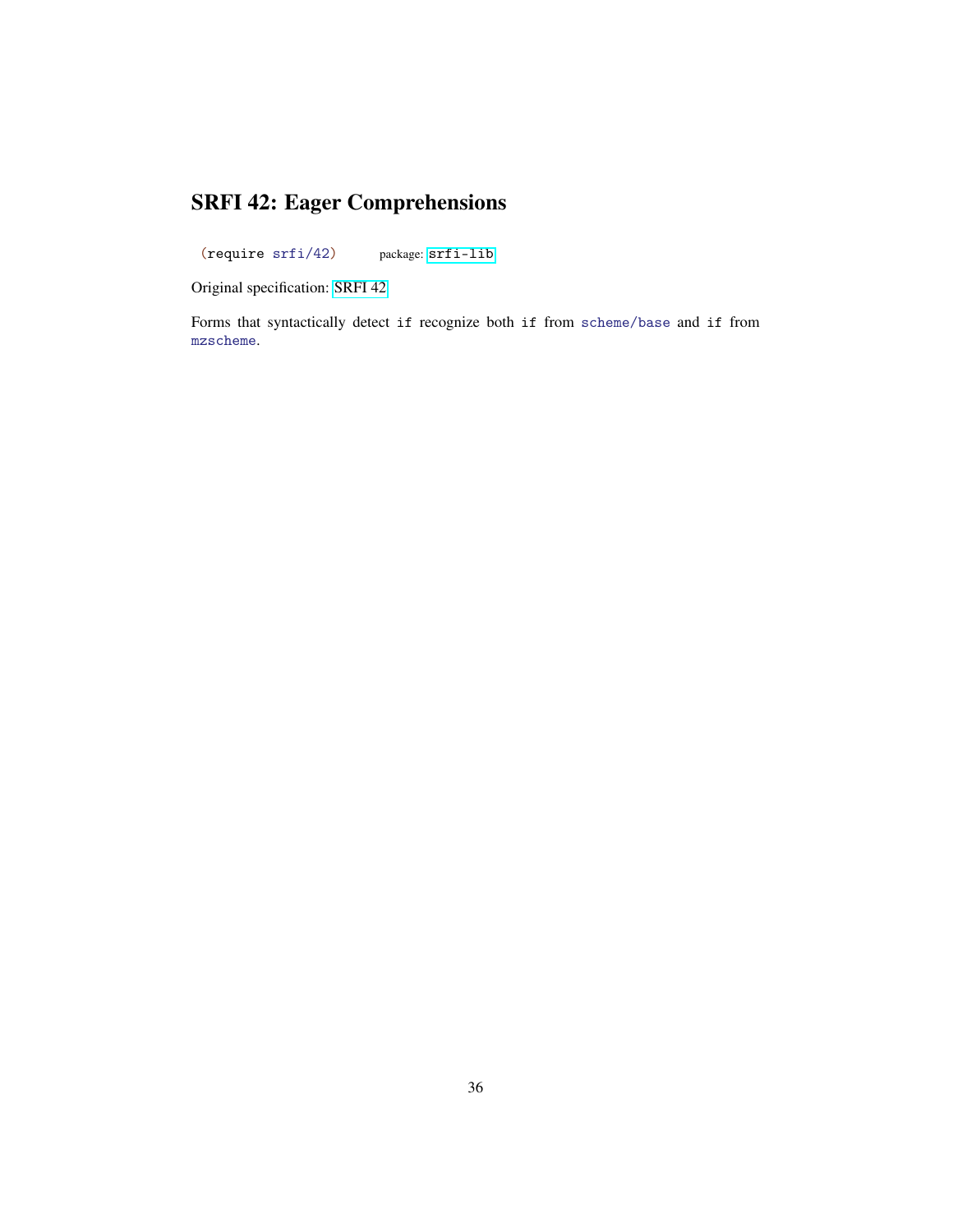# SRFI 43: Vector Library

<span id="page-36-0"></span>(require srfi/43) package: [srfi-lib](https://pkgs.racket-lang.org/package/srfi-lib)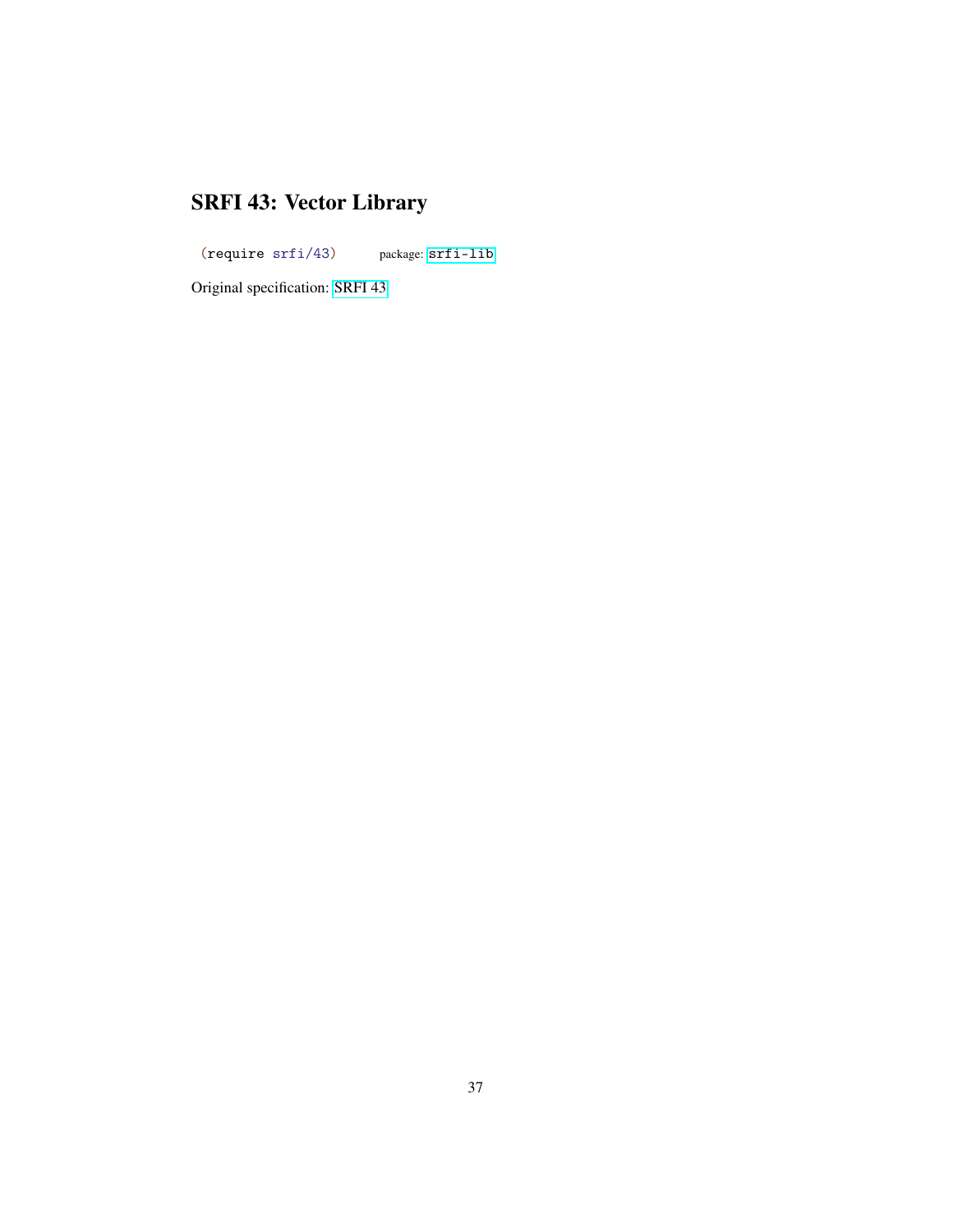#### SRFI 45: Primitives for Expressing Iterative Lazy Algorithms

<span id="page-37-0"></span>(require srfi/45) package: [srfi-lib](https://pkgs.racket-lang.org/package/srfi-lib)

Original specification: [SRFI 45](https://docs.racket-lang.org/srfi-std/srfi-45.html)

Additional binding:

(promise?  $v) \rightarrow boolean?$ v : any/c

Returns  $\#t$  if v is a promise,  $\#f$  otherwise.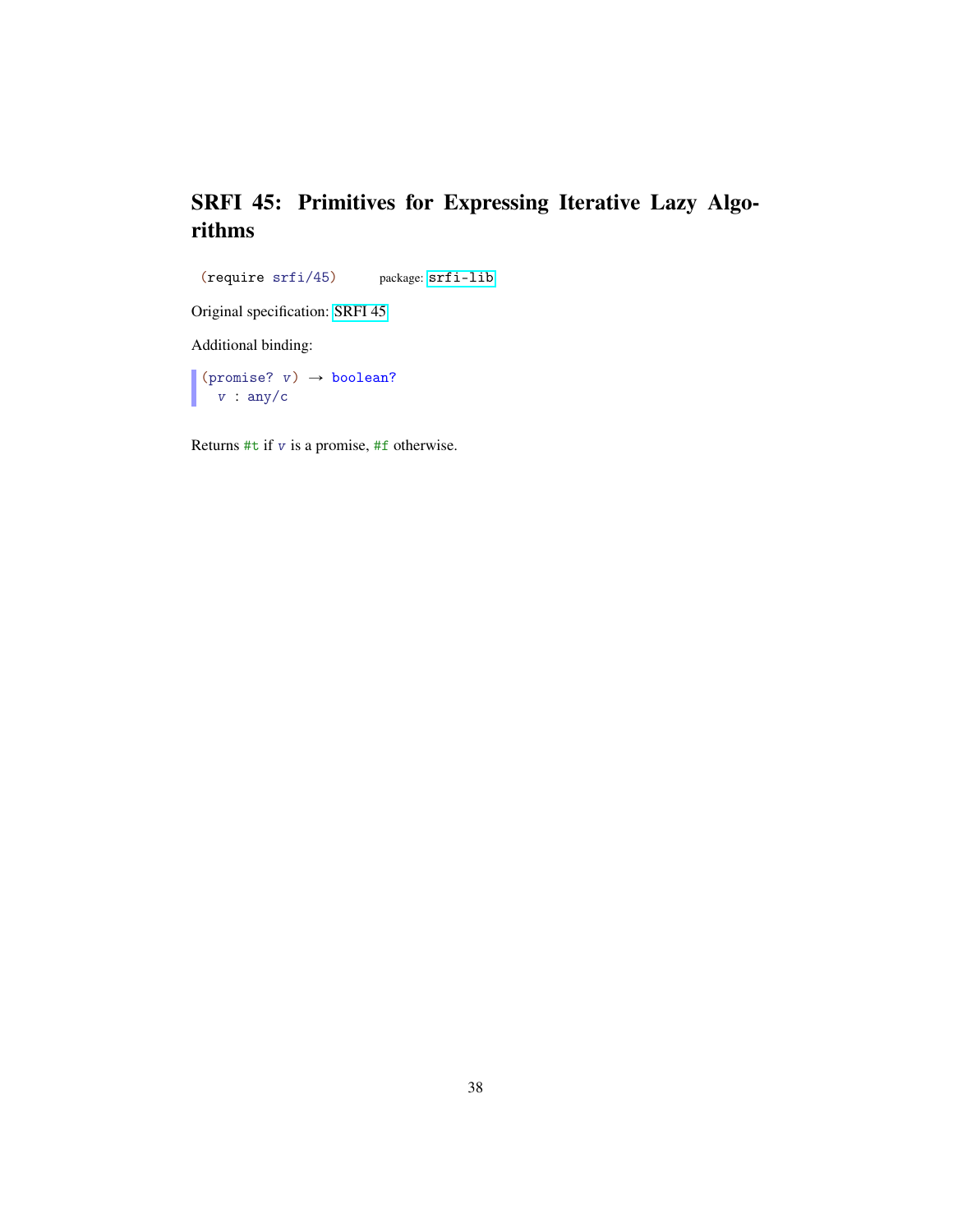# SRFI 48: Intermediate Format Strings

<span id="page-38-0"></span>(require srfi/48) package: [srfi-lib](https://pkgs.racket-lang.org/package/srfi-lib)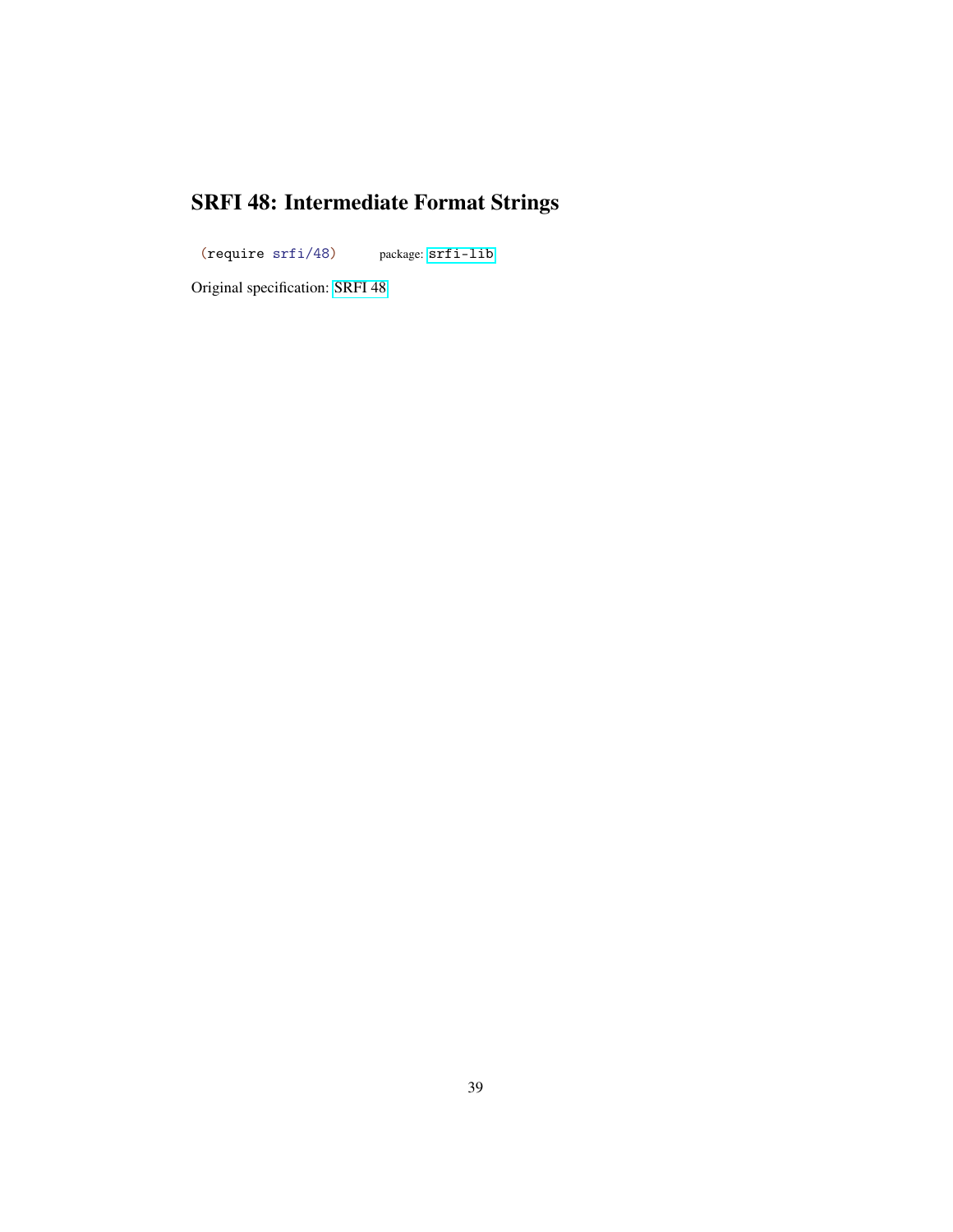# SRFI 54: Formatting

<span id="page-39-0"></span>(require srfi/54) package: [srfi-lib](https://pkgs.racket-lang.org/package/srfi-lib)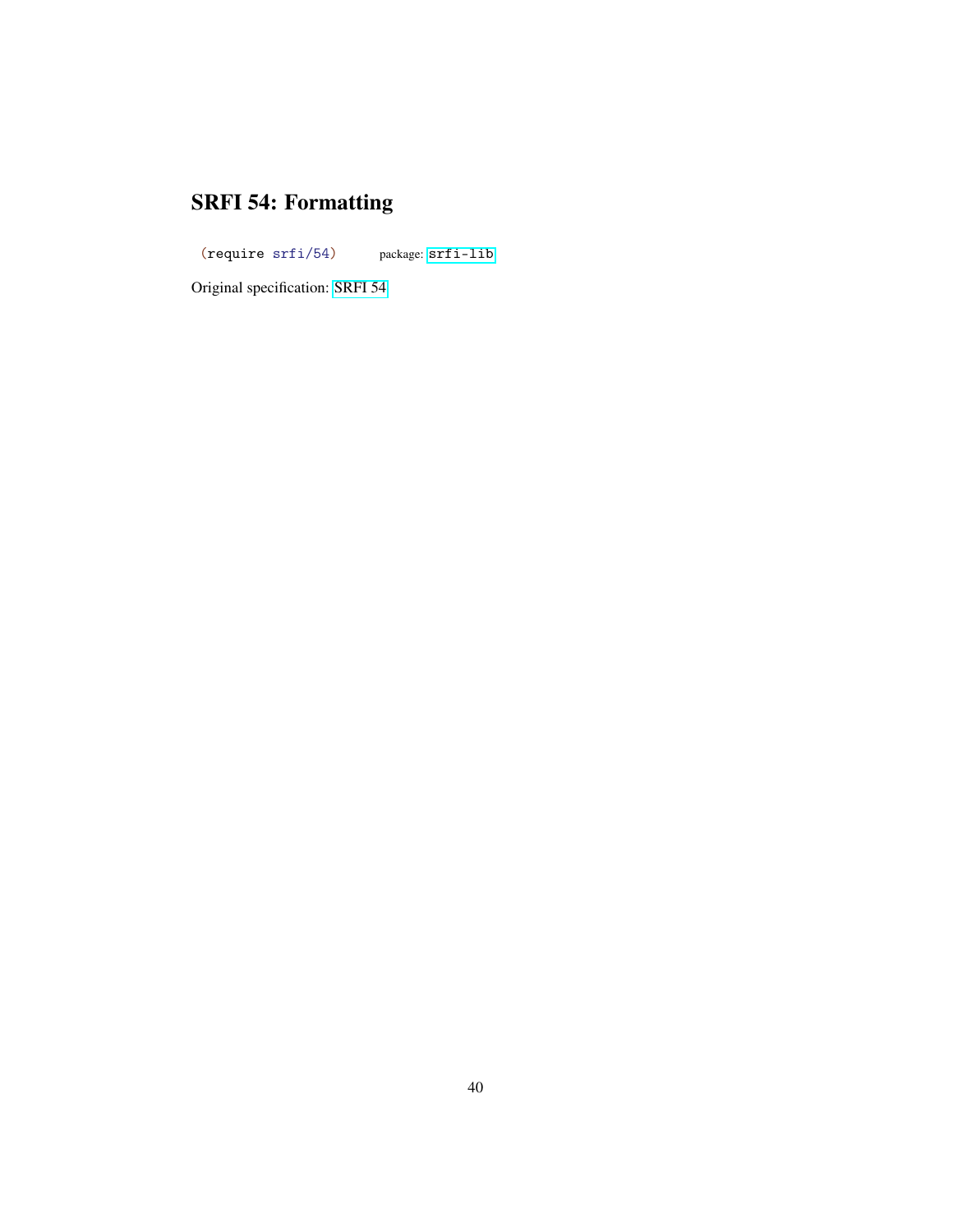#### SRFI 57: Records

<span id="page-40-0"></span>(require srfi/57) package: [srfi-lib](https://pkgs.racket-lang.org/package/srfi-lib)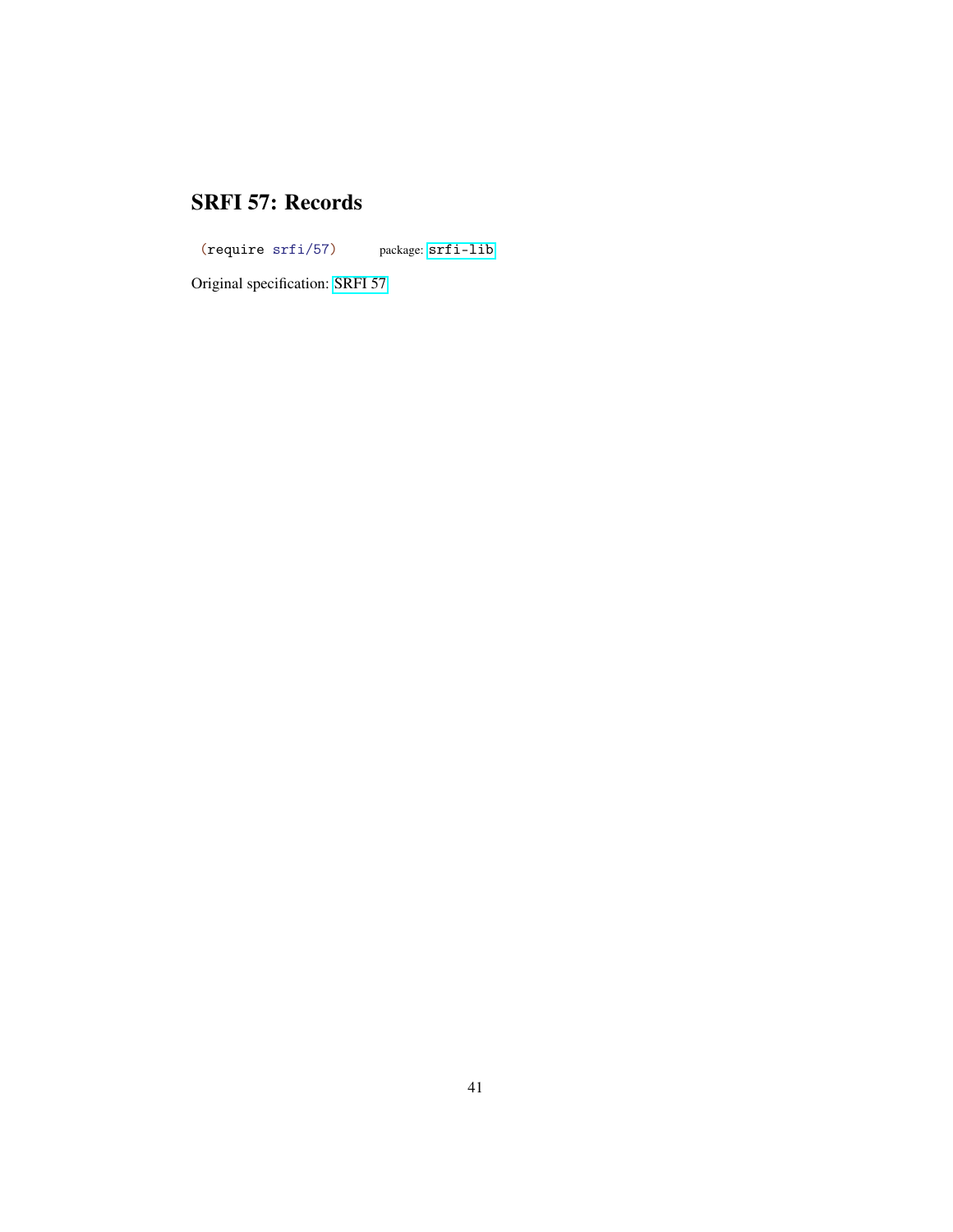# SRFI 59: Vicinity

<span id="page-41-0"></span>(require srfi/59) package: [srfi-lib](https://pkgs.racket-lang.org/package/srfi-lib)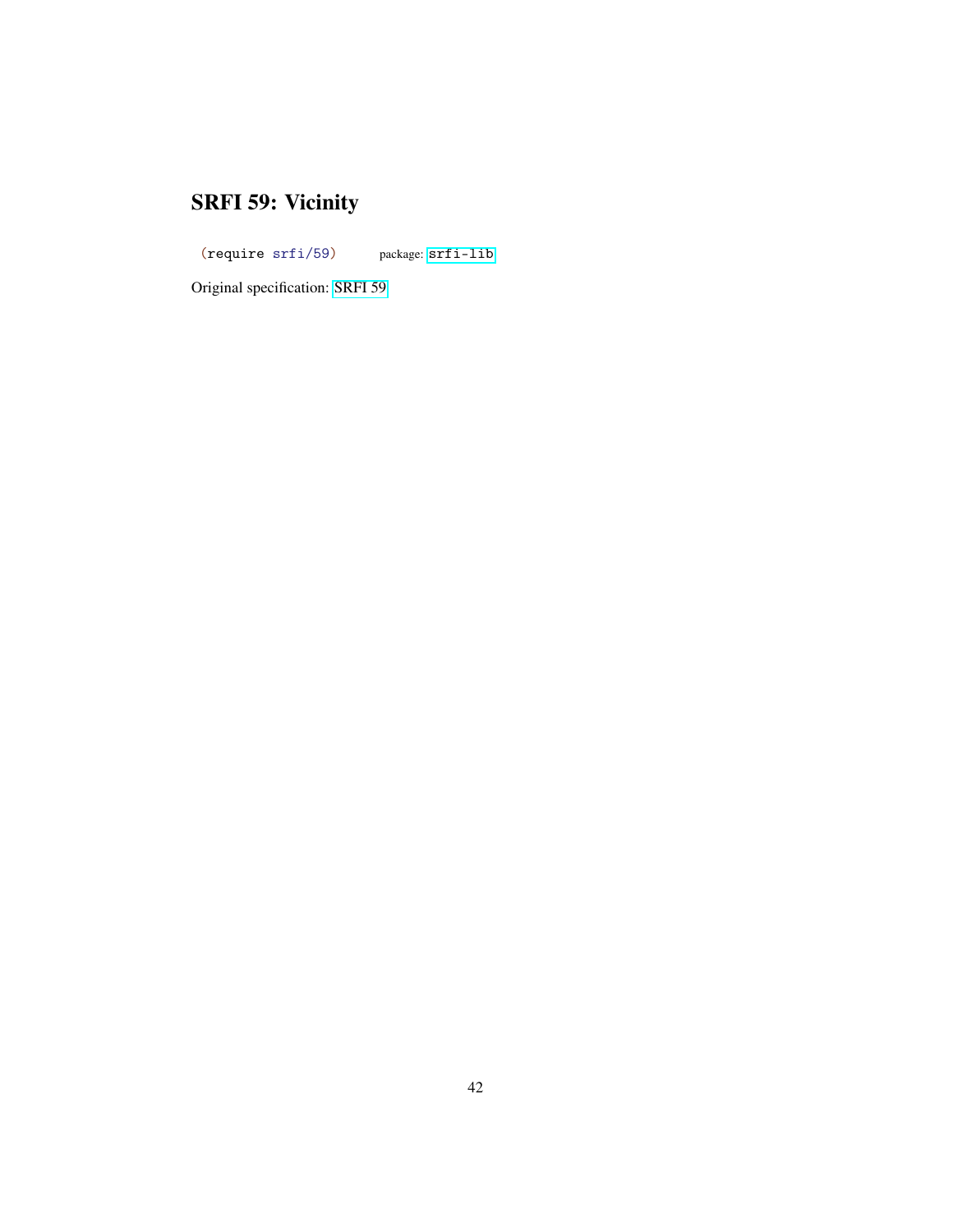# SRFI 60: Integers as Bits

<span id="page-42-0"></span>(require srfi/60) package: [srfi-lib](https://pkgs.racket-lang.org/package/srfi-lib)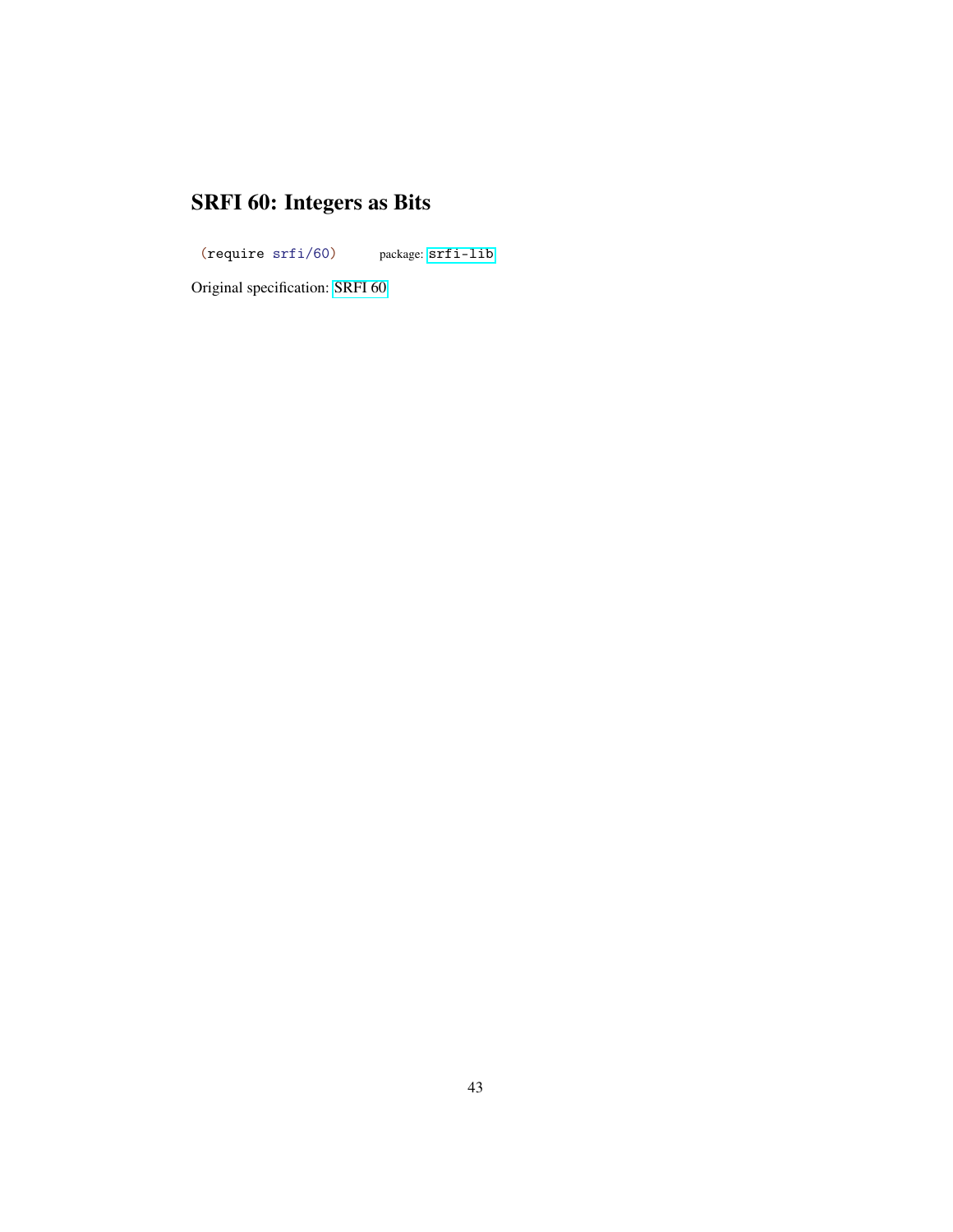# SRFI 61: A more general cond clause

<span id="page-43-0"></span>(require srfi/61) package: [srfi-lib](https://pkgs.racket-lang.org/package/srfi-lib)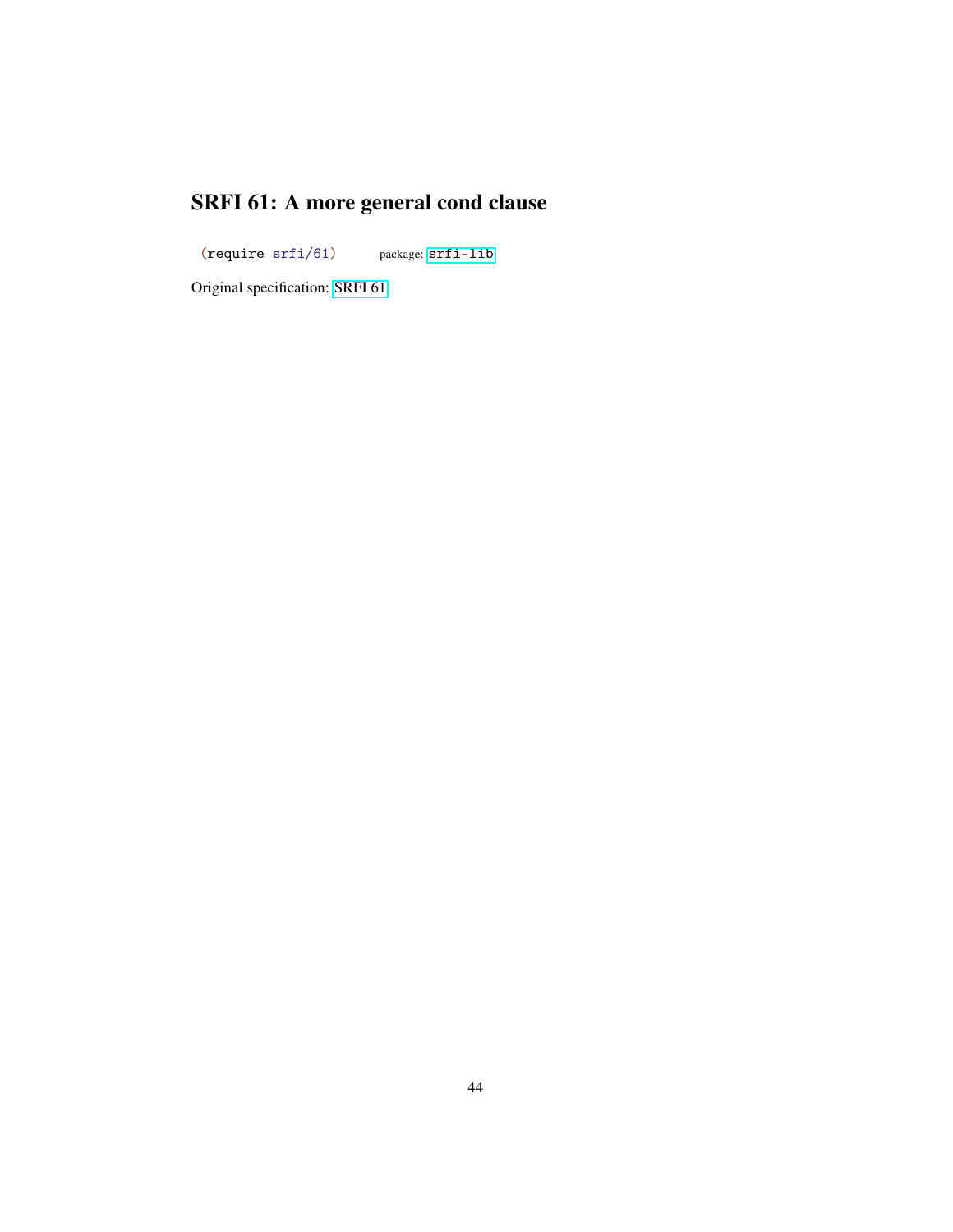# SRFI 62: S-expression comments

<span id="page-44-0"></span>Original specification: [SRFI 62](srfi-std/srfi-62.html)

This SRFI's syntax is part of Racket's default reader (no require is needed).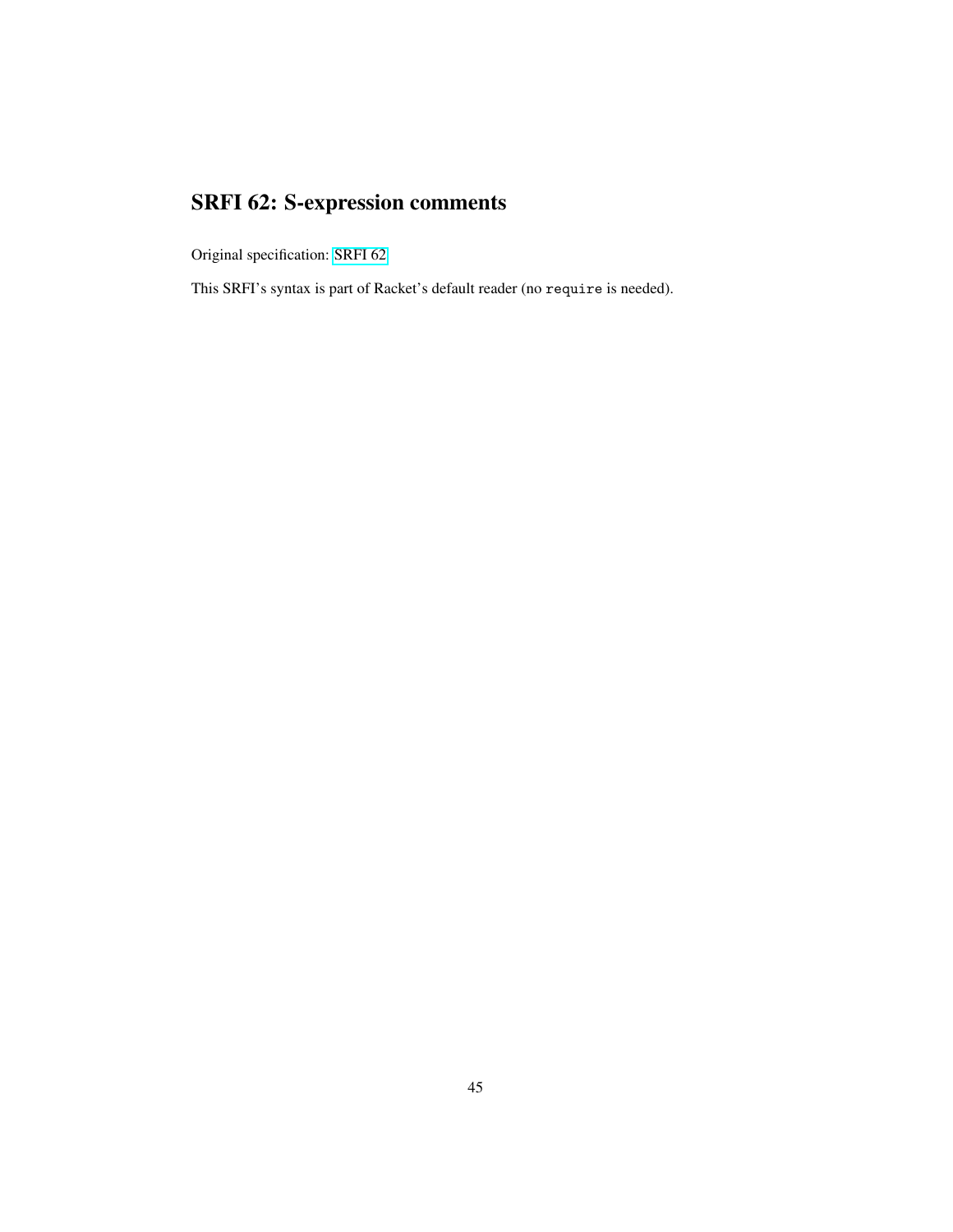## SRFI 63: Homogeneous and Heterogeneous Arrays

<span id="page-45-0"></span>(require srfi/63) package: [srfi-lib](https://pkgs.racket-lang.org/package/srfi-lib)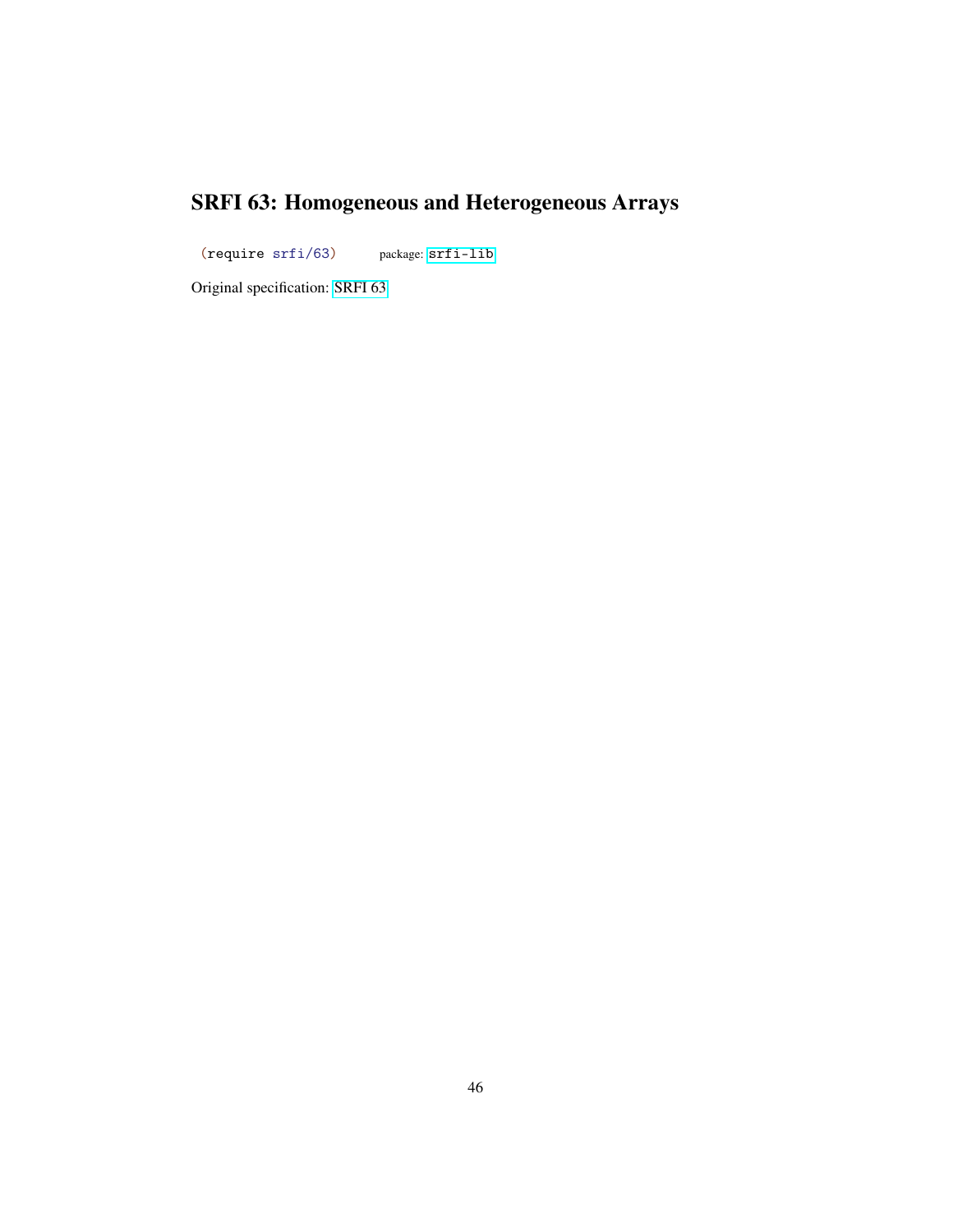#### SRFI 64: A Scheme API for test suites

<span id="page-46-0"></span>(require srfi/64) package: [srfi-lib](https://pkgs.racket-lang.org/package/srfi-lib)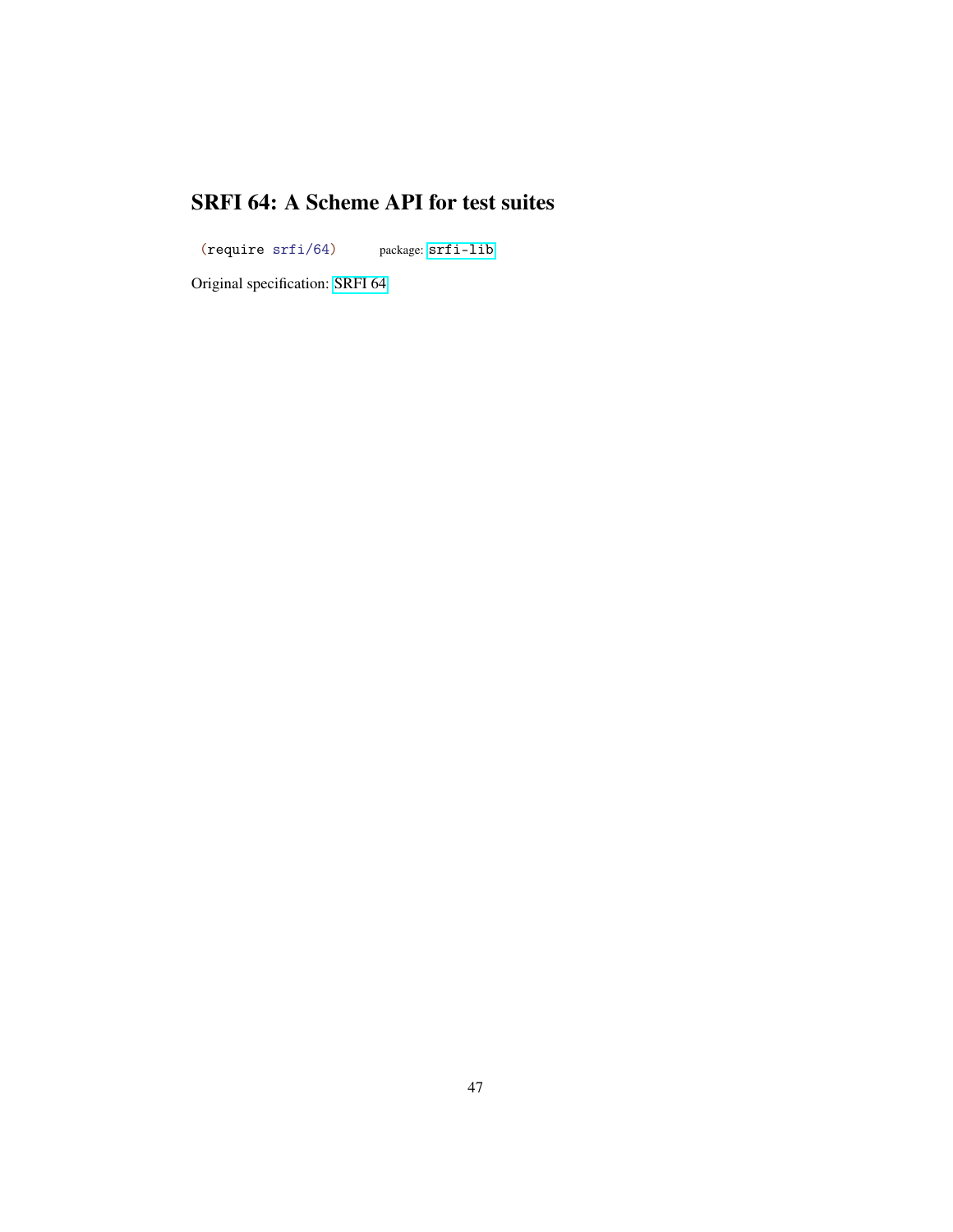#### SRFI 66: Octet Vectors

<span id="page-47-0"></span>(require srfi/66) package: [srfi-lib](https://pkgs.racket-lang.org/package/srfi-lib)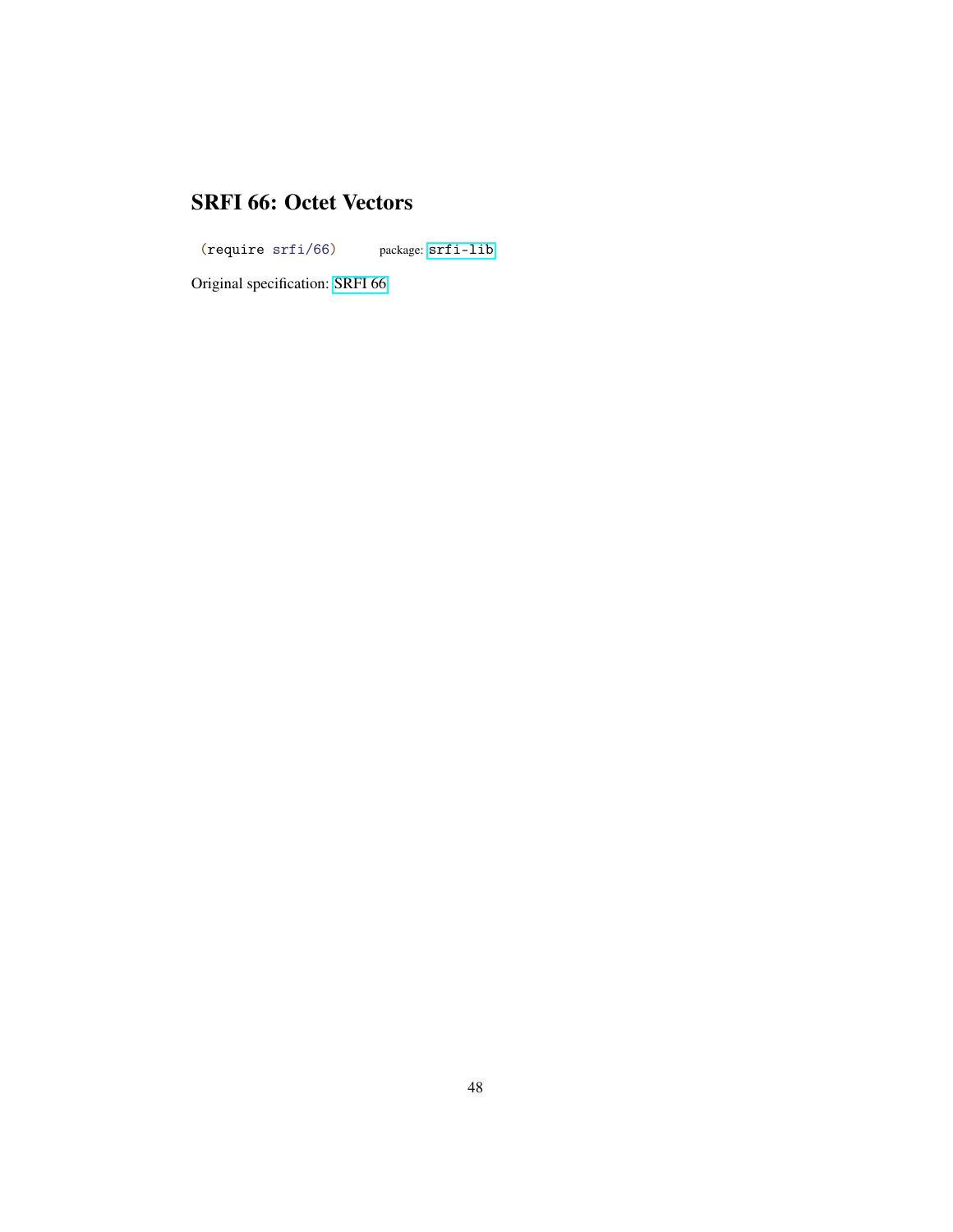# SRFI 67: Compare Procedures

<span id="page-48-0"></span>(require srfi/67) package: [srfi-lib](https://pkgs.racket-lang.org/package/srfi-lib)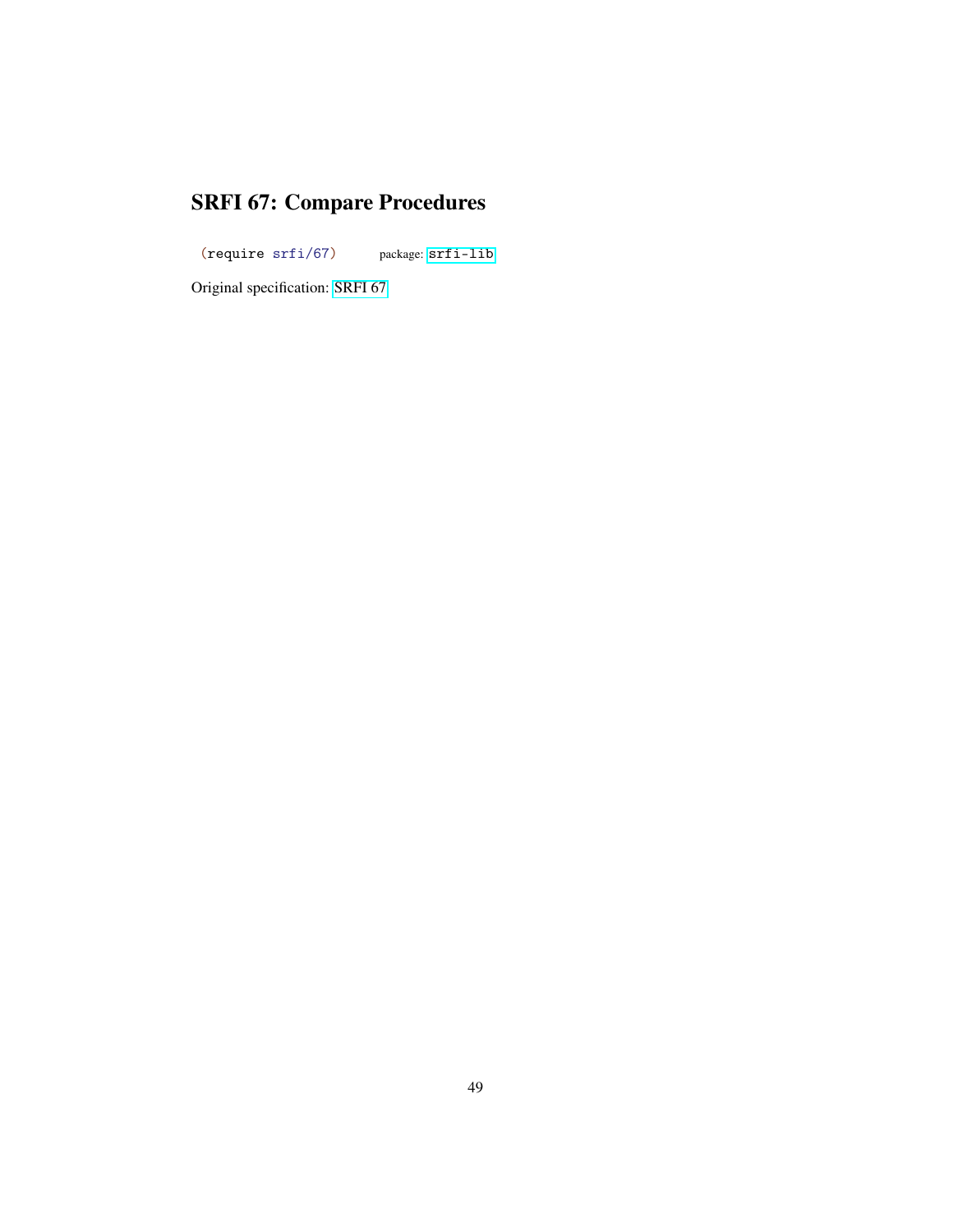#### SRFI 69: Basic hash tables

<span id="page-49-0"></span>(require srfi/69) package: [srfi-lib](https://pkgs.racket-lang.org/package/srfi-lib)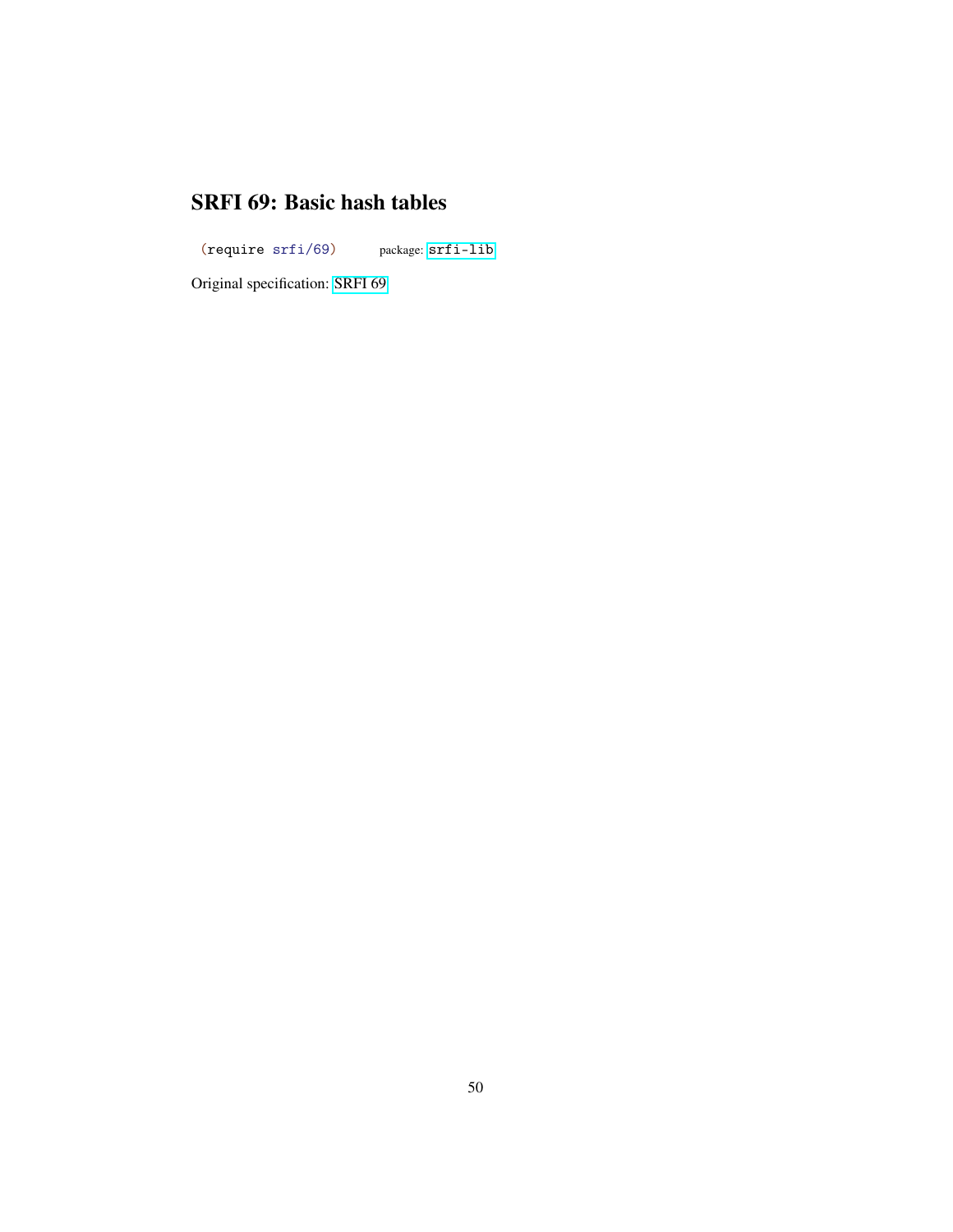# SRFI 71: Extended LET-syntax for multiple values

<span id="page-50-0"></span>(require srfi/71) package: [srfi-lib](https://pkgs.racket-lang.org/package/srfi-lib)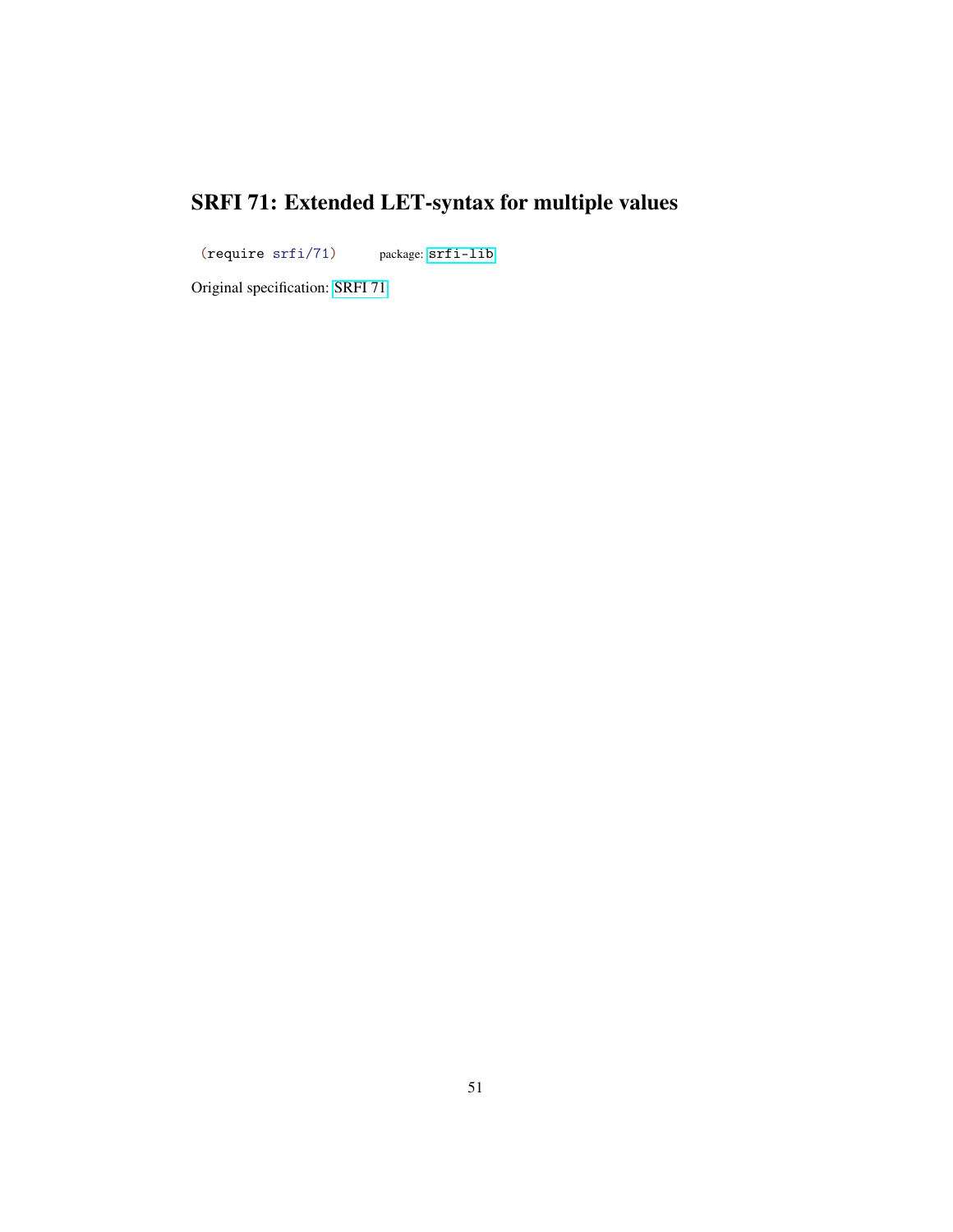# SRFI 74: Octet-Addressed Binary Blocks

<span id="page-51-0"></span>(require srfi/74) package: [srfi-lib](https://pkgs.racket-lang.org/package/srfi-lib)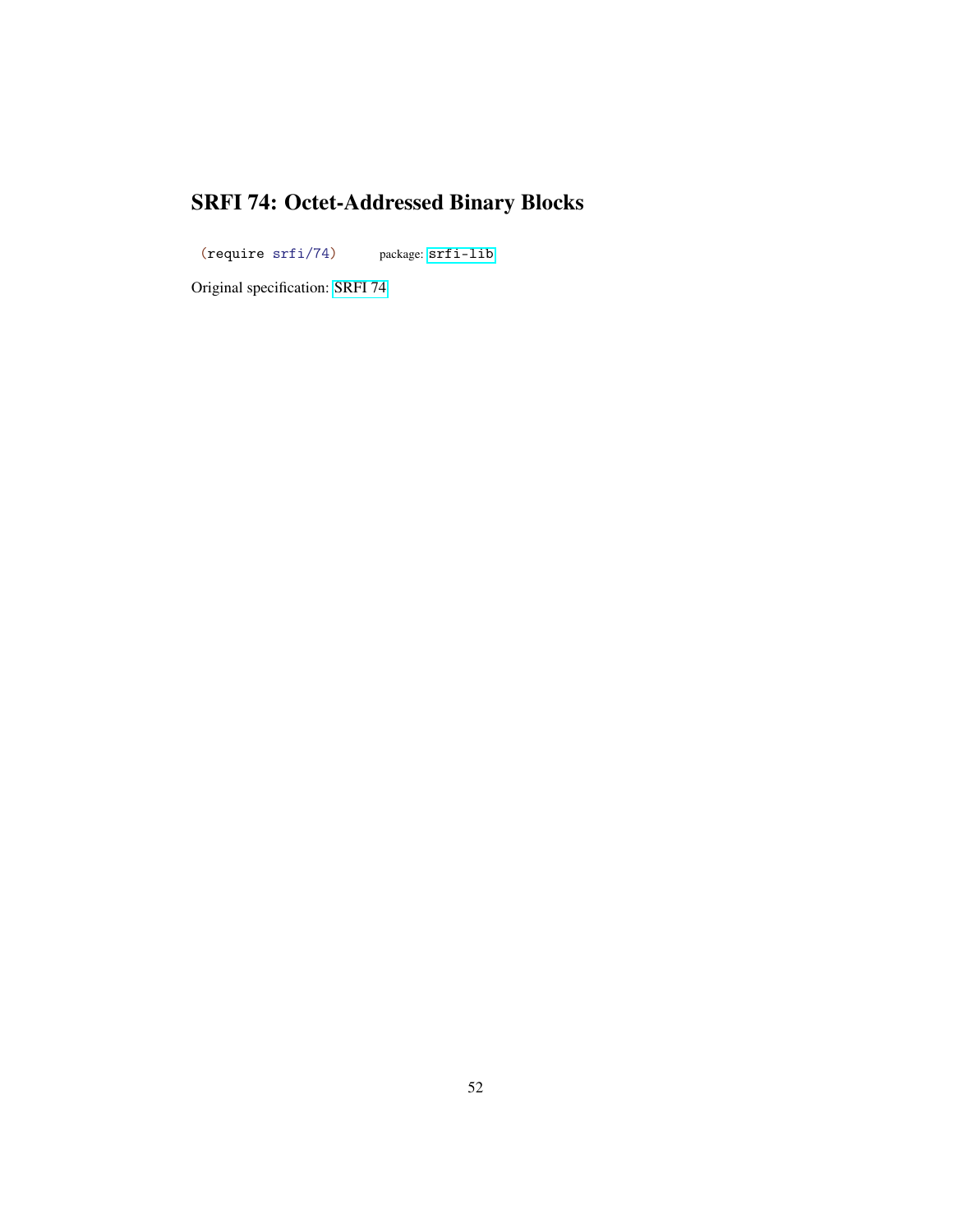# SRFI 78: Lightweight testing

<span id="page-52-0"></span>(require srfi/78) package: [srfi-lib](https://pkgs.racket-lang.org/package/srfi-lib)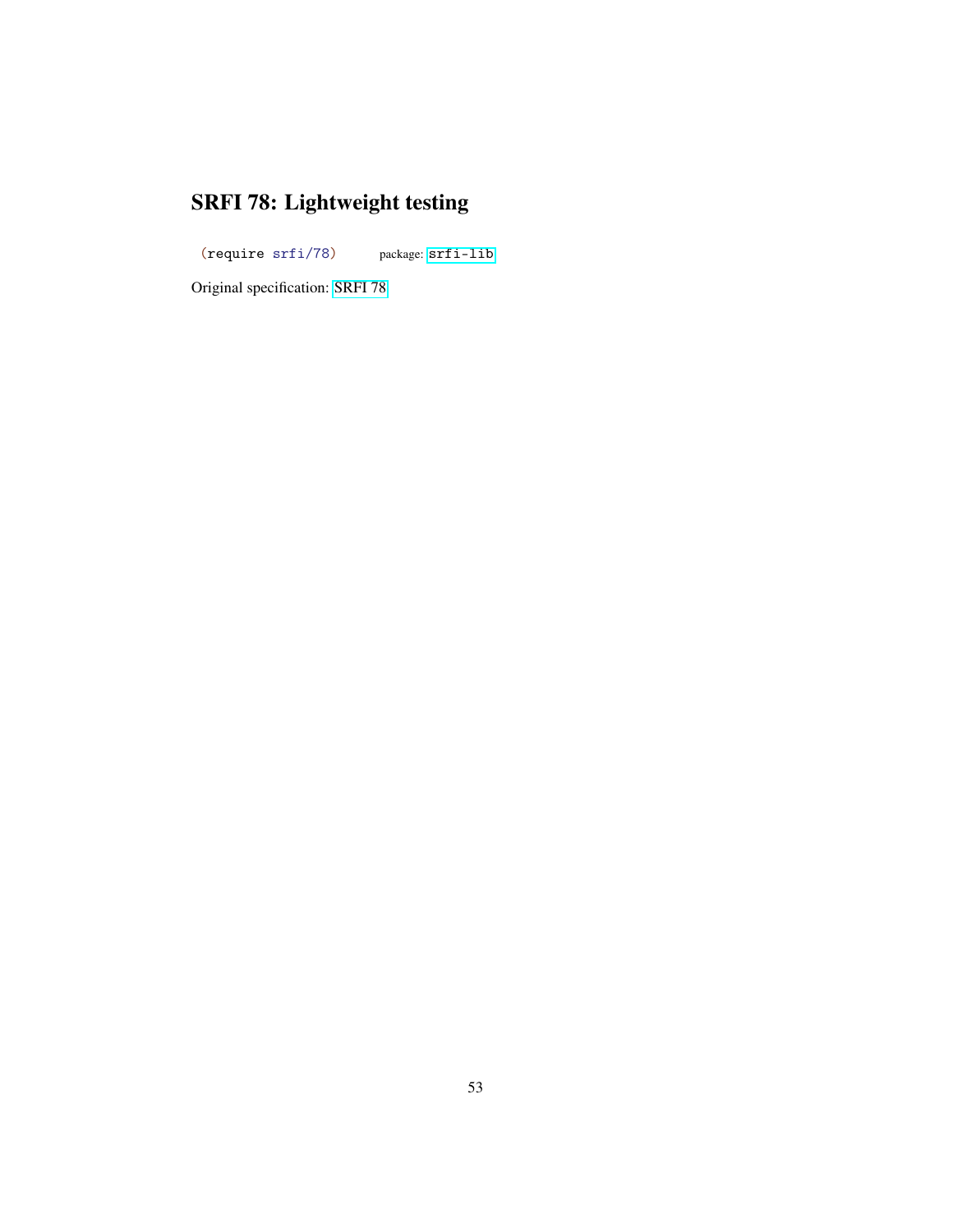## SRFI 86: MU & NU simulating VALUES & CALL-WITH-VALUES...

<span id="page-53-0"></span>(require srfi/86) package: [srfi-lib](https://pkgs.racket-lang.org/package/srfi-lib)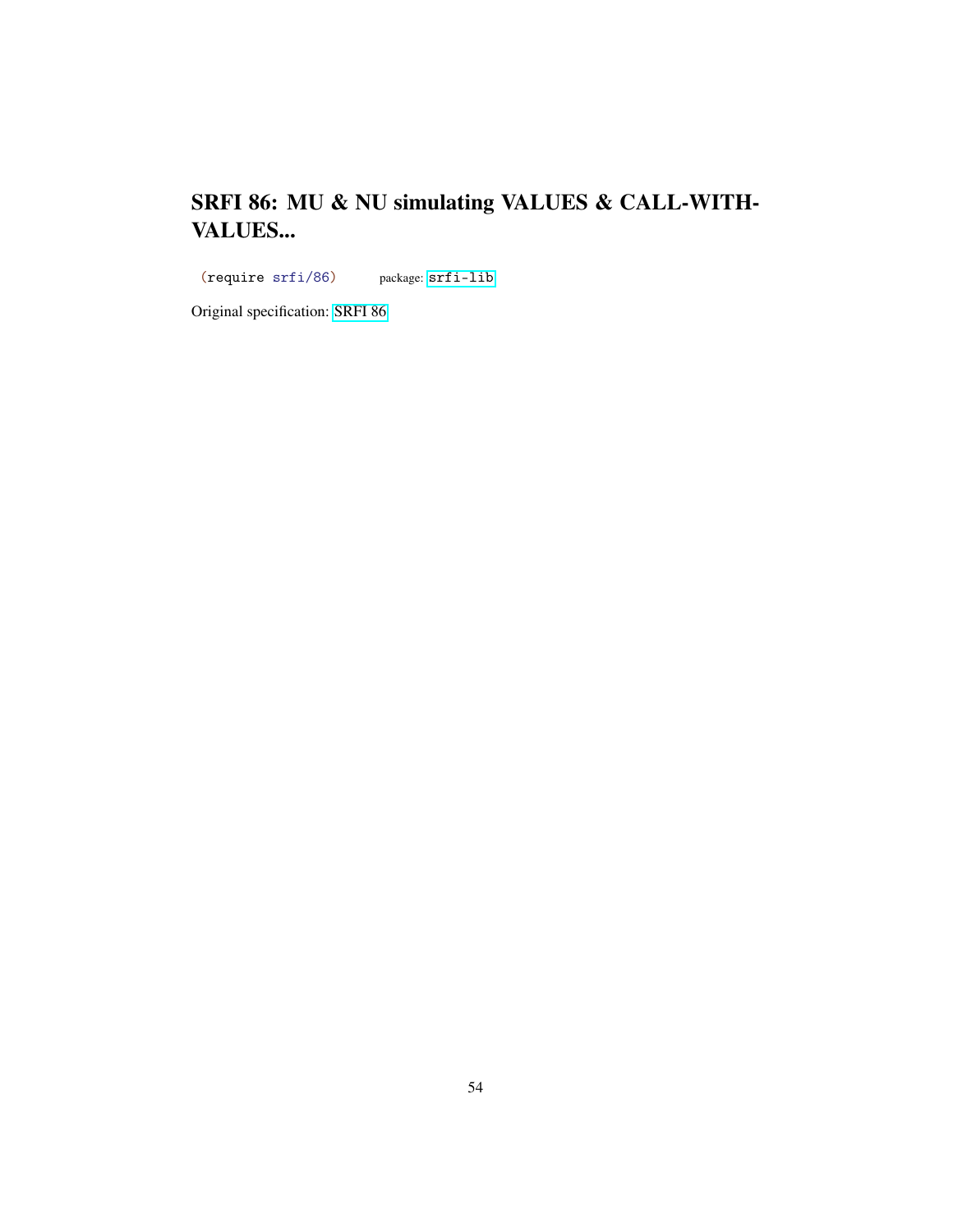#### SRFI 87:  $\Rightarrow$  in case clauses

<span id="page-54-0"></span>(require srfi/87) package: [srfi-lib](https://pkgs.racket-lang.org/package/srfi-lib)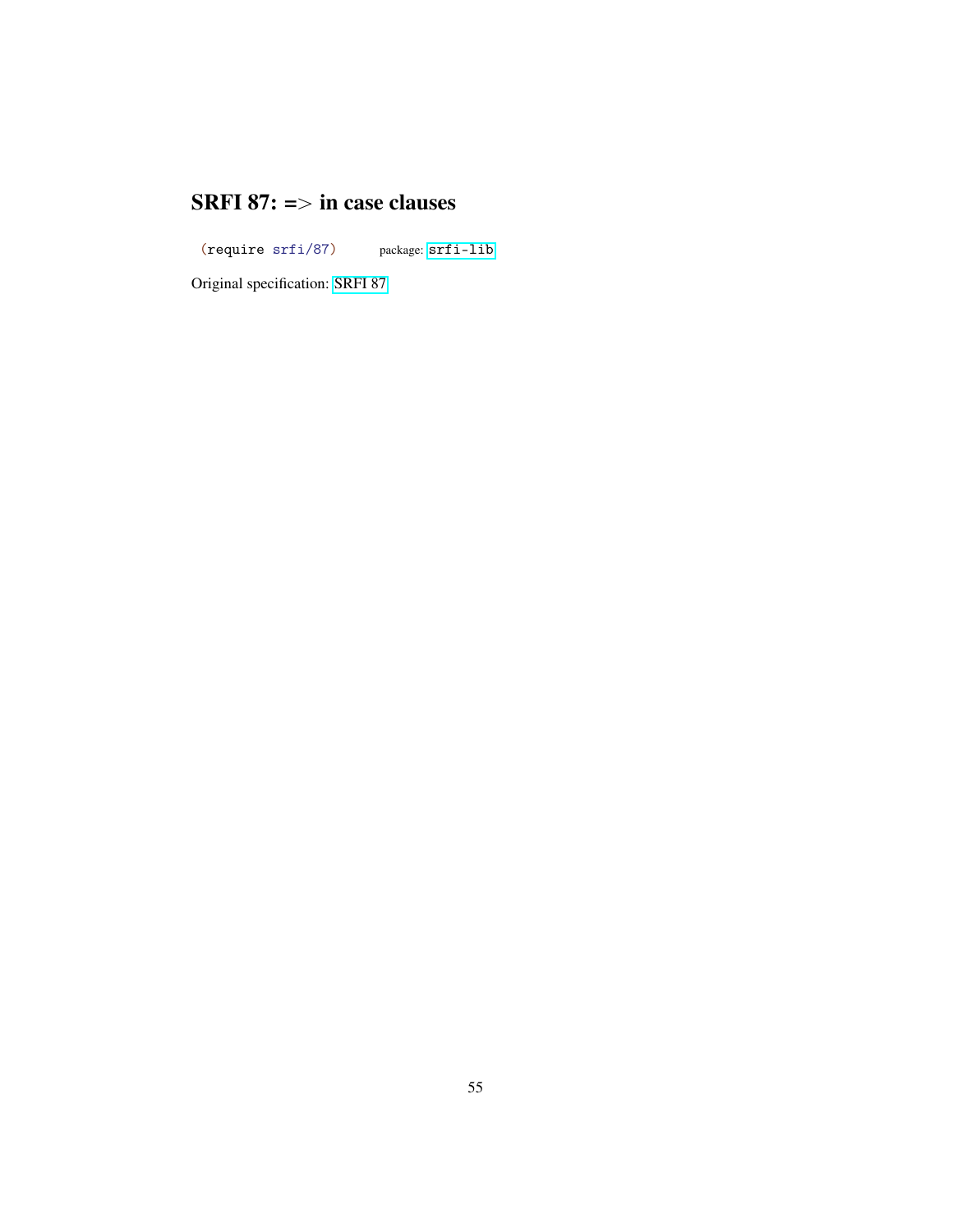## SRFI 98: An interface to access environment variables

<span id="page-55-0"></span>(require srfi/98) package: [srfi-lib](https://pkgs.racket-lang.org/package/srfi-lib)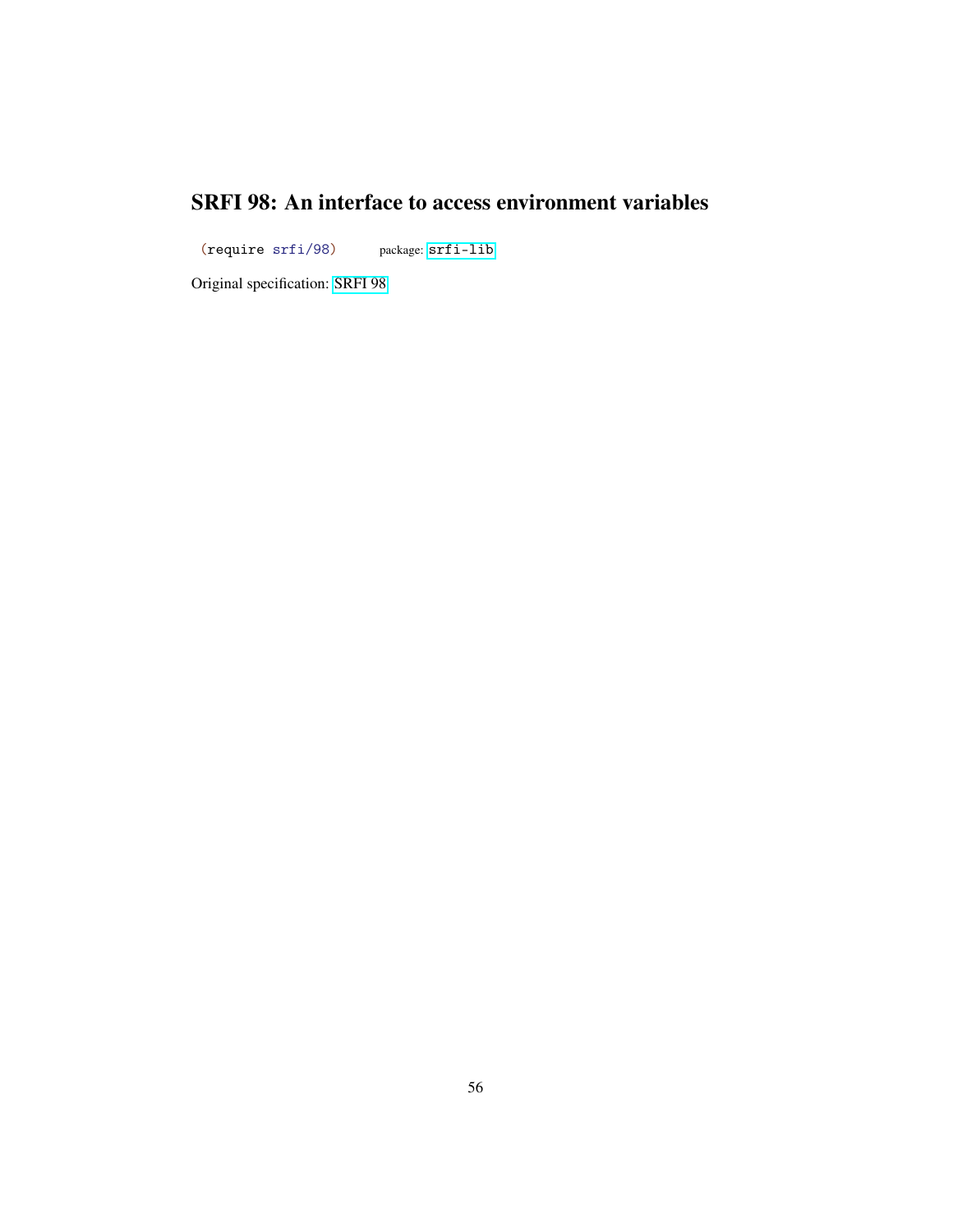#### Index

<span id="page-56-0"></span>->char-set, [18](#page-17-0) :, [36](#page-35-0) :char-range, [36](#page-35-0) :dispatched, [36](#page-35-0) :do, [36](#page-35-0) :generator-proc, [36](#page-35-0) :integers, [36](#page-35-0) :let, [36](#page-35-0) :list, [36](#page-35-0) :parallel, [36](#page-35-0) :port, [36](#page-35-0) :range, [36](#page-35-0) :real-range, [36](#page-35-0) :string, [36](#page-35-0) :until, [36](#page-35-0) :vector, [36](#page-35-0) :while, [36](#page-35-0) add-duration, [21](#page-20-0) add-duration!, [21](#page-20-0) alist-cons, [6](#page-5-0) alist-copy, [6](#page-5-0) alist-delete, [6](#page-5-0) alist-delete!, [6](#page-5-0) and, [36](#page-35-0) and-let\*, [7](#page-6-0) any, [6](#page-5-0) any?-ec, [36](#page-35-0) append, [6](#page-5-0) append!, [6](#page-5-0) append-ec, [36](#page-35-0) append-map, [6](#page-5-0) append-map!, [6](#page-5-0) append-reverse, [6](#page-5-0) append-reverse!, [6](#page-5-0) array, [23](#page-22-0) array-end, [23](#page-22-0) array-rank, [23](#page-22-0) array-ref, [23](#page-22-0) array-set!, [23](#page-22-0) array-start, [23](#page-22-0)

array?, [23](#page-22-0) assoc, [6](#page-5-0) assq, [6](#page-5-0) assv, [6](#page-5-0) begin, [36](#page-35-0) break, [6](#page-5-0) break!, [6](#page-5-0) car, [6](#page-5-0) car+cdr, [6](#page-5-0) case-lambda, [19](#page-18-0) cddadr, [6](#page-5-0) cddddr, [6](#page-5-0) cdr, [6](#page-5-0) char-set, [18](#page-17-0) char-set->list, [18](#page-17-0) char-set->string, [18](#page-17-0) char-set-adjoin, [18](#page-17-0) char-set-adjoin!, [18](#page-17-0) char-set-any, [18](#page-17-0) char-set-complement, [18](#page-17-0) char-set-complement!, [18](#page-17-0) char-set-contains?, [18](#page-17-0) char-set-copy, [18](#page-17-0) char-set-count, [18](#page-17-0) char-set-cursor, [18](#page-17-0) char-set-cursor-next, [18](#page-17-0) char-set-delete, [18](#page-17-0) char-set-delete!, [18](#page-17-0) char-set-diff+intersection, [18](#page-17-0) char-set-diff+intersection!, [18](#page-17-0) char-set-difference, [18](#page-17-0) char-set-difference!, [18](#page-17-0) char-set-every, [18](#page-17-0) char-set-filter, [18](#page-17-0) char-set-filter!, [18](#page-17-0) char-set-fold, [18](#page-17-0) char-set-for-each, [18](#page-17-0) char-set-hash, [18](#page-17-0) char-set-intersection, [18](#page-17-0) char-set-intersection!, [18](#page-17-0) char-set-map, [18](#page-17-0) char-set-ref, [18](#page-17-0)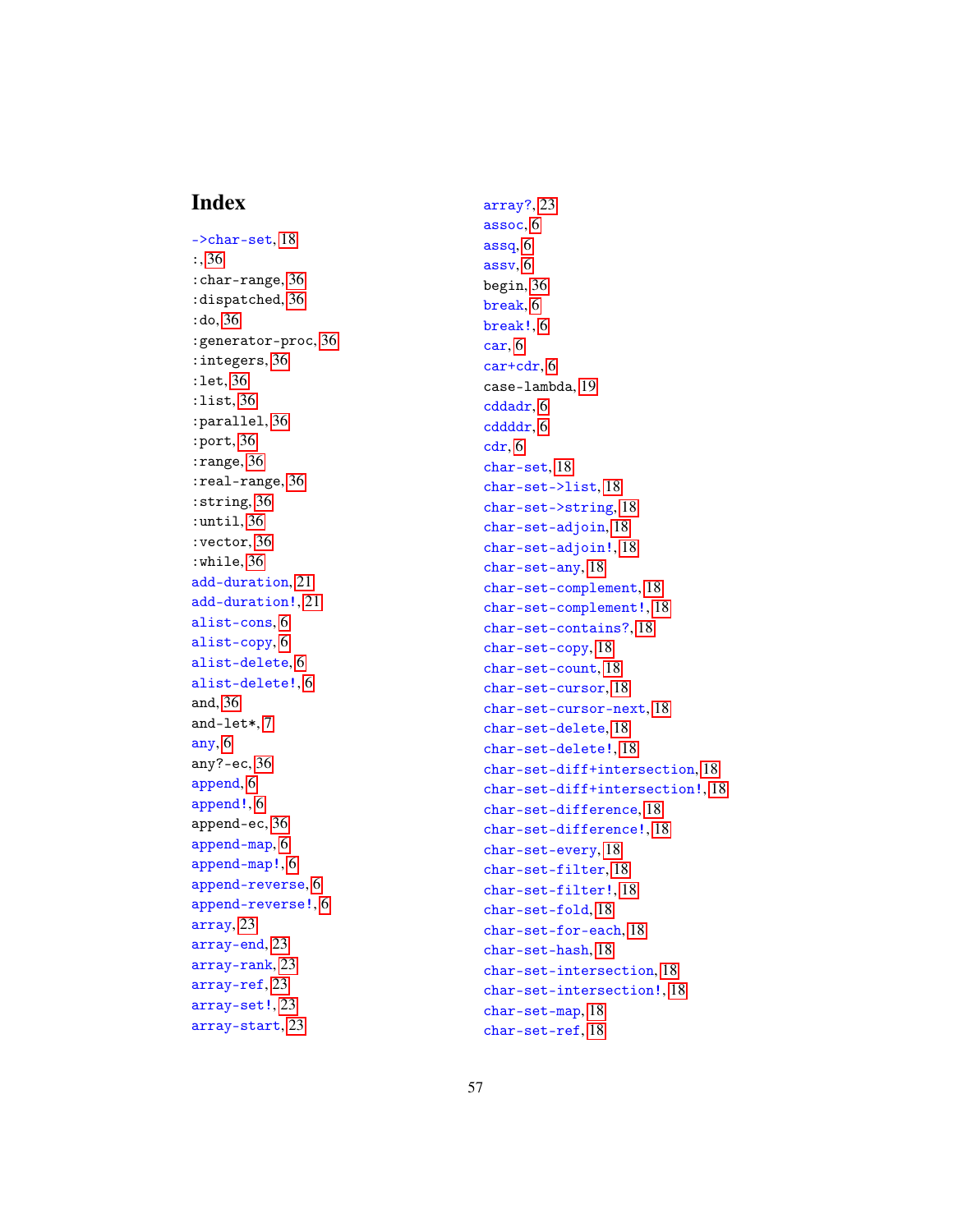char-set-unfold, [18](#page-17-0) char-set-unfold!, [18](#page-17-0) char-set-union, [18](#page-17-0) char-set-union!, [18](#page-17-0) char-set-xor, [18](#page-17-0) char-set-xor!, [18](#page-17-0) char-set:ascii, [18](#page-17-0) char-set:blank, [18](#page-17-0) char-set:digit, [18](#page-17-0) char-set:empty, [18](#page-17-0) char-set:full, [18](#page-17-0) char-set:graphic, [18](#page-17-0) char-set:hex-digit, [18](#page-17-0) char-set:iso-control, [18](#page-17-0) char-set:letter, [18](#page-17-0) char-set:letter+digit, [18](#page-17-0) char-set:lower-case, [18](#page-17-0) char-set:printing, [18](#page-17-0) char-set:punctuation, [18](#page-17-0) char-set:symbol, [18](#page-17-0) char-set:title-case, [18](#page-17-0) char-set:upper-case, [18](#page-17-0) char-set:whitespace, [18](#page-17-0)  $char-set<=, 18$  $char-set<=, 18$ char-set=, [18](#page-17-0) char-set?, [18](#page-17-0) check-substring-spec, [17](#page-16-0) circular-list, [6](#page-5-0) circular-list?, [6](#page-5-0) concatenate, [6](#page-5-0) concatenate!, [6](#page-5-0) cons, [6](#page-5-0) cons\*, [6](#page-5-0) copy-time, [21](#page-20-0) count, [6](#page-5-0) current-country, [27](#page-26-0) current-date, [21](#page-20-0) current-julian-day, [21](#page-20-0) current-language, [27](#page-26-0) current-locale-details, [27](#page-26-0) current-modified-julian-day, [21](#page-20-0)

char-set-size, [18](#page-17-0)

current-time, [21](#page-20-0) cut, [24](#page-23-0) cute, [24](#page-23-0) date->julian-day, [21](#page-20-0) date->modified-julian-day, [21](#page-20-0) date->string, [21](#page-20-0) date->time-monotonic, [21](#page-20-0) date->time-tai, [21](#page-20-0) date->time-utc, [21](#page-20-0) date-day, [21](#page-20-0) date-hour, [21](#page-20-0) date-minute, [21](#page-20-0) date-month, [21](#page-20-0) date-nanosecond, [21](#page-20-0) date-second, [21](#page-20-0) date-week-day, [21](#page-20-0) date-week-number, [21](#page-20-0) date-year, [21](#page-20-0) date-year-day, [21](#page-20-0) date-zone-offset, [21](#page-20-0) date?, [21](#page-20-0) declare-bundle!, [27](#page-26-0) default-random-source, [25](#page-24-0) define-record-type, [15](#page-14-0) define-stream, [35](#page-34-0) delay, [38](#page-37-0) delete, [6](#page-5-0) delete!, [6](#page-5-0) delete-duplicates, [6](#page-5-0) delete-duplicates!, [6](#page-5-0) do-ec, [36](#page-35-0) dotted-list?, [6](#page-5-0) drop, [6](#page-5-0) drop-right, [6](#page-5-0) drop-right!, [6](#page-5-0) drop-while, [6](#page-5-0) eager, [38](#page-37-0) eighth, [6](#page-5-0) end-of-char-set?, [18](#page-17-0) error, [22](#page-21-0) every, [6](#page-5-0) every?-ec, [36](#page-35-0)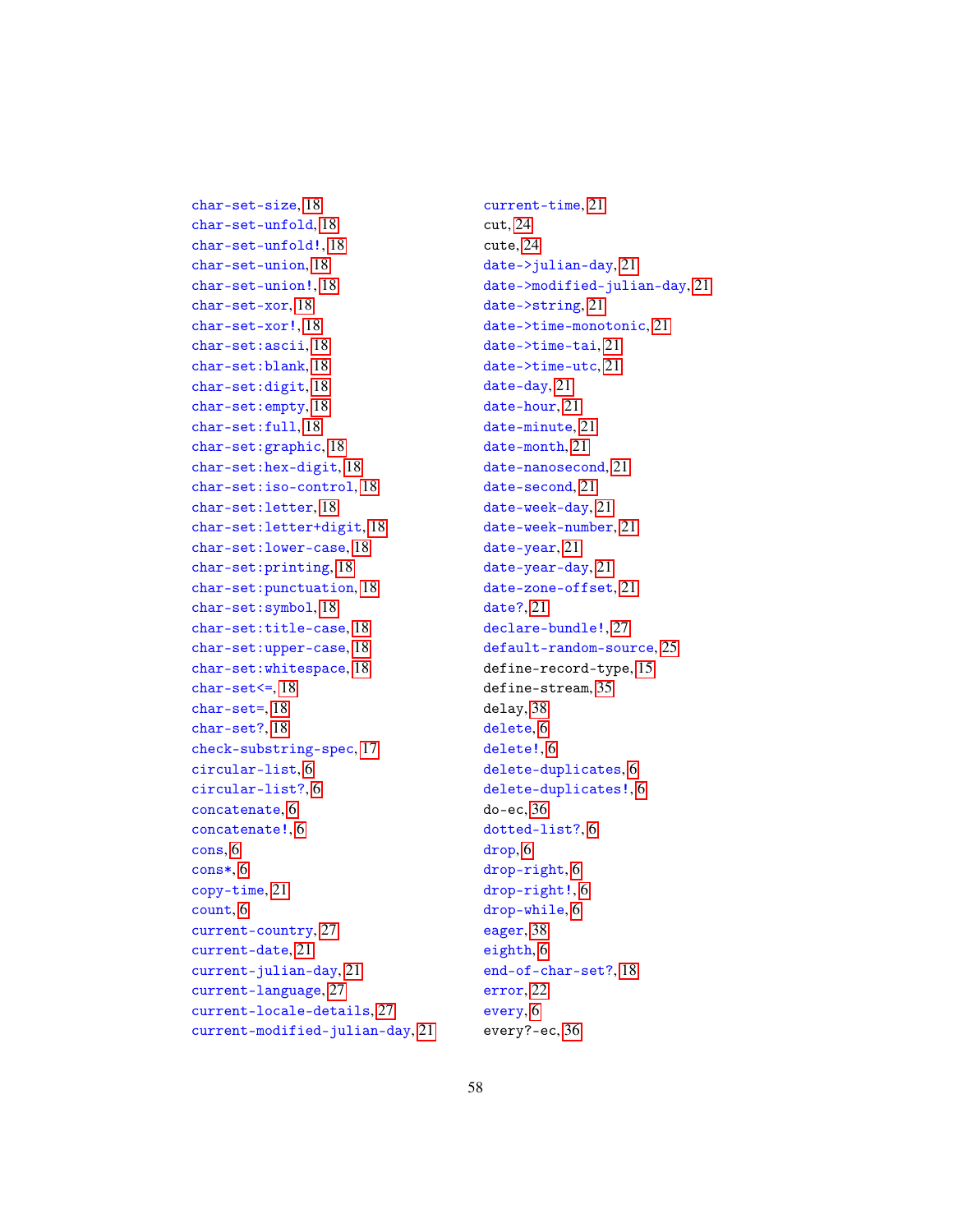f64vector, [8](#page-7-0) fifth, [6](#page-5-0) filter, [6](#page-5-0) filter!, [6](#page-5-0) filter-map, [6](#page-5-0) find, [6](#page-5-0) find-tail, [6](#page-5-0) first, [6](#page-5-0) first-ec, [36](#page-35-0) fold, [6](#page-5-0) fold-ec, [36](#page-35-0) fold-right, [6](#page-5-0) fold3-ec, [36](#page-35-0) for-each, [6](#page-5-0) force, [38](#page-37-0) format, [26](#page-25-0) format, [39](#page-38-0) fourth, [6](#page-5-0) generator, [36](#page-35-0) get-environment-variable, [56](#page-55-0) get-environment-variables, [56](#page-55-0) get-output-string, [12](#page-11-0) getter-with-setter, [20](#page-19-0) guard, [30](#page-29-0) home-vicinity, [42](#page-41-0) if, [36](#page-35-0) implementation-vicinity, [42](#page-41-0) in-vicinity, [42](#page-41-0) iota, [6](#page-5-0) julian-day->date, [21](#page-20-0) julian-day->time-monotonic, [21](#page-20-0) julian-day->time-tai, [21](#page-20-0) julian-day->time-utc, [21](#page-20-0) kmp-step, [17](#page-16-0) last, [6](#page-5-0) last-ec, [36](#page-35-0) last-pair, [6](#page-5-0) *lax date structure*, [21](#page-20-0) lax-date?, [21](#page-20-0) lazy, [38](#page-37-0) length, [6](#page-5-0)

f32vector, [8](#page-7-0)

length+, [6](#page-5-0) let, [9](#page-8-0) let\*-values, [16](#page-15-0) let-string-start+end, [17](#page-16-0) let-values, [16](#page-15-0) library-vicinity, [42](#page-41-0) list, [6](#page-5-0) list->char-set, [18](#page-17-0) list->char-set!, [18](#page-17-0) list->stream, [35](#page-34-0) list->string, [17](#page-16-0) list->vector, [37](#page-36-0) list-copy, [6](#page-5-0) list-ec, [36](#page-35-0) list-index, [6](#page-5-0) list-ref, [6](#page-5-0) list-tabulate, [6](#page-5-0) load-bundle!, [27](#page-26-0) localized-template, [27](#page-26-0) lset-adjoin, [6](#page-5-0) lset-diff+intersection, [6](#page-5-0) lset-diff+intersection!, [6](#page-5-0) lset-difference, [6](#page-5-0) lset-difference!, [6](#page-5-0) lset-intersection, [6](#page-5-0) lset-intersection!, [6](#page-5-0) lset-union, [6](#page-5-0) lset-union!, [6](#page-5-0) lset-xor, [6](#page-5-0) lset-xor!, [6](#page-5-0)  $lset=$ ,  $6$ make-array, [23](#page-22-0) make-date, [21](#page-20-0) make-kmp-restart-vector, [17](#page-16-0) make-list, [6](#page-5-0) make-parameter, [33](#page-32-0) make-random-source, [25](#page-24-0) make-string, [17](#page-16-0) make-time, [21](#page-20-0) make-vector, [37](#page-36-0) make-vicinity, [42](#page-41-0) map, [6](#page-5-0)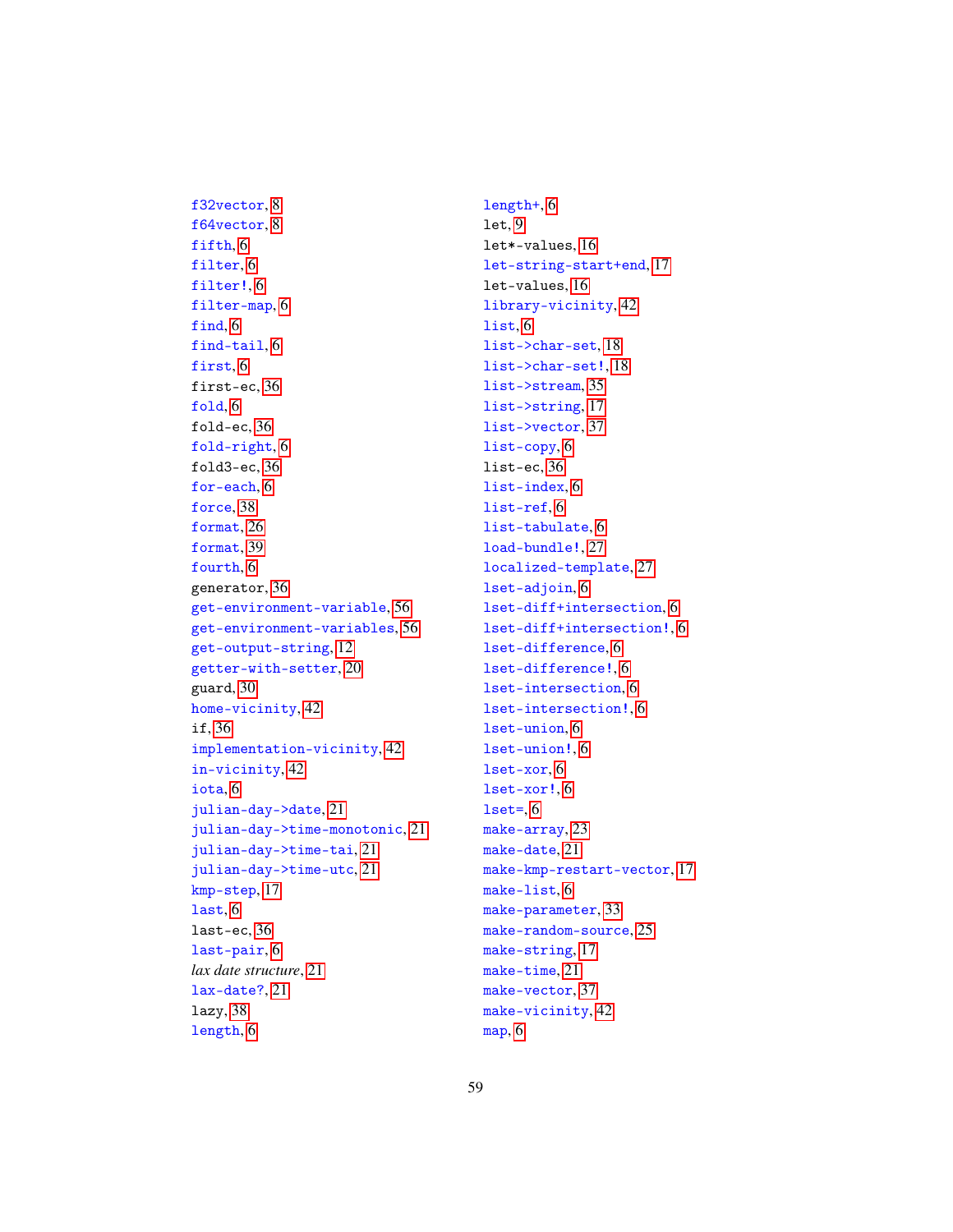```
map!, 6
map-in-order, 6
max-ec, 36
member, 6
memq, 6
memv, 6
min-ec, 36
modified-julian-day->date, 21
modified-julian-day->time-
 monotonic, 21
modified-julian-day->time-tai, 21
modified-julian-day->time-utc, 21
nested, 36
ninth, 6
not, 36
not-pair?, 6
null-list?, 6
null?, 6
open-input-string, 12
open-output-string, 12
or, 36
pair-fold, 6
pair-fold-right, 6
pair-for-each, 6
pair?, 6
parameterize, 33
partition, 6
partition!, 6
pathname->vicinity, 42
port->stream, 35
product-ec, 36
program, 13
program-vicinity, 42
promise?, 38
proper-list?, 6
raise, 30
random-integer, 25
random-real, 25
random-source-make-integers, 25
random-source-make-reals, 25
random-source-pseudo-randomize!, 25
random-source-randomize!, 25
```
random-source-state-ref, [25](#page-24-0) random-source-state-ref!, [25](#page-24-0) random-source?, [25](#page-24-0) read-with-shared-structure, [32](#page-31-0) rec, [29](#page-28-0) receive, [14](#page-13-0) reduce, [6](#page-5-0) reduce-right, [6](#page-5-0) remove, [6](#page-5-0) remove!, [6](#page-5-0) reverse, [6](#page-5-0) reverse!, [6](#page-5-0) reverse-list->string, [17](#page-16-0) reverse-list->vector, [37](#page-36-0) reverse-vector->list, [37](#page-36-0) s16vector, [8](#page-7-0) s32vector, [8](#page-7-0) s64vector, [8](#page-7-0) s8vector, [8](#page-7-0) second, [6](#page-5-0) set!, [20](#page-19-0) set-time-nanosecond!, [21](#page-20-0) set-time-second!, [21](#page-20-0) set-time-type!, [21](#page-20-0) seventh, [6](#page-5-0) shape, [23](#page-22-0) share-array, [23](#page-22-0) sixth, [6](#page-5-0) span, [6](#page-5-0) span!, [6](#page-5-0) split-at, [6](#page-5-0) split-at!, [6](#page-5-0) *SRFI*, [1](#page-0-0) SRFI 11: Syntax for receiving multiple values, [16](#page-15-0) SRFI 13: String Libraries, [17](#page-16-0) SRFI 14: Character-set Library, [18](#page-17-0) SRFI 16: Syntax for procedures of variable arity, [19](#page-18-0) SRFI 17: Generalized set!, [20](#page-19-0) SRFI 19: Time Data Types and Procedures, [21](#page-20-0)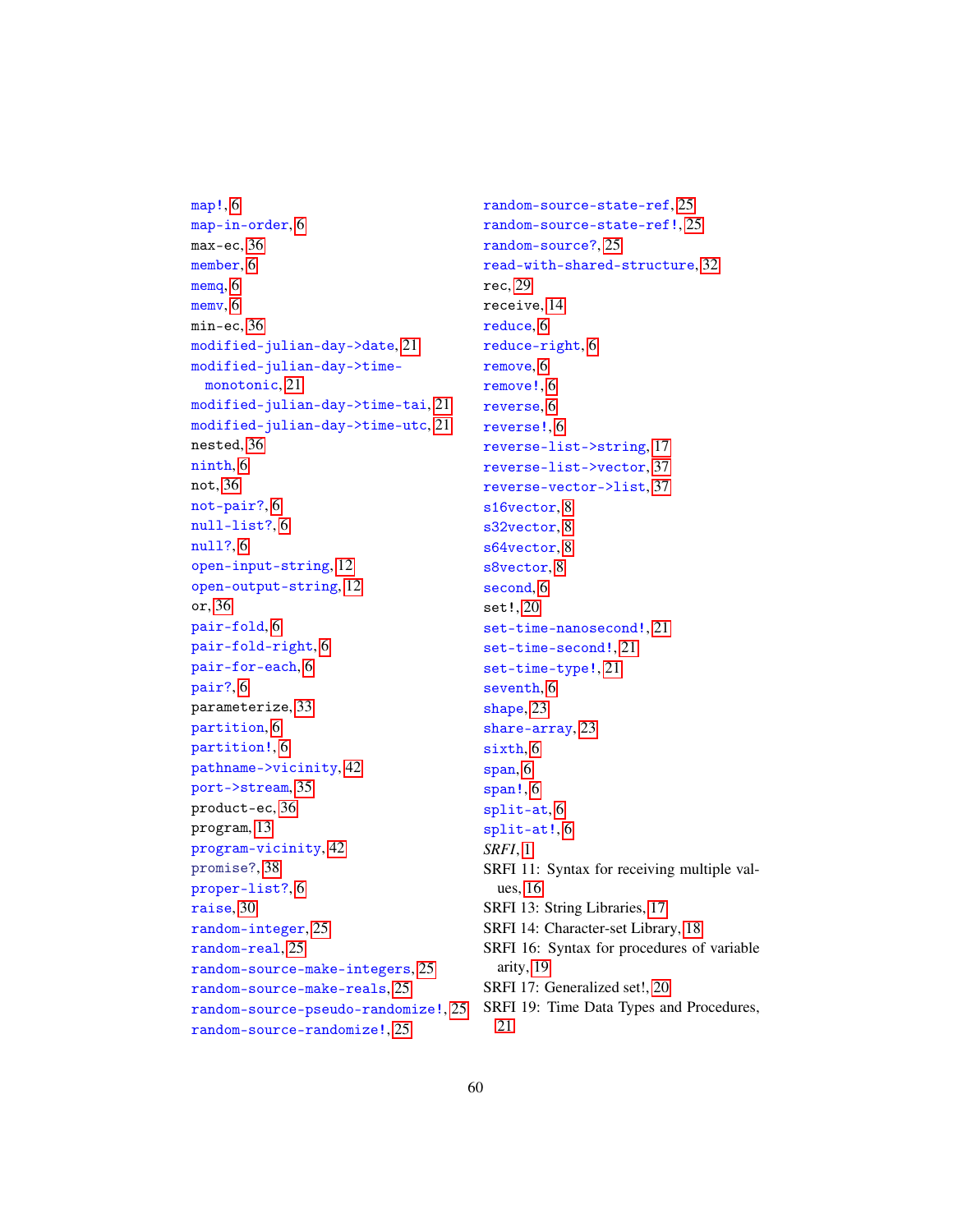| SRFI 6: Basi  |
|---------------|
| SRFI 71: Ext  |
| values, 51    |
| SRFI 74: O    |
| 52            |
| SRFI 78: Lig  |
| SRFI 7: Fea   |
| tion langua   |
| SRFI 86: MU   |
| CALL-WI       |
| SRFI 87: $=$  |
| SRFI 8: REC   |
| ues, 14       |
| SRFI 98: An   |
| variables, 5  |
| SRFI 9: Defii |
| srfi/1, 6     |
| srfi/11, 16   |
| srfi/13, 17   |
| srfi/14, 18   |
| srfi/16, 19   |
| srfi/17, 20   |
| srfi/19, 21   |
| srfi/2,7      |
| srfi/23, 22   |
| srfi/25, 23   |
| srfi/26, 24   |
| srfi/27, 25   |
| srfi/28, 26   |
| srfi/29, 27   |
| srfi/30, 28   |
| srfi/31, 29   |
| srfi/34, 30   |
| srfi/35, 31   |
| srfi/38, 32   |
| srfi/39, 33   |
| srfi/4, 8     |
| srfi/40, 34   |
| srfi/41, 35   |
| srfi/42, 36   |
| srfi/43, 37   |
| srfi/45, 38   |
| srfi/48, 39   |
|               |

- SRFI 6: Basic String Ports, [12](#page-11-0)
- 71: Extended LET-syntax for multiple  $ues, 51$  $ues, 51$
- 74: Octet-Addressed Binary Blocks,
- 78: Lightweight testing, [53](#page-52-0)
- 7: Feature-based program configura-language, [13](#page-12-0)
- 86: MU & NU simulating VALUES & LL-WITH-VALUES..., [54](#page-53-0)
- $87: \Rightarrow$  in case clauses, [55](#page-54-0)
- 8: RECEIVE: Binding to multiple val-14
- 98: An interface to access environment ables, [56](#page-55-0)
- 9: Defining Record Types, [15](#page-14-0)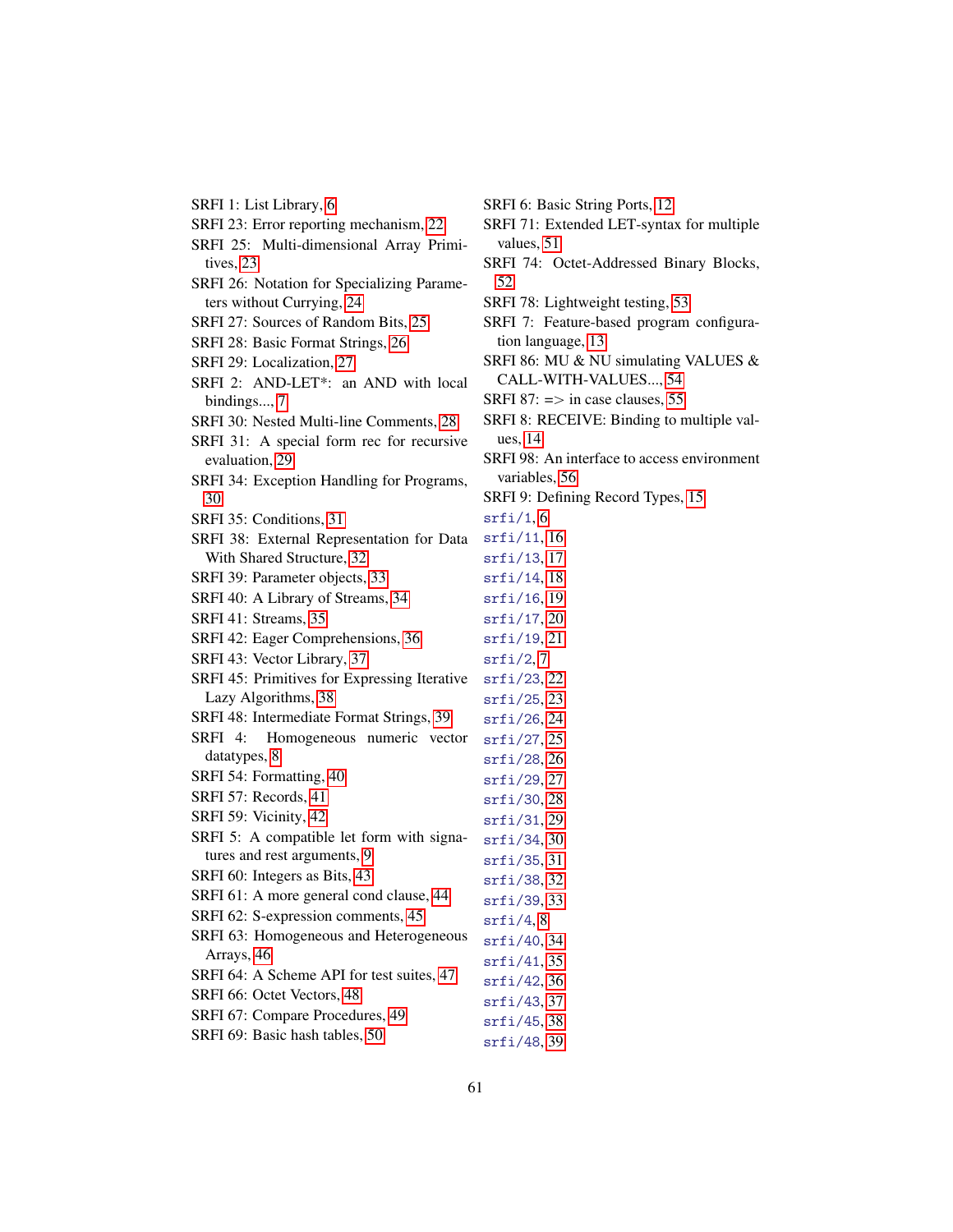srfi/54, [40](#page-39-0) srfi/57, [41](#page-40-0) srfi/59, [42](#page-41-0) srfi/6, [12](#page-11-0) srfi/60, [43](#page-42-0) srfi/61, [44](#page-43-0) srfi/63, [46](#page-45-0) srfi/64, [47](#page-46-0) srfi/66, [48](#page-47-0) srfi/67, [49](#page-48-0) srfi/69, [50](#page-49-0) srfi/7, [13](#page-12-0) srfi/71, [51](#page-50-0) srfi/74, [52](#page-51-0) srfi/78, [53](#page-52-0) srfi/8, [14](#page-13-0) srfi/86, [54](#page-53-0) srfi/87, [55](#page-54-0) srfi/9, [15](#page-14-0) srfi/98, [56](#page-55-0) SRFIs: Libraries, [1](#page-0-0) store-bundle, [27](#page-26-0) stream, [34](#page-33-0) stream, [35](#page-34-0) stream->list, [35](#page-34-0) stream-append, [35](#page-34-0) stream-car, [34](#page-33-0) stream-car, [35](#page-34-0) stream-cdr, [34](#page-33-0) stream-cdr, [35](#page-34-0) stream-concat, [35](#page-34-0) stream-cons, [34](#page-33-0) stream-cons, [35](#page-34-0) stream-constant, [35](#page-34-0) stream-delay, [34](#page-33-0) stream-drop, [35](#page-34-0) stream-drop-while, [35](#page-34-0) stream-filter, [34](#page-33-0) stream-filter, [35](#page-34-0) stream-fold, [35](#page-34-0) stream-for-each, [34](#page-33-0)

 $srfi/5,9$ 

stream-for-each, [35](#page-34-0) stream-from, [35](#page-34-0) stream-iterate, [35](#page-34-0) stream-lambda, [35](#page-34-0) stream-length, [35](#page-34-0) stream-let, [35](#page-34-0) stream-map, [34](#page-33-0) stream-map, [35](#page-34-0) stream-match, [35](#page-34-0) stream-null, [34](#page-33-0) stream-null, [35](#page-34-0) stream-null?, [34](#page-33-0) stream-null?, [35](#page-34-0) stream-of, [35](#page-34-0) stream-pair?, [35](#page-34-0) stream-range, [35](#page-34-0) stream-ref, [35](#page-34-0) stream-reverse, [35](#page-34-0) stream-scan, [35](#page-34-0) stream-take, [35](#page-34-0) stream-take-while, [35](#page-34-0) stream-unfold, [35](#page-34-0) stream-unfoldn, [34](#page-33-0) stream-zip, [35](#page-34-0) stream?, [34](#page-33-0) stream?, [35](#page-34-0) string, [17](#page-16-0) string->char-set, [18](#page-17-0) string->char-set!, [18](#page-17-0) string->date, [21](#page-20-0) string->list, [17](#page-16-0) string-any, [17](#page-16-0) string-append, [17](#page-16-0) string-append-ec, [36](#page-35-0) string-append/shared, [17](#page-16-0) string-ci<, [17](#page-16-0) string-ci<=, [17](#page-16-0) string-ci<>, [17](#page-16-0) string-ci=, [17](#page-16-0) string-ci>, [17](#page-16-0) string-ci>=, [17](#page-16-0) string-compare, [17](#page-16-0)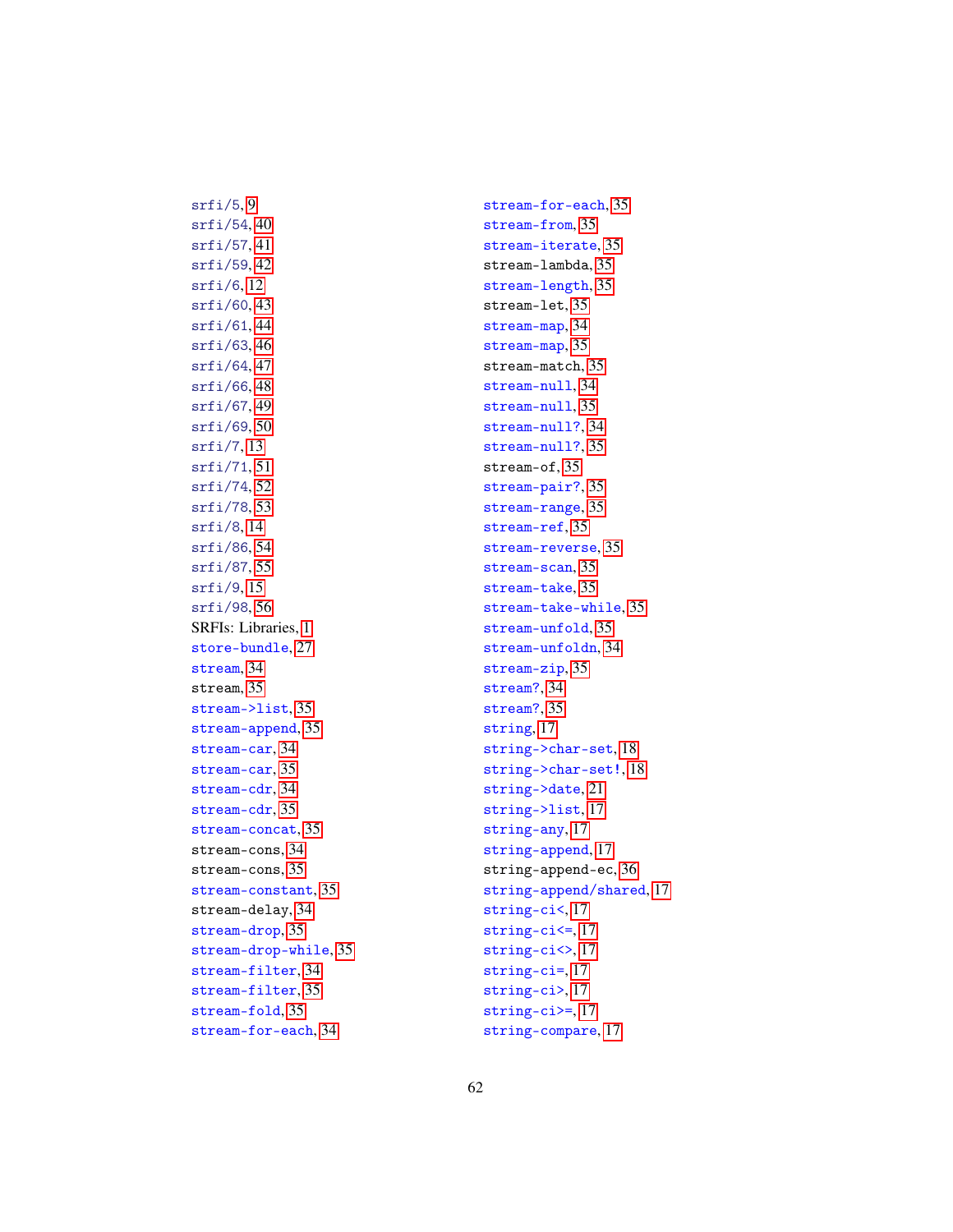```
string-compare-ci, 17
string-concatenate, 17
string-concatenate-reverse, 17
string-concatenate-reverse/shared,
 17
string-concatenate/shared, 17
string-contains, 17
string-contains-ci, 17
string-copy, 17
string-copy!, 17
string-count, 17
string-delete, 17
string-downcase, 17
string-downcase!, 17
string-drop, 17
string-drop-right, 17
string-ec, 36
string-every, 17
string-fill!, 17
string-filter, 17
string-fold, 17
string-fold-right, 17
string-for-each, 17
string-for-each-index, 17
string-hash, 17
string-hash-ci, 17
string-index, 17
string-index-right, 17
 17
string-kmp-partial-search, 17
string-length, 17
string-map, 17
string-map!, 17
string-null?, 17
string-pad, 17
string-pad-right, 17
string-parse-final-start+end, 17
string-parse-start+end, 17
string-prefix-ci?, 17
string-prefix-length, 17
string-prefix-length-ci, 17
string-prefix?, 17
```
string-ref, [17](#page-16-0) string-replace, [17](#page-16-0) string-reverse, [17](#page-16-0) string-reverse!, [17](#page-16-0) string-set!, [17](#page-16-0) string-skip, [17](#page-16-0) string-skip-right, [17](#page-16-0) string-suffix-ci?, [17](#page-16-0) string-suffix-length, [17](#page-16-0) string-suffix-length-ci, [17](#page-16-0) string-suffix?, [17](#page-16-0) string-tabulate, [17](#page-16-0) string-take, [17](#page-16-0) string-take-right, [17](#page-16-0) string-titlecase, [17](#page-16-0) string-titlecase!, [17](#page-16-0) string-tokenize, [17](#page-16-0) string-trim, [17](#page-16-0) string-trim-both, [17](#page-16-0) string-trim-right, [17](#page-16-0) string-unfold, [17](#page-16-0) string-unfold-right, [17](#page-16-0) string-upcase, [17](#page-16-0) string-upcase!, [17](#page-16-0) string-xcopy!, [17](#page-16-0) string<, [17](#page-16-0) string<=, [17](#page-16-0) string<>, [17](#page-16-0) string=, [17](#page-16-0) string>, [17](#page-16-0) string>=, [17](#page-16-0) string?, [17](#page-16-0) sub-vicinity, [42](#page-41-0) substring-spec-ok?, [17](#page-16-0) substring/shared, [17](#page-16-0) subtract-duration, [21](#page-20-0) subtract-duration!, [21](#page-20-0) sum-ec, [36](#page-35-0) take, [6](#page-5-0) take!, [6](#page-5-0) take-right, [6](#page-5-0) take-while, [6](#page-5-0)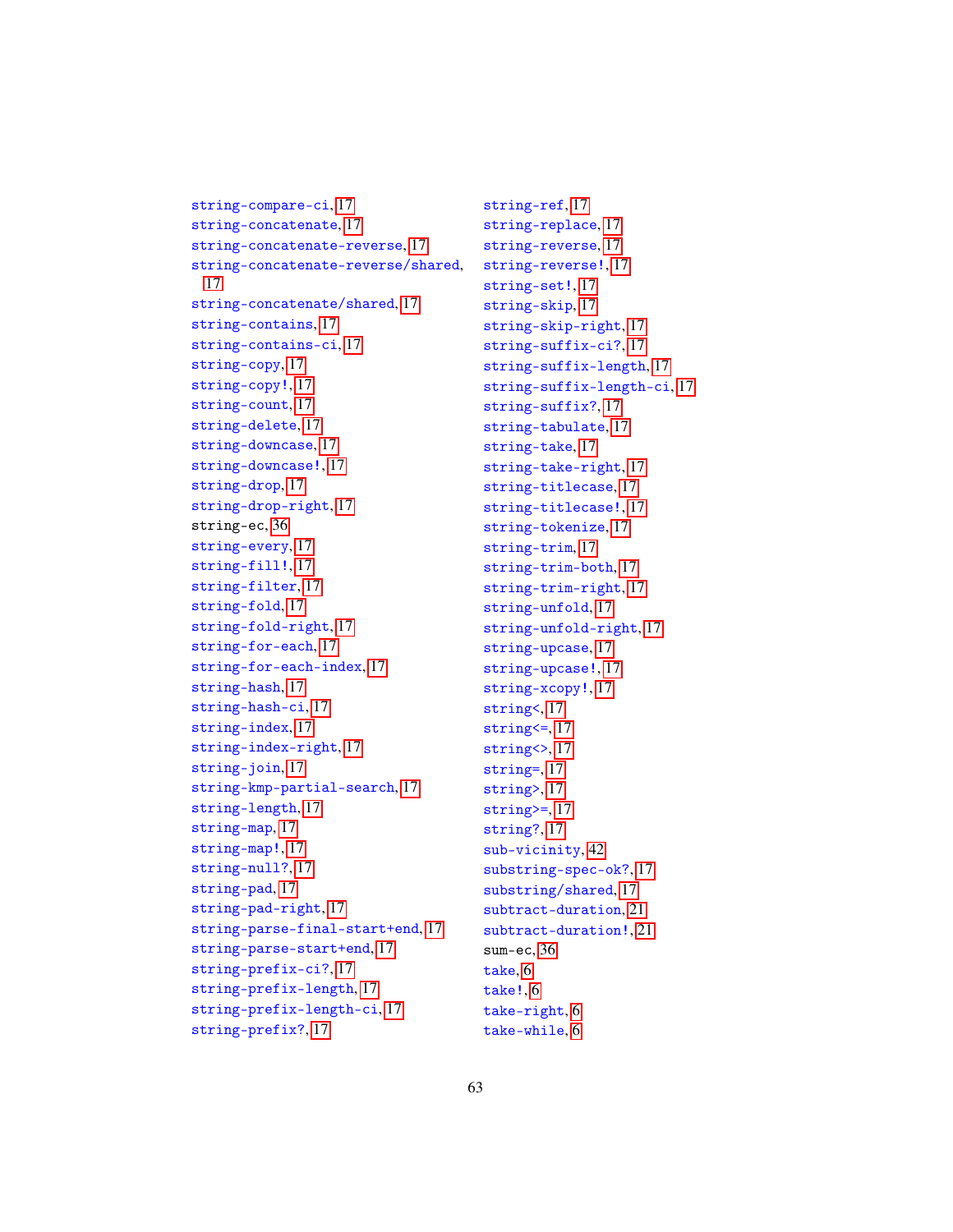```
take-while!, 6
tenth, 6
third, 6
time-difference, 21
time-difference!, 21
time-duration, 21
time-monotonic, 21
time-monotonic->date, 21
time-monotonic->julian-day, 21
time-monotonic->modified-julian-
 day, 21
time-monotonic->time-tai, 21
time-monotonic->time-tai!, 21
time-monotonic->time-utc, 21
time-monotonic->time-utc!, 21
time-nanosecond, 21
time-process, 21
time-resolution, 21
time-second, 21
time-tai, 21
time-tai->date, 21
time-tai->julian-day, 21
time-tai->modified-julian-day, 21
time-tai->time-monotonic, 21
time-tai->time-monotonic!, 21
time-tai->time-utc, 21
time-tai->time-utc!, 21
time-thread, 21
time-type, 21
time-utc, 21
time-utc->date, 21
time-utc->julian-day, 21
time-utc->modified-julian-day, 21
time-utc->time-monotonic, 21
time-utc->time-monotonic!, 21
time-utc->time-tai, 21
time-utc->time-tai!, 21
time<=?, 21
time<?, 21
time=?, 21
time>=?, 21
time>?, 21
```
time?, [21](#page-20-0) u16vector, [8](#page-7-0) u32vector, [8](#page-7-0) u64vector, [8](#page-7-0) u8vector, [8](#page-7-0) ucs-range->char-set, [18](#page-17-0) ucs-range->char-set!, [18](#page-17-0) unfold, [6](#page-5-0) unfold-right, [6](#page-5-0) unzip1, [6](#page-5-0) unzip2, [6](#page-5-0) unzip3, [6](#page-5-0) unzip4, [6](#page-5-0) unzip5, [6](#page-5-0) user-vicinity, [42](#page-41-0) vector, [37](#page-36-0) vector->list, [37](#page-36-0) vector-any, [37](#page-36-0) vector-append, [37](#page-36-0) vector-binary-search, [37](#page-36-0) vector-concatenate, [37](#page-36-0) vector-copy, [37](#page-36-0) vector-copy!, [37](#page-36-0) vector-count, [37](#page-36-0) vector-ec, [36](#page-35-0) vector-empty?, [37](#page-36-0) vector-every, [37](#page-36-0) vector-fill!, [37](#page-36-0) vector-fold, [37](#page-36-0) vector-fold-right, [37](#page-36-0) vector-for-each, [37](#page-36-0) vector-index, [37](#page-36-0) vector-index-right, [37](#page-36-0) vector-length, [37](#page-36-0) vector-map, [37](#page-36-0) vector-map!, [37](#page-36-0) vector-of-length-ec, [36](#page-35-0) vector-ref, [37](#page-36-0) vector-reverse!, [37](#page-36-0) vector-reverse-copy, [37](#page-36-0) vector-reverse-copy!, [37](#page-36-0) vector-set!, [37](#page-36-0)